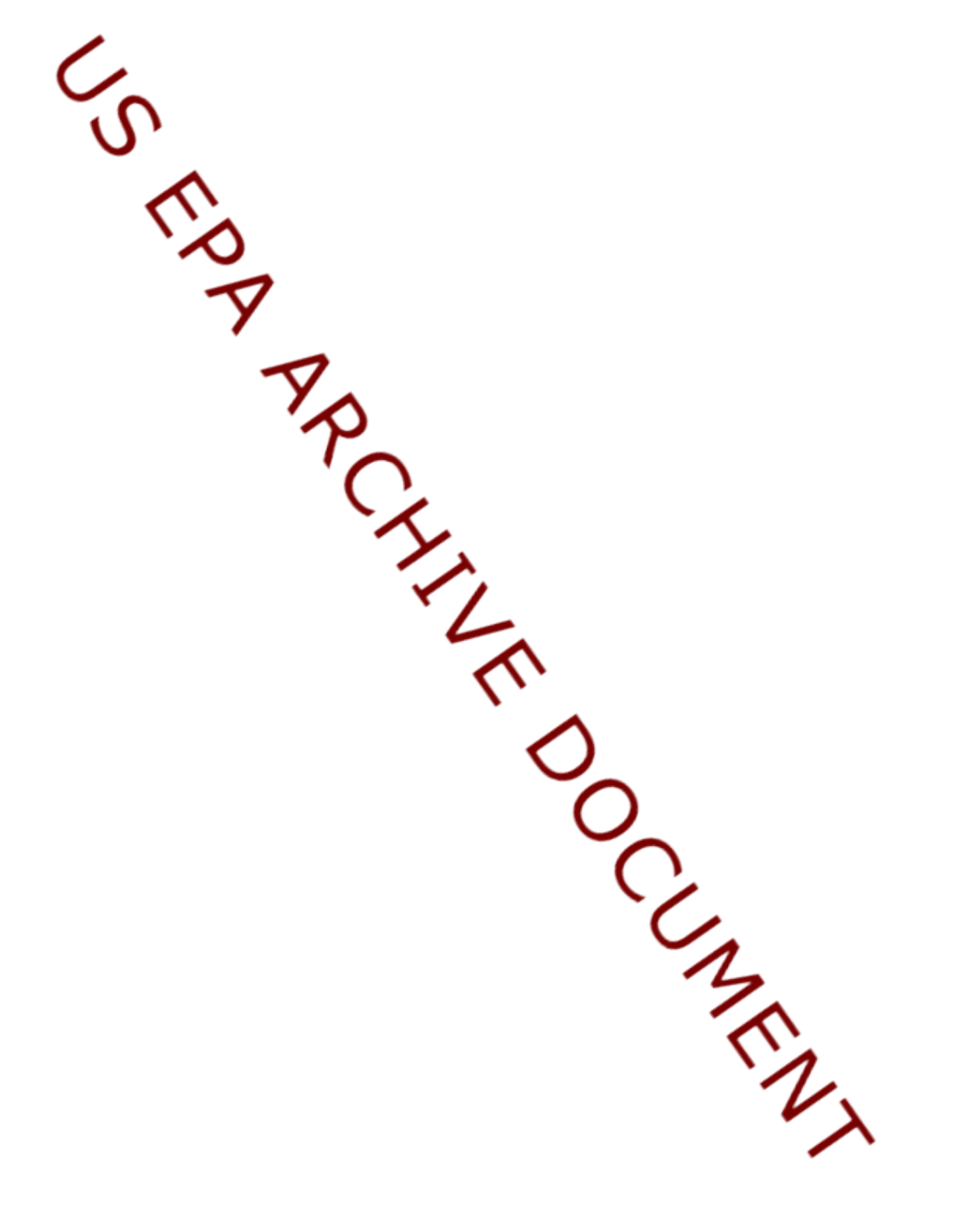

# **Environmental Technology Verification Program**  Advanced Monitoring **Systems Center**

Generic Verification Protocol for Optical Open-Path **Monitors** 

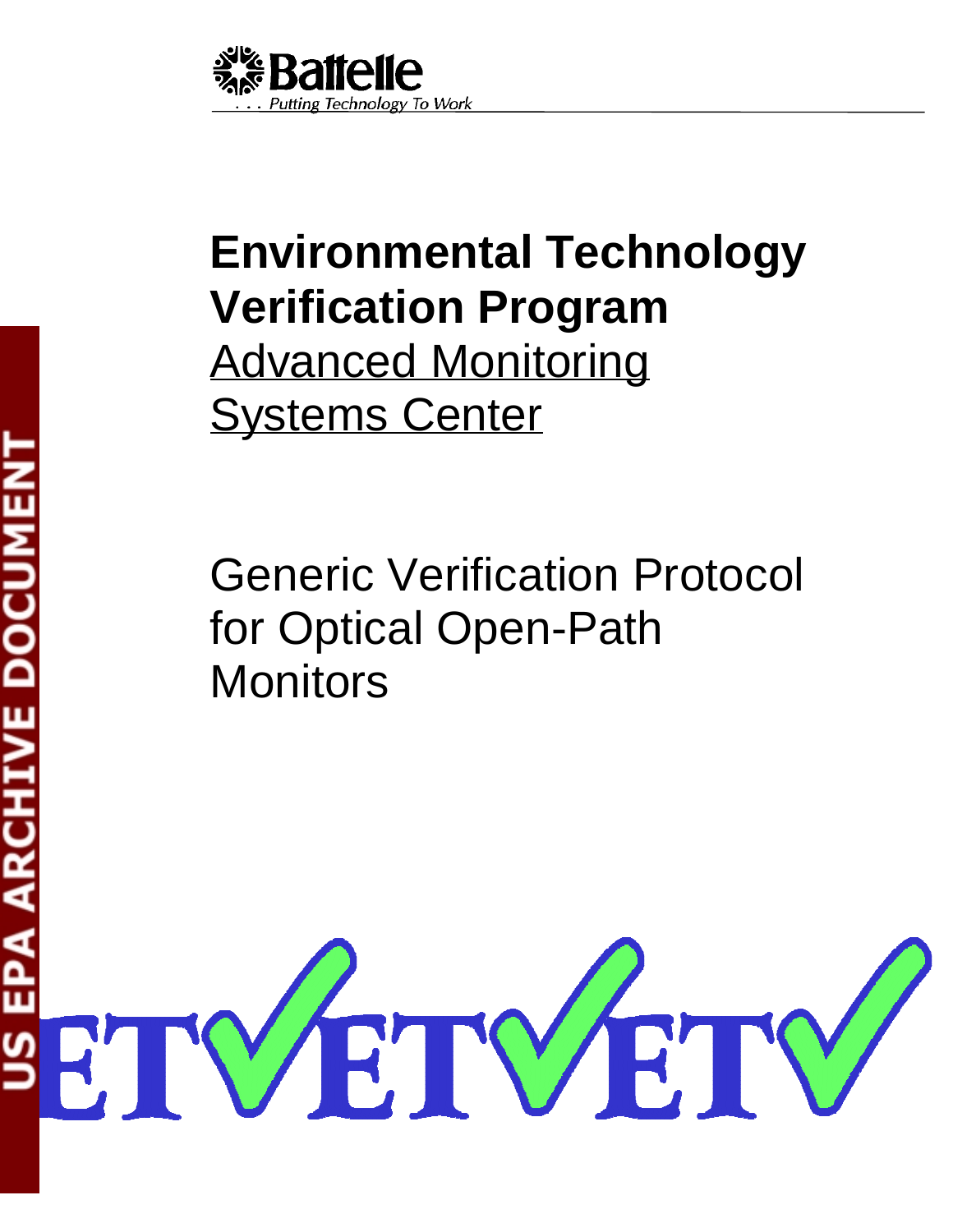# **GENERIC VERIFICATION PROTOCOL**

**FOR** 

# **OPTICAL OPEN-PATH MONITORS**

**August 2002** 

**Prepared by** 

**Battelle 505 King Avenue Columbus, OH 43201-2693**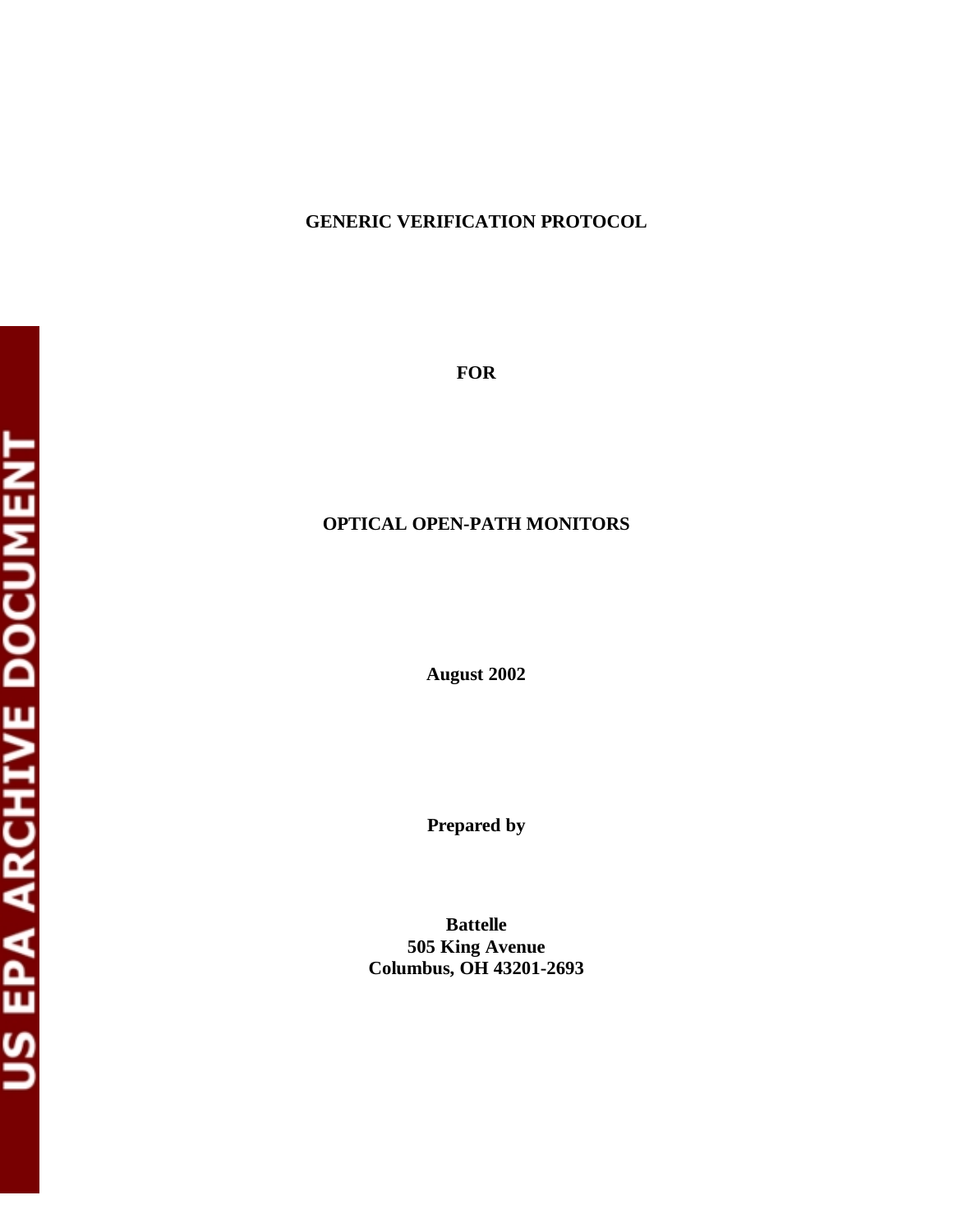# **TABLE OF CONTENTS**

| 1.               | 1.1.<br>1.2.                                                                          |  |
|------------------|---------------------------------------------------------------------------------------|--|
| 2.               |                                                                                       |  |
| 3.               | 3.1.<br>3.2.1<br>3.2.2<br>3.2.3                                                       |  |
| $\overline{4}$ . |                                                                                       |  |
| 5.               | 5.2.<br>5.3.<br>5.3.1<br>5.3.2<br>5.3.3<br>5.3.4<br>5.3.5<br>5.3.6                    |  |
|                  | 5.4.1<br>5.4.2<br>5.4.3<br>5.4.4<br>5.4.5<br>5.4.6<br>5.5.<br>5.5.1<br>5.5.2<br>5.5.3 |  |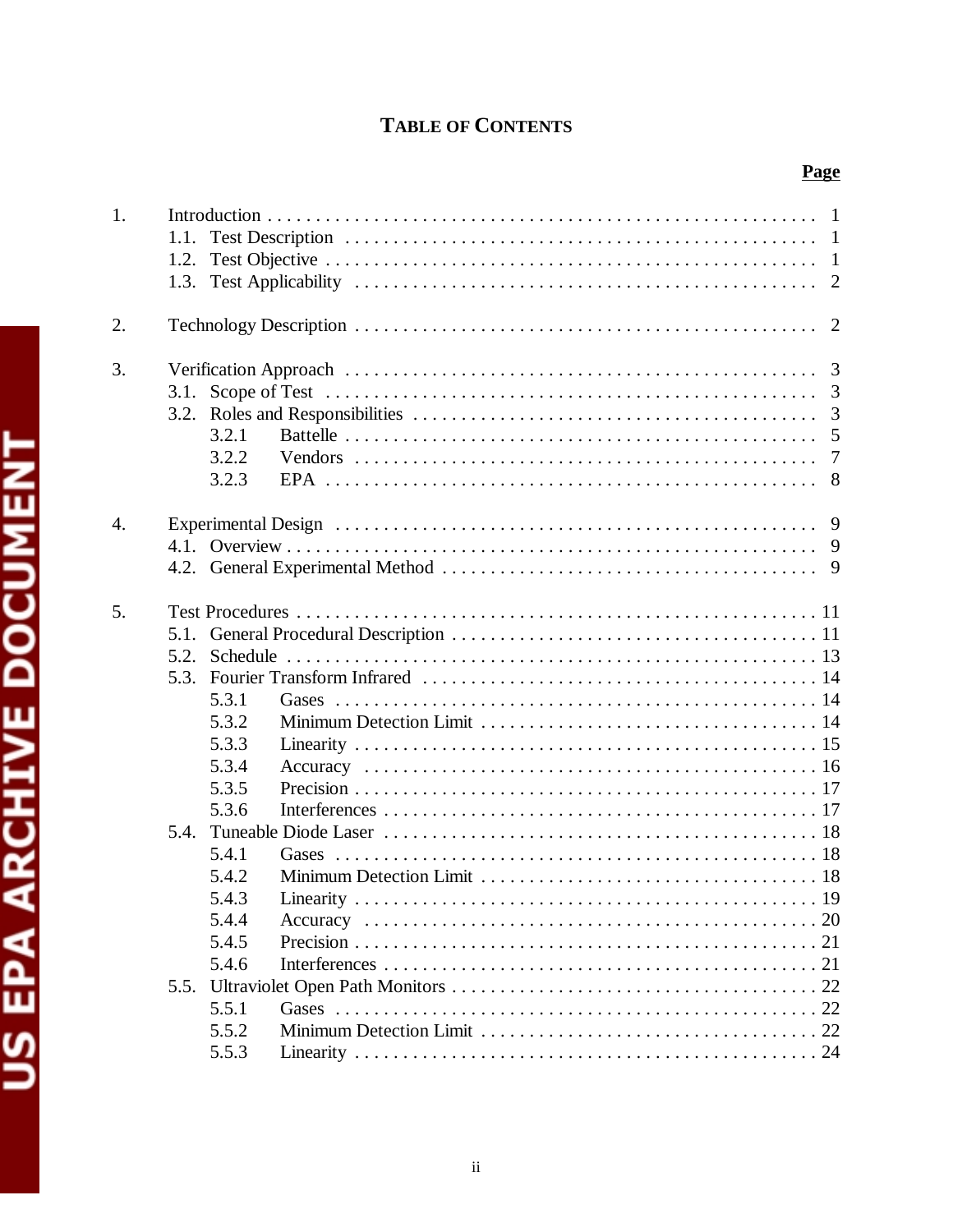# **TABLE OF CONTENTS (continued)**

|    |                                                      | 5.5.4<br>5.5.5<br>5.5.6                                                       |  |
|----|------------------------------------------------------|-------------------------------------------------------------------------------|--|
| 6. |                                                      |                                                                               |  |
| 7. | 7.1.<br>7.2.<br>7.3.<br>7.4.<br>7.5.<br>7.6.<br>7.7. |                                                                               |  |
| 8. | 8.3.<br>8.4.                                         | 8.1.1<br>8.1.2<br>8.1.3<br>8.1.4<br>8.1.5<br>8.1.6<br>8.2.1<br>8.2.2<br>8.2.3 |  |
| 9. | 9.1.<br>9.2.                                         | 9.2.1<br>9.2.2<br>9.2.3<br>9.2.4<br>9.2.5                                     |  |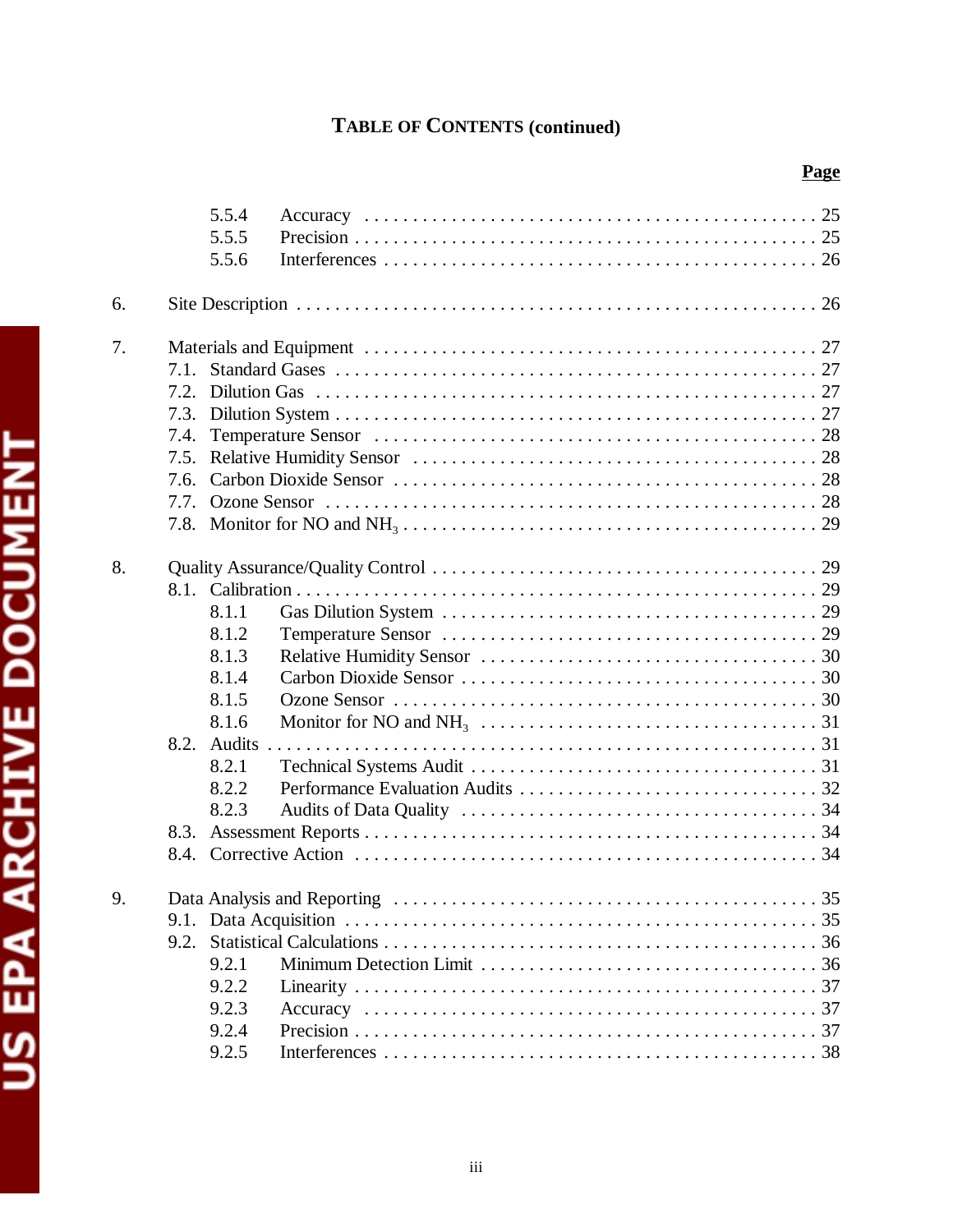# **TABLE OF CONTENTS (continued)**

Page

| ב<br>ד                   |  |
|--------------------------|--|
|                          |  |
|                          |  |
|                          |  |
|                          |  |
| ٢                        |  |
|                          |  |
|                          |  |
| ١                        |  |
| i<br>C                   |  |
| D                        |  |
|                          |  |
|                          |  |
|                          |  |
|                          |  |
| I<br>u                   |  |
|                          |  |
|                          |  |
|                          |  |
|                          |  |
|                          |  |
|                          |  |
|                          |  |
| ENG                      |  |
|                          |  |
|                          |  |
| c                        |  |
|                          |  |
|                          |  |
|                          |  |
| Å                        |  |
|                          |  |
|                          |  |
|                          |  |
|                          |  |
| Ì                        |  |
|                          |  |
| $\overline{\phantom{a}}$ |  |
|                          |  |
|                          |  |
|                          |  |
|                          |  |

| 10.             |  |
|-----------------|--|
| 11 <sub>1</sub> |  |
|                 |  |
|                 |  |

# **List of Figures**

# **List of Tables**

| Table 1. Optical Open-Path Monitor Verification Measurement Order for a Single Gas 12 |
|---------------------------------------------------------------------------------------|
|                                                                                       |
| Table 3. Target Gases for Verification Testing of FTIR Open-Path Monitors  14         |
| Table 4. Target Gases for Verification Testing of TDL Open-Path Monitors 19           |
| Table 5. Target Gases for Verification Testing of UV Open-Path Monitors 23            |
|                                                                                       |
|                                                                                       |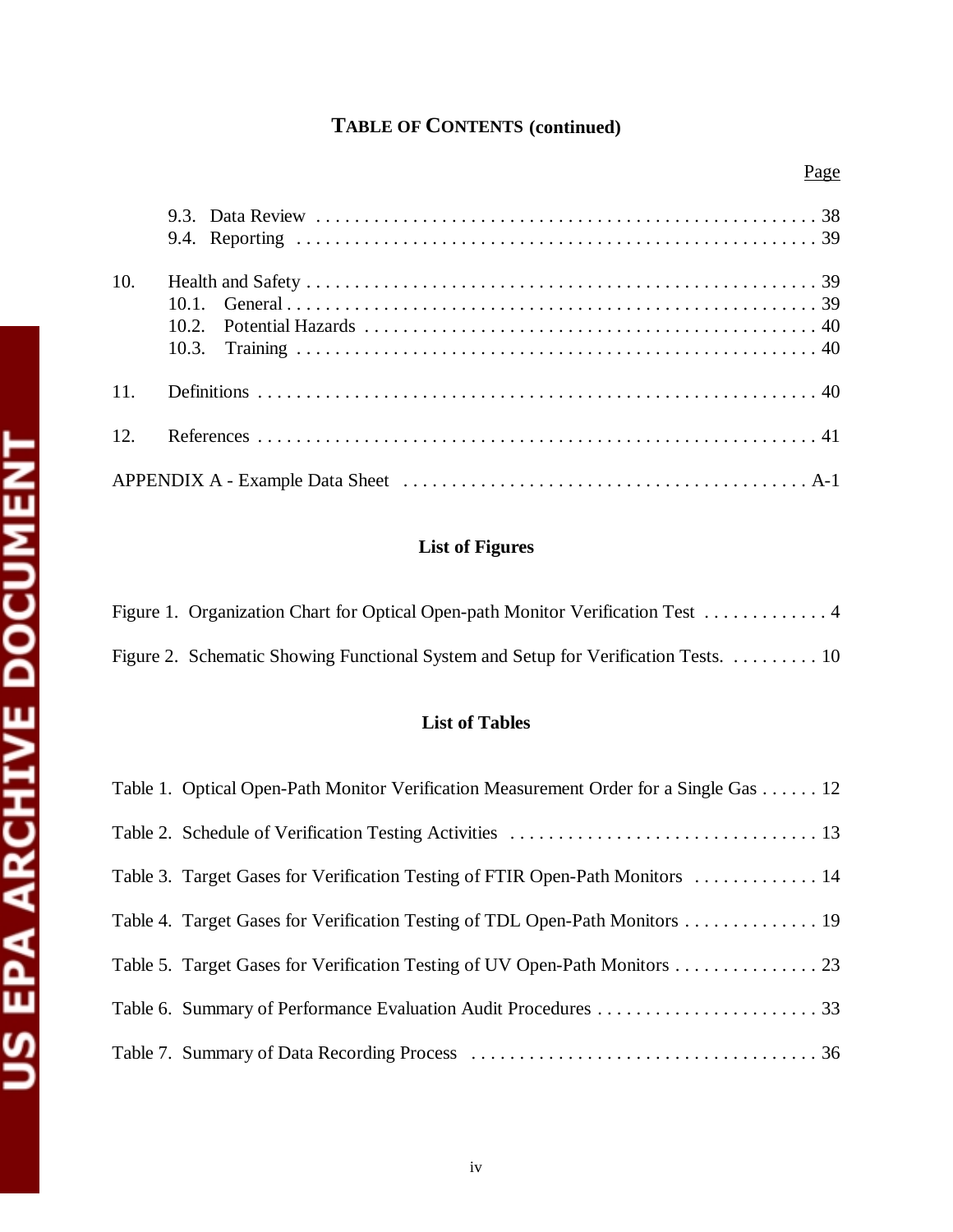# **ACRONYMS**

| <b>AMS</b>      | <b>Advanced Monitoring Systems</b>             |  |  |
|-----------------|------------------------------------------------|--|--|
| CO              | carbon monoxide                                |  |  |
| CO <sub>2</sub> | carbon dioxide                                 |  |  |
| <b>EPA</b>      | United States Environmental Protection Agency  |  |  |
| <b>ETV</b>      | <b>Environmental Technology Verification</b>   |  |  |
| <b>FTIR</b>     | Fourier transform infrared                     |  |  |
| <b>HF</b>       | hydrogen fluoride                              |  |  |
| <b>MDL</b>      | minimum detection limit                        |  |  |
| min.            | minute                                         |  |  |
| <b>ND</b>       | neutral density                                |  |  |
| <b>NDIR</b>     | non-dispersive infrared                        |  |  |
| <b>NIST</b>     | National Institute of Standards and Technology |  |  |
| NO <sub>x</sub> | nitrogen oxides                                |  |  |
| SO <sub>2</sub> | sulfur dioxide                                 |  |  |
| $\mathbf{O}_2$  | oxygen                                         |  |  |
| QA              | quality assurance                              |  |  |
| <b>QMP</b>      | <b>Quality Management Plan</b>                 |  |  |
| <b>RH</b>       | relative humidity                              |  |  |
| <b>RSD</b>      | relative standard deviation                    |  |  |
| <b>TDL</b>      | tunable diode laser                            |  |  |
| <b>TSA</b>      | technical systems audit                        |  |  |
| UV              | ultraviolet                                    |  |  |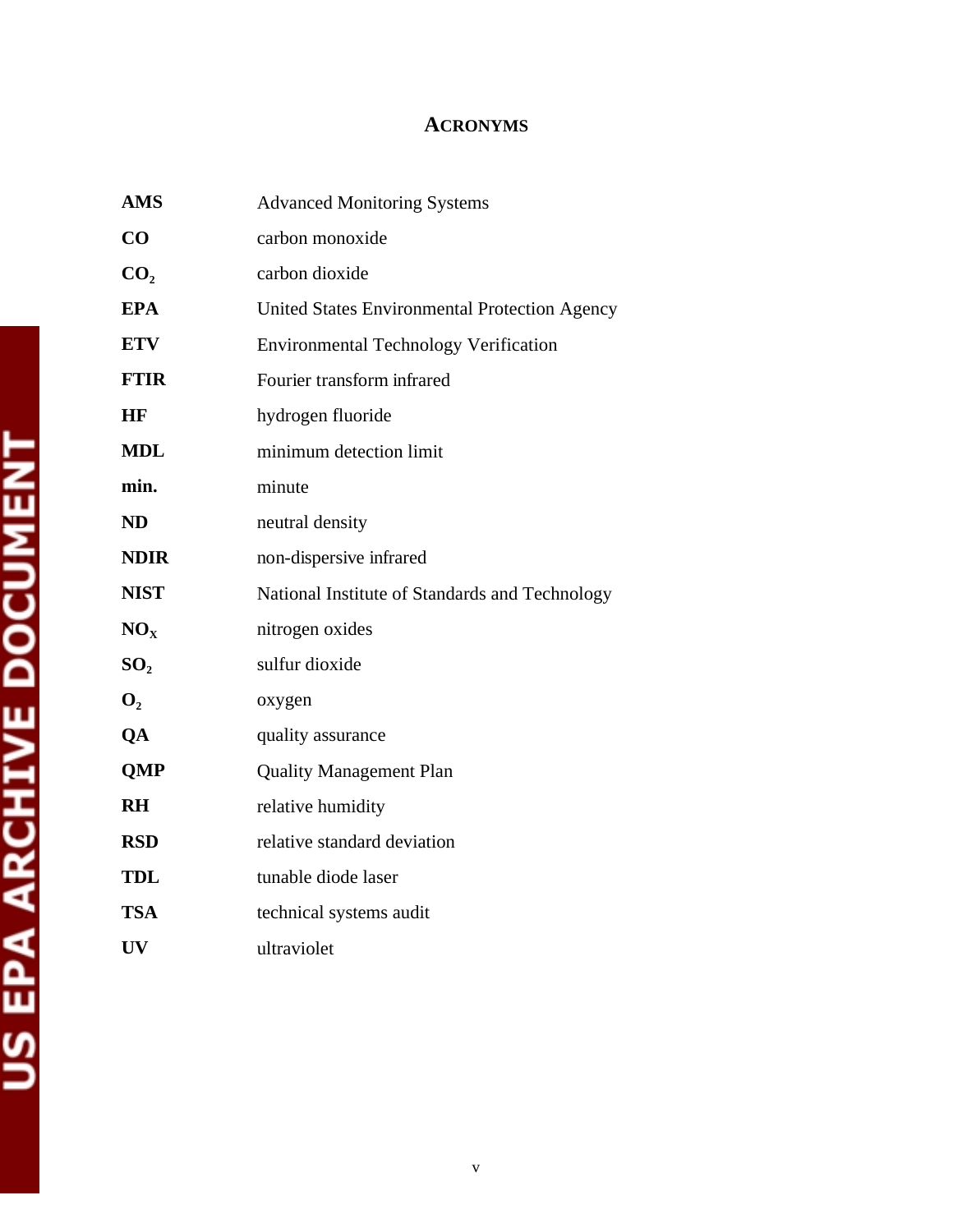## **1 INTRODUCTION**

#### **1.1 Test Description**

This protocol provides generic procedures for implementing a verification test of optical open-path monitors for use in ambient air or fenceline measurements. Verification tests are conducted under the auspices of the U.S. Environmental Protection Agency (EPA) through the Environmental Technology Verification (ETV) program. The purpose of the ETV program is to provide objective and quality-assured performance data on environmental technologies, so that users, developers, regulators, and consultants can make informed decisions about these technologies.

The verification tests are coordinated by Battelle, of Columbus, Ohio, which is EPA's partner in the ETV Advanced Monitoring Systems (AMS) Center. The scope of the AMS Center covers verification of monitoring technologies for contaminants and natural species in air, water, and soil. In performing verification tests, Battelle follows procedures specified in this protocol and complies with the requirements in the "Quality Management Plan for the ETV Advanced Monitoring Systems Pilot" $(QMP)$ .<sup>(1)</sup>

#### **1.2 Test Objective**

The purpose of verification tests of commercially available optical open-path monitors is to evaluate their performance for use at facilities concerned with emissions or ambient levels of volatile organic or inorganic chemicals. Verification tests involve challenging these monitors with known reference gas samples under realistic operating conditions.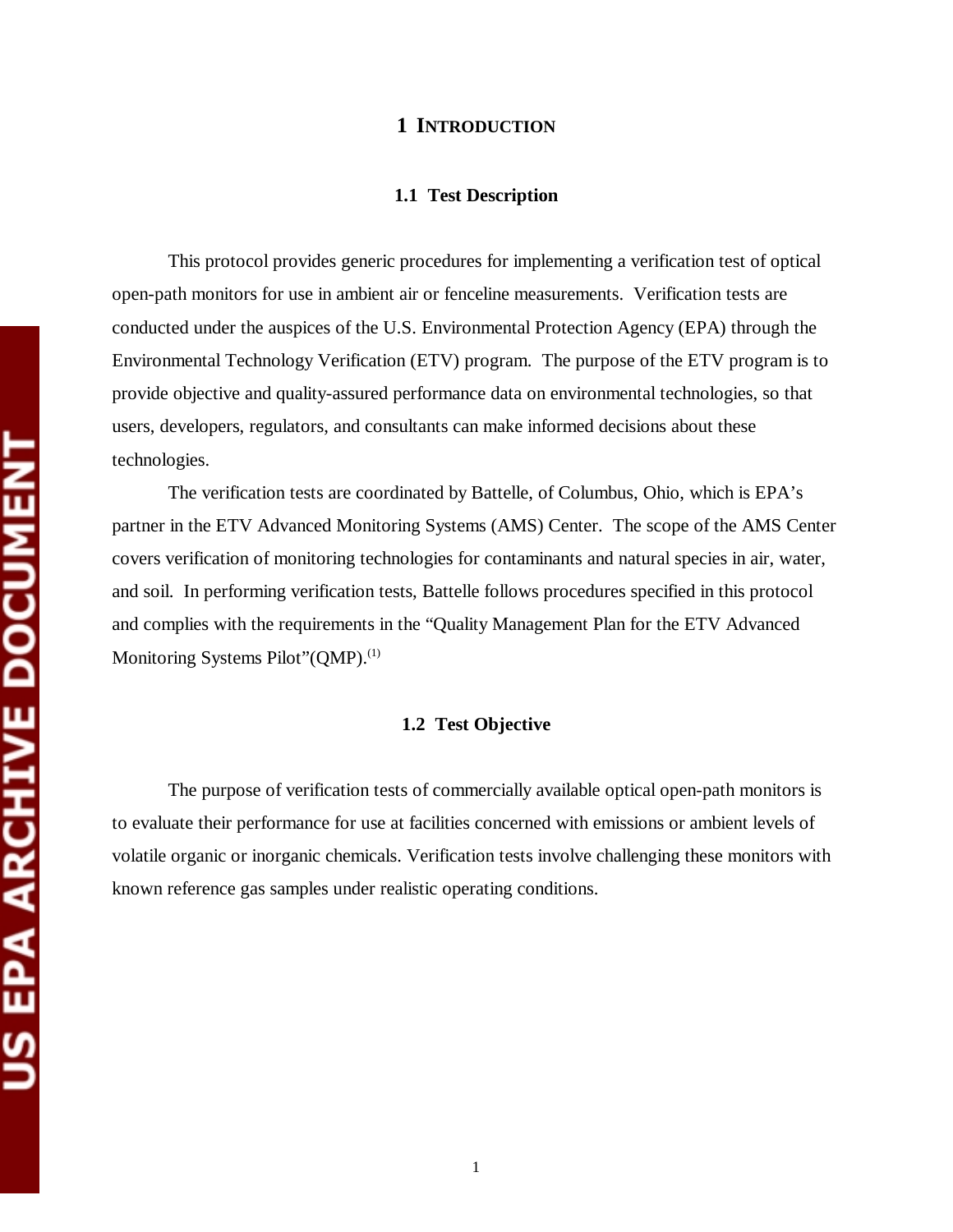#### **1.3 Test Applicability**

This generic protocol is applicable to verification testing of commercial optical open-path monitors capable of real-time monitoring of atmospheric pollutants. These monitors are typically used over greater than 100-meter path lengths and provide information about the concentrations of gases that are present in the air between the light source and the detector. In such applications, these open-path monitors can provide real-time continuous monitoring of air quality and allow early warning of potential non-compliance conditions or emergency release situations. In contrast, grab sample analysis by standard methods is both time-consuming and non-continuous.

# **2 TECHNOLOGY DESCRIPTION**

The monitors verified under this protocol rely upon a radiation source (ultraviolet, visible, or infrared) and a detector used together to identify and quantify the levels of certain chemicals in the atmosphere. These monitors are typically used in a continuous monitoring mode and in many cases, are able to simultaneously monitor several compounds. Although the overall design requirements for the different spectral ranges are significantly different, the basic components of these technologies are similar.

In general, these monitors contain at least the following components:

- Radiation source
- **Optics**
- **Detector**
- Data processing algorithms.

The radiation sources for these technologies belong to one of three distinct groups. The monitors operating in the ultraviolet (UV) region of the spectrum use a continuous or noncontinuous lamp that provides broad-band radiation in the UV and visible regions. The monitors using tunable diode laser (TDL) technology use a laser to provide radiation over a very narrow spectral range in the near infrared. That spectral range can be tuned over a small range with a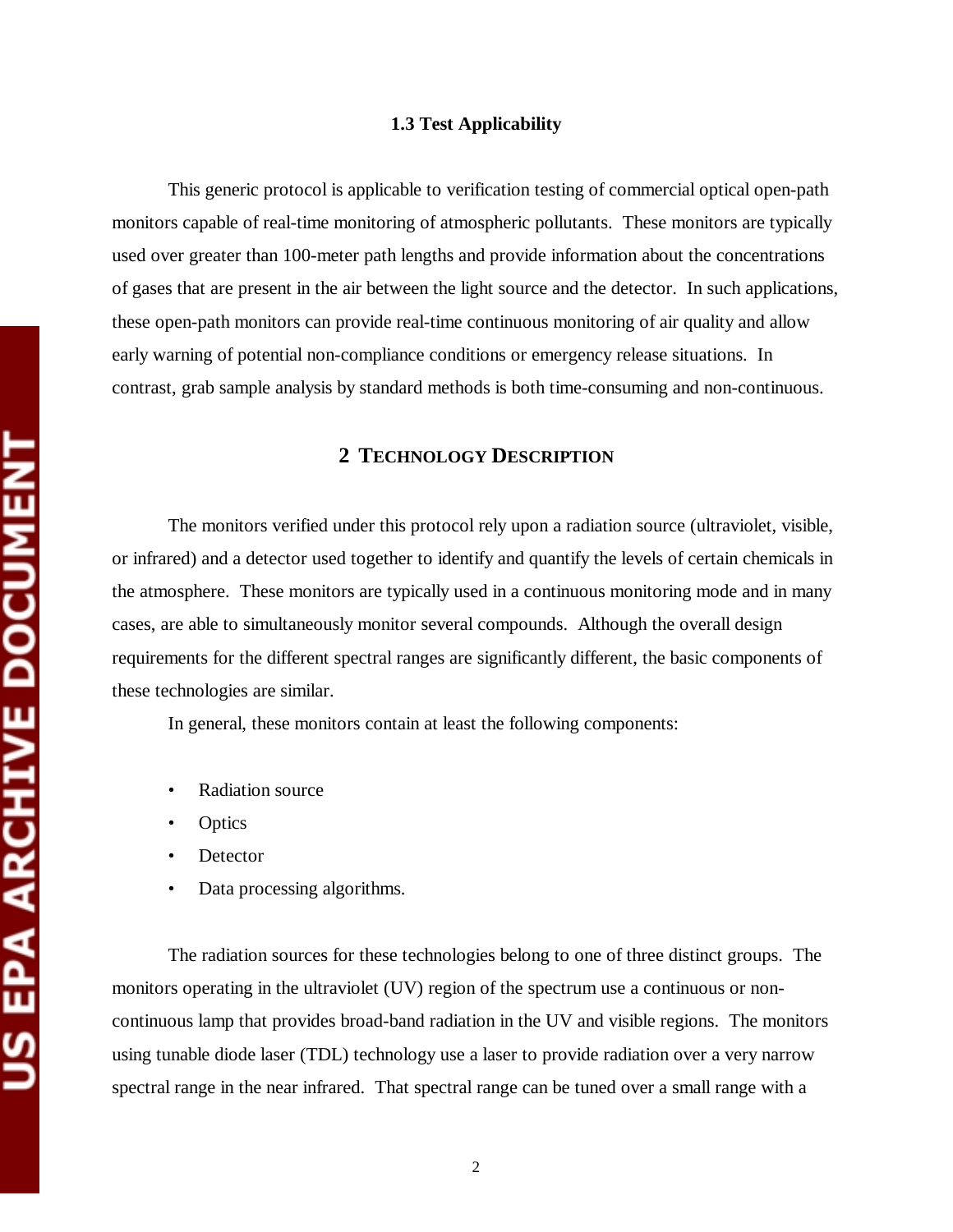single TDL and is selectable over a wider range using multiple TDLs. The Fourier transform infrared (FTIR) monitors use a broadband infrared source.

The optical components of these monitors typically are used to project the radiation from the source, through the atmospheric path to be monitored, and to the detector. The detectors and configurations for these monitors vary according to specific applications. They are typically chosen to maximize signal-to-noise ratio for the spectral region and operating temperature.

## **3 VERIFICATION APPROACH**

#### **3.1 Scope of Test**

The objective of the verification test derived from this generic protocol is to provide quantitative verification of the performance of optical open-path monitors under realistic operational conditions. Specifically, the verification parameters to be verified are

- Minimum detection limit (MDL)
- Concentration linearity
- Source strength linearity
- Accuracy
- **Precision**
- Sensitivity to atmospheric interferences.

#### **3.2 Roles and Responsibilities**

The verification test will be performed by Battelle with the participation of EPA and the vendors whose optical open-path monitors will be verified. The chart in Figure 1 shows the organization of responsibilities for Battelle, the vendor companies, and EPA. Specific responsibilities are detailed below.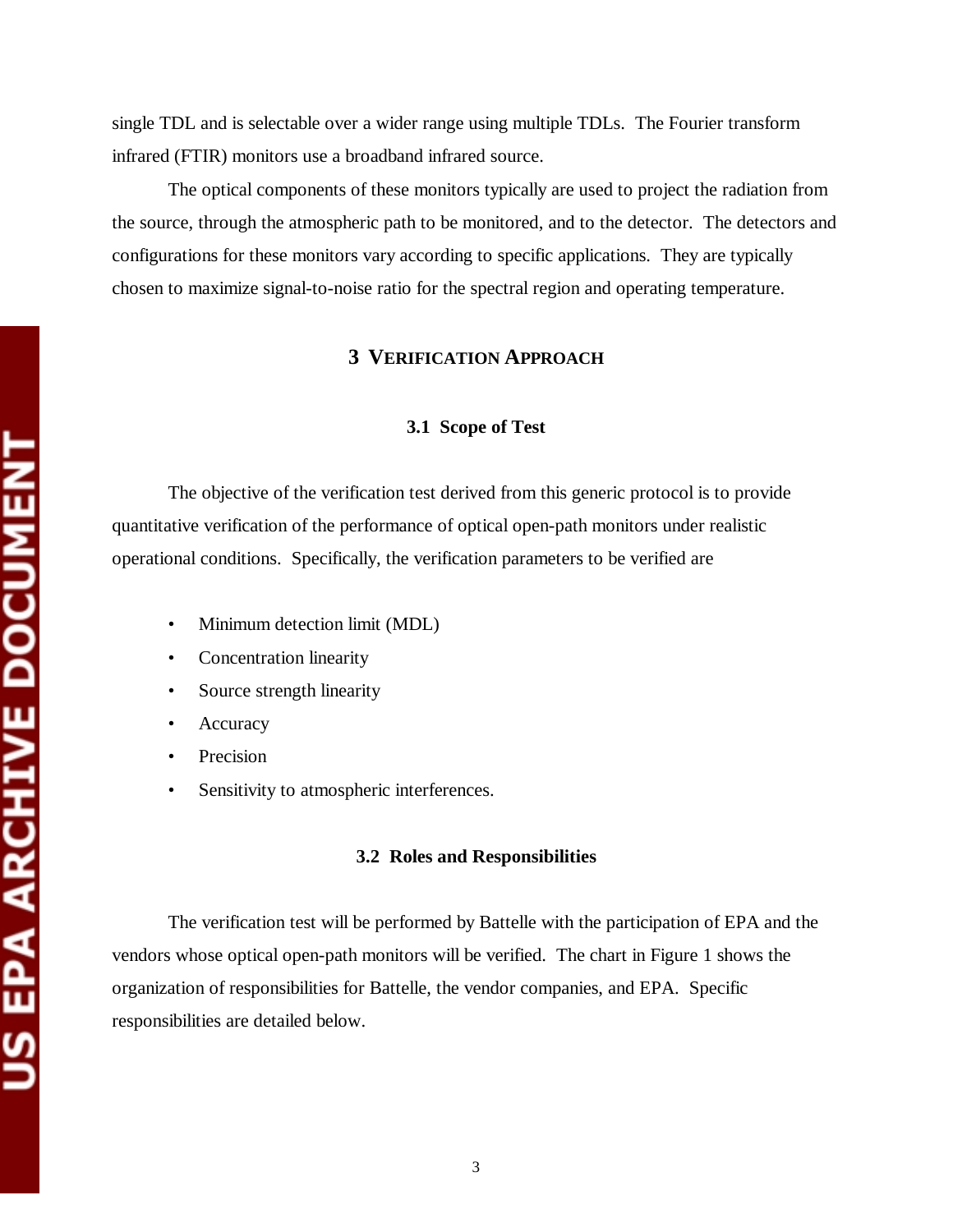

**Figure 1. Organization Chart for Optical Open-Path Monitor Verification Test**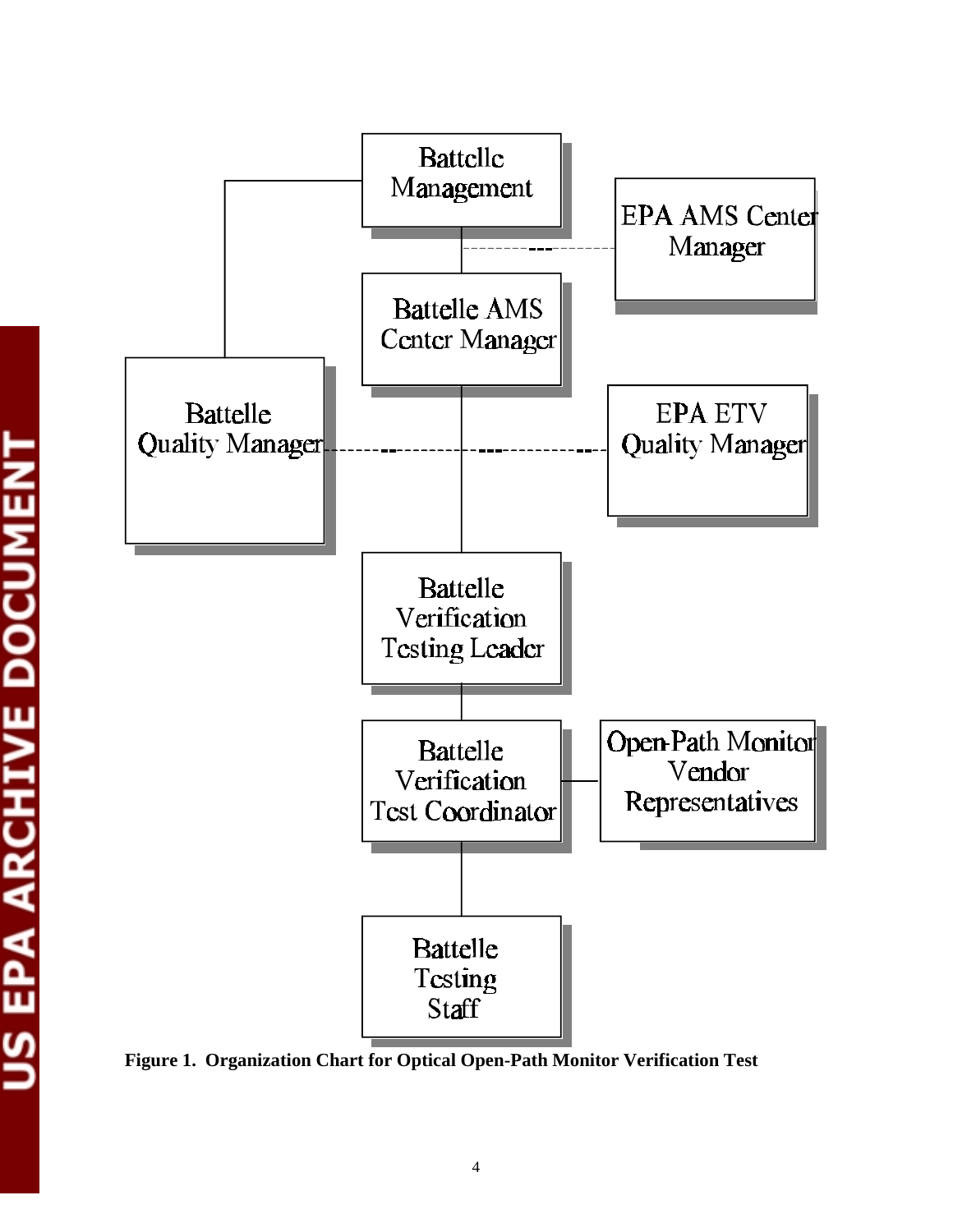## **3.2.1 Battelle**

The Verification Test Coordinator has the overall responsibility for ensuring that the technical, scheduling, and cost goals established for the verification test are met. The Verification Test Coordinator shall

- Prepare a draft test/quality assurance (QA) plan, verification reports, and verification statements
- Revise the draft test/QA plan, verification reports, and verification statements in response to reviewers' comments
- Assemble the requisite equipment and a team of qualified technical staff to conduct the verification test
- Direct the team in performing the verification test in accordance with the test/QA plan
- Coordinate distribution of the final test/QA plan, verification reports, and verification statements
- Ensure that all quality procedures specified in the test/QA plan and in the QMP are followed
- Respond to any issues raised in assessment reports and audits, including instituting corrective action as necessary
- Serve as the primary point of contact for vendor representatives
- Establish a budget for the verification test and monitor staff effort to ensure that the budget is not exceeded
- • Ensure that confidentiality of vendor information is maintained.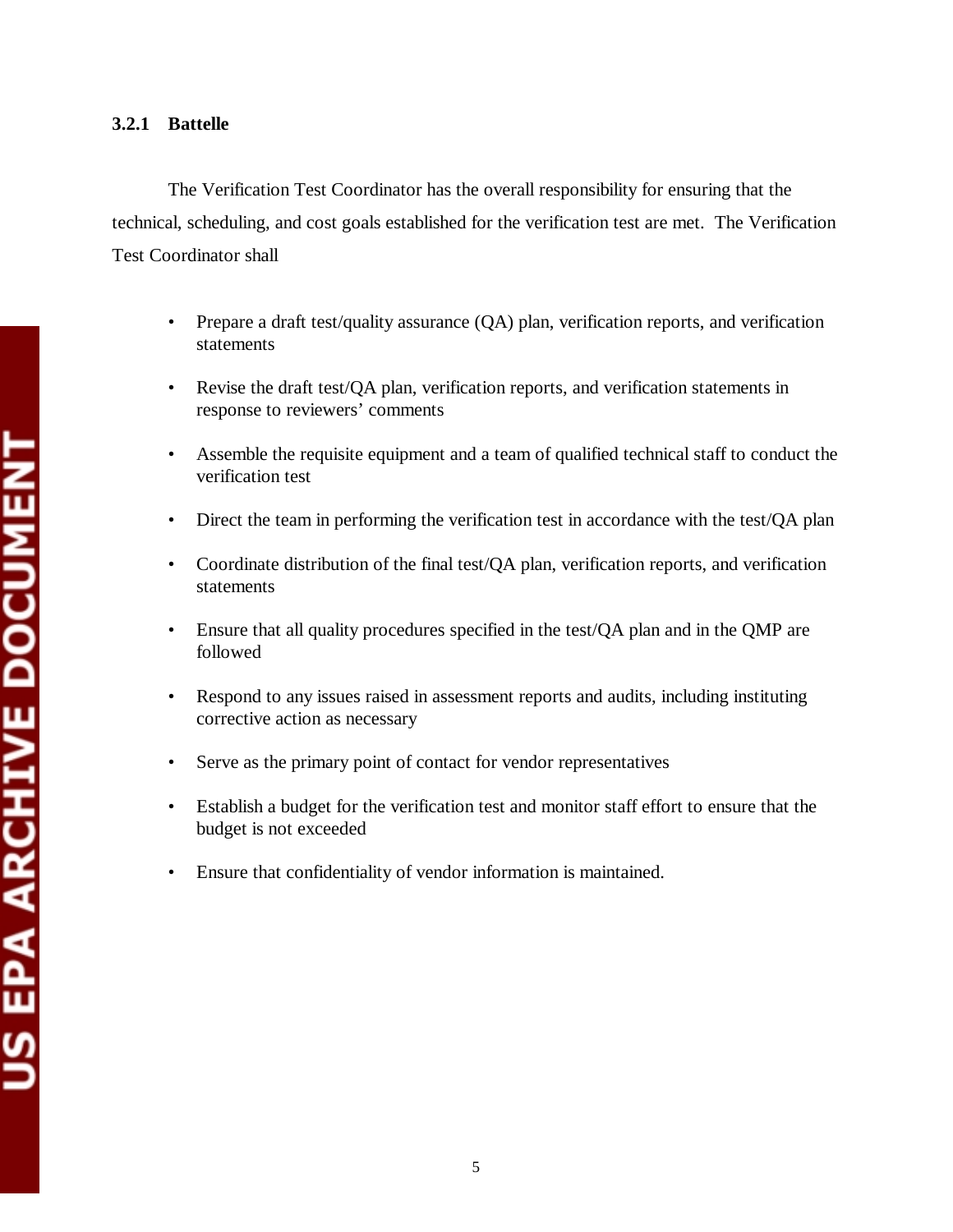The Verification Testing Leader for the AMS Center provides technical guidance and oversees the various stages of the verification test. The Verification Testing Leader shall

- Support the Verification Test Coordinator in preparing the test/QA plan and organizing the test
- Review the draft test/QA plan
- Review the draft verification reports and verification statements
- • Ensure that vendor confidentiality is maintained.

The Battelle AMS Center Manager shall

- Review the draft test/QA plan
- Review the draft verification reports and verification statements
- Ensure that necessary Battelle resources, including staff and facilities, are committed to the verification test
- Ensure that vendor confidentiality is maintained
- Support the Verification Test Coordinator in responding to any issues raised in assessment reports and audits
- Maintain communication with EPA's AMS Center and ETV Quality Managers.

The Battelle Quality Manager for the verification test shall

- Review the draft test/QA plan
- Conduct a technical systems audit (TSA) once during the verification test
- Review performance evaluation audit results as specified in the test/QA plan
- Audit at least 10% of the verification data
- Prepare and distribute an assessment report for each audit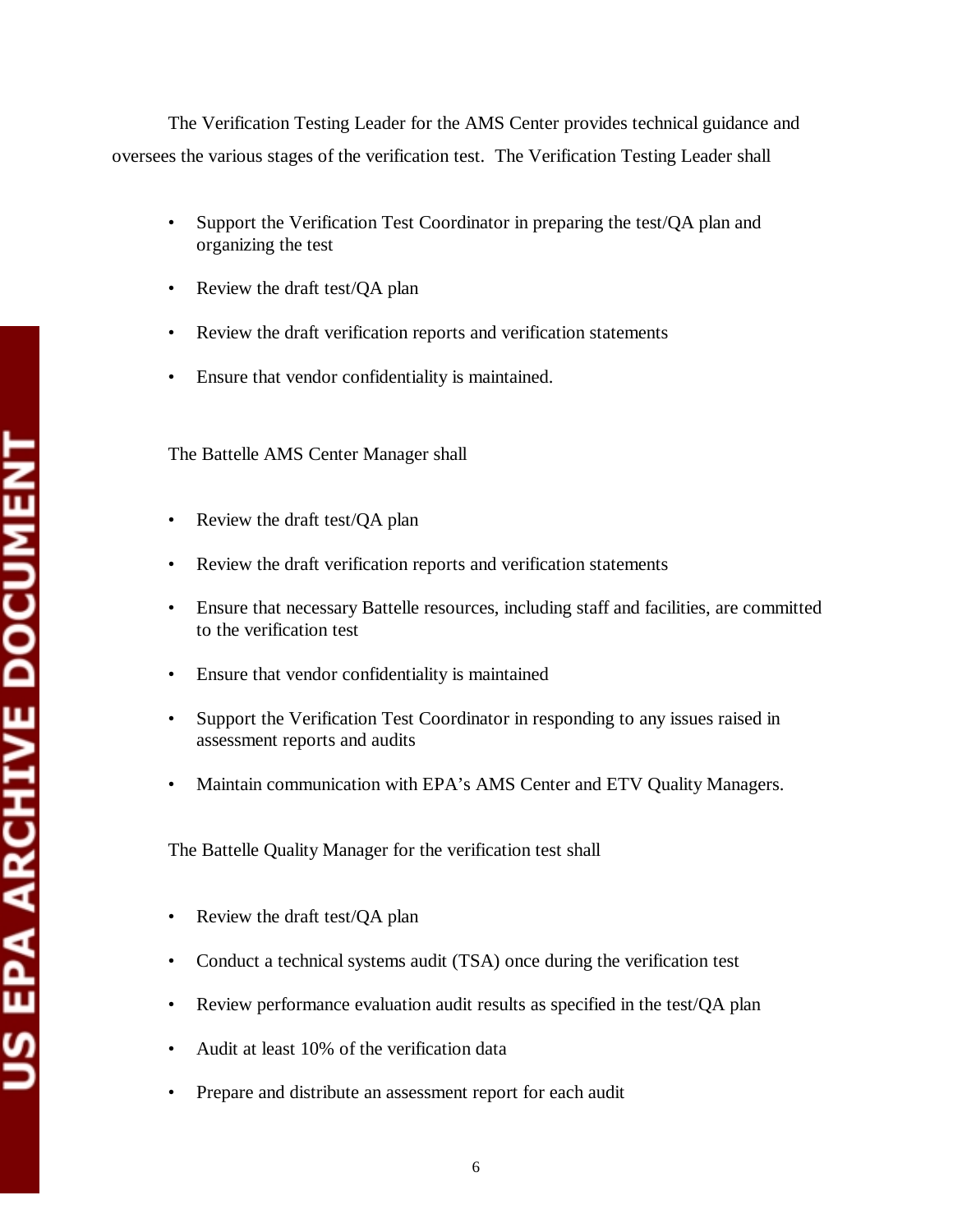- • Verify implementation of any necessary corrective action
- Issue a stop work order if self-audits indicate that data quality is being compromised; notify the Battelle AMS Center Manager if a stop work order is issued
- Provide a summary of the audit activities and results for the verification reports
- Review the draft verification reports and statements
- Have overall responsibility for ensuring that the test/QA plan and AMS Center QMP is followed
- Ensure that Battelle management is informed if persistent quality problems are not corrected
- Inteface with the EPA Quality Manager.

## **3.2.2 Vendors**

Vendor representatives shall

- Review the draft test/QA plan and provide comments and recommendations
- Approve the revised test/QA plan
- Provide off-the-shelf models of the optical open-path monitors to be verified for the duration of the verification test
- Host verification testing of their monitors at their respective facilities or send the monitors and personnel to Battelle to conduct the test
- Install the test equipment and open-path monitors in the test facilities and ensure proper operation of the open-path monitors before and during the test
- Perform on-site maintenance as necessary if a monitor fails any time during the test
- Review and comment upon their respective draft verification reports and statements
- Provide measurement results from the verification test to Battelle in a readily accessible and previously agreed upon format
- Provide and operate the open-path monitors during testing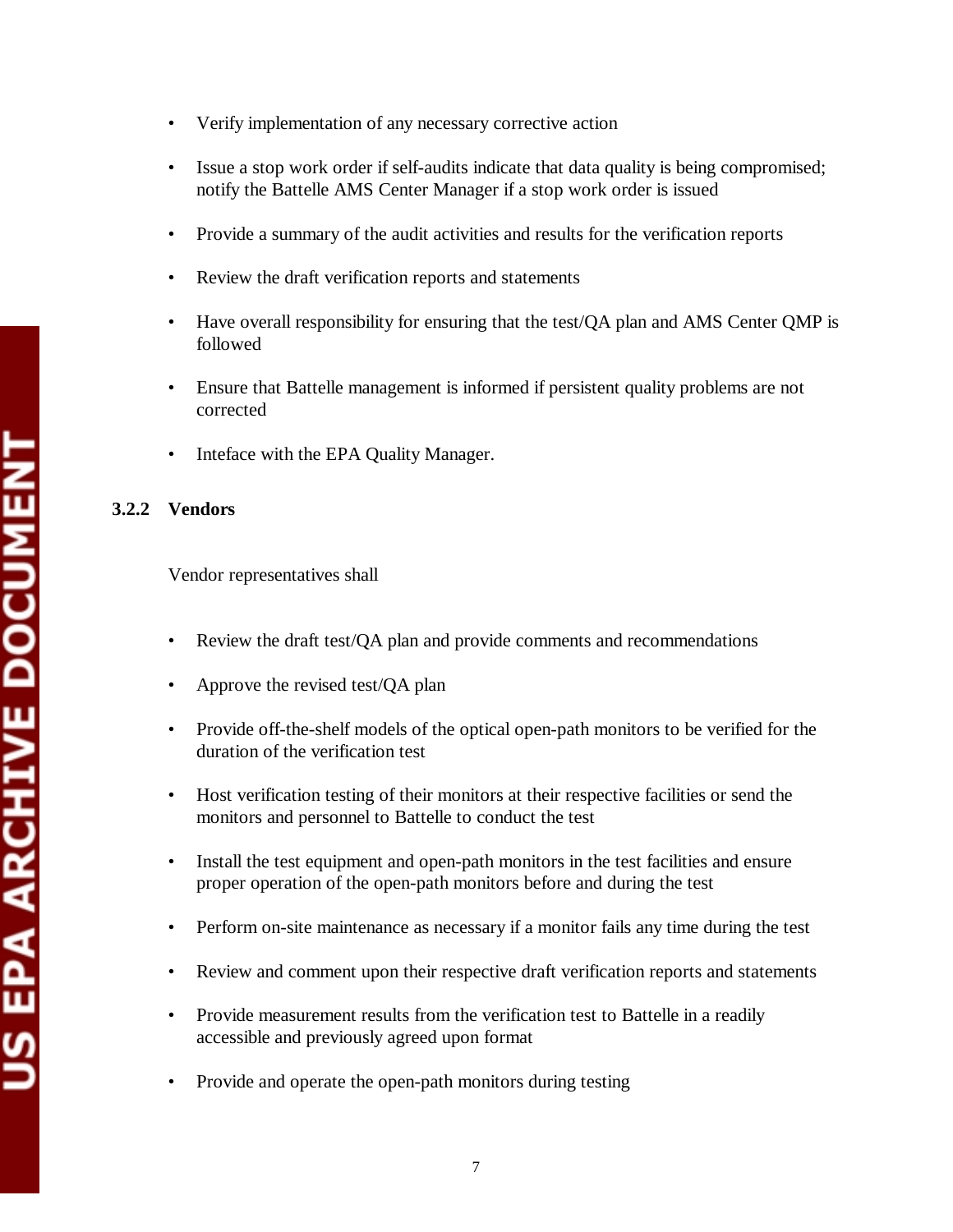US EPA ARCHIVE DOCUMENT

- Provide sample gas cells appropriate for the monitors being tested
- If the test is performed at Battelle, remove and ship the monitors from Battelle upon completion of test.

# **3.2.3 EPA**

EPA's responsibilities in the AMS Center are based on the requirements stated in the "Environmental Technology Verification Program Quality and Management Plan for the Pilot Period  $(1995-2000)^{1/2}$  or the most current version of this document. The roles of the specific EPA staff are as follows:

# EPA's ETV Quality Manager shall

- Review the draft test/QA plan
- Perform, at his/her option, one external TSA during the verification test
- Notify the Battelle AMS Center Manager to facilitate a stop work order if an external audit indicates that data quality is being compromised
- Prepare and distribute an assessment report summarizing the results of an external audit, if performed
- Review draft verification reports and statements.

# EPA's AMS Center Manager shall

- Review the draft test/QA plan
- Approve the final test/ $QA$  plan
- • Review the draft verification reports
- Approve the final verification reports
- Review the draft verification statements.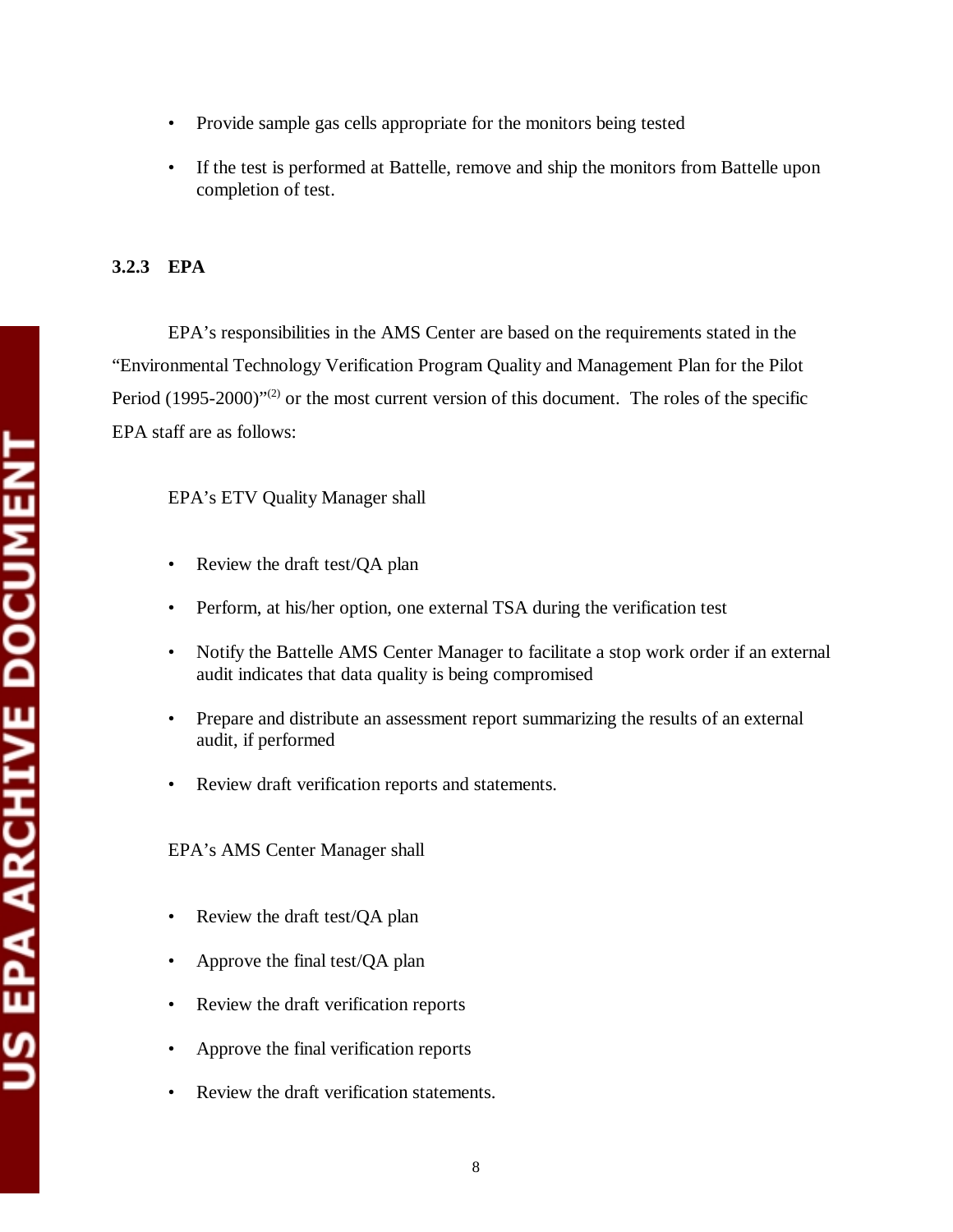## **4 EXPERIMENTAL DESIGN**

#### **4.1 Overview**

The verification test derived from this protocol is designed to challenge the monitors being verified in a manner similar to that which would be experienced in operation in the field. Reproducing many of the actual conditions and problems encountered in the field is beyond the scope of this project; however, a verification test should establish benchmarks that provide quantitative data on specific performance parameters. The basic theory used throughout a test involves challenging the monitors using an optically transparent gas cell that is filled with known concentrations of a target gas. A gas cell is inserted into the optical path of the monitor, thereby simulating a condition where the target gas would be present in the ambient air. The gas cell is used to challenge the monitor in a controlled and uniform manner.

#### **4.2 General Experimental Approach**

The verification test derived from this protocol is intended to be applicable to many types of open-path monitors. As such, the general approach is deliberately broad, with specific protocols for a technology type specified in Section 5, Test Procedures. In general, the experimental approach employed assumes that the monitor operates by sending a beam of radiation from a source, through the atmosphere, and to a detector. Then, measuring the absorption of the light by the target gas in the atmosphere, the monitor is able to identify and quantify the target gas or gases. The same basic technique is used to verify a variety of technology types. Each monitor shall be challenged with several target gases at known concentrations, and the measurement result shall be compared to the known concentration of the target gas. Since open-path monitors are often able to measure many different types of gases, it is not feasible to test all potential target gases. As a result, in this protocol only a few target gases have been suggested. For each target gas, the monitor is set up as it would be if it were operating in the field, with the exception that an optically transparent gas cell is placed in the light beam's path if the monitor does not already have a built-in gas reference cell. A known concentration of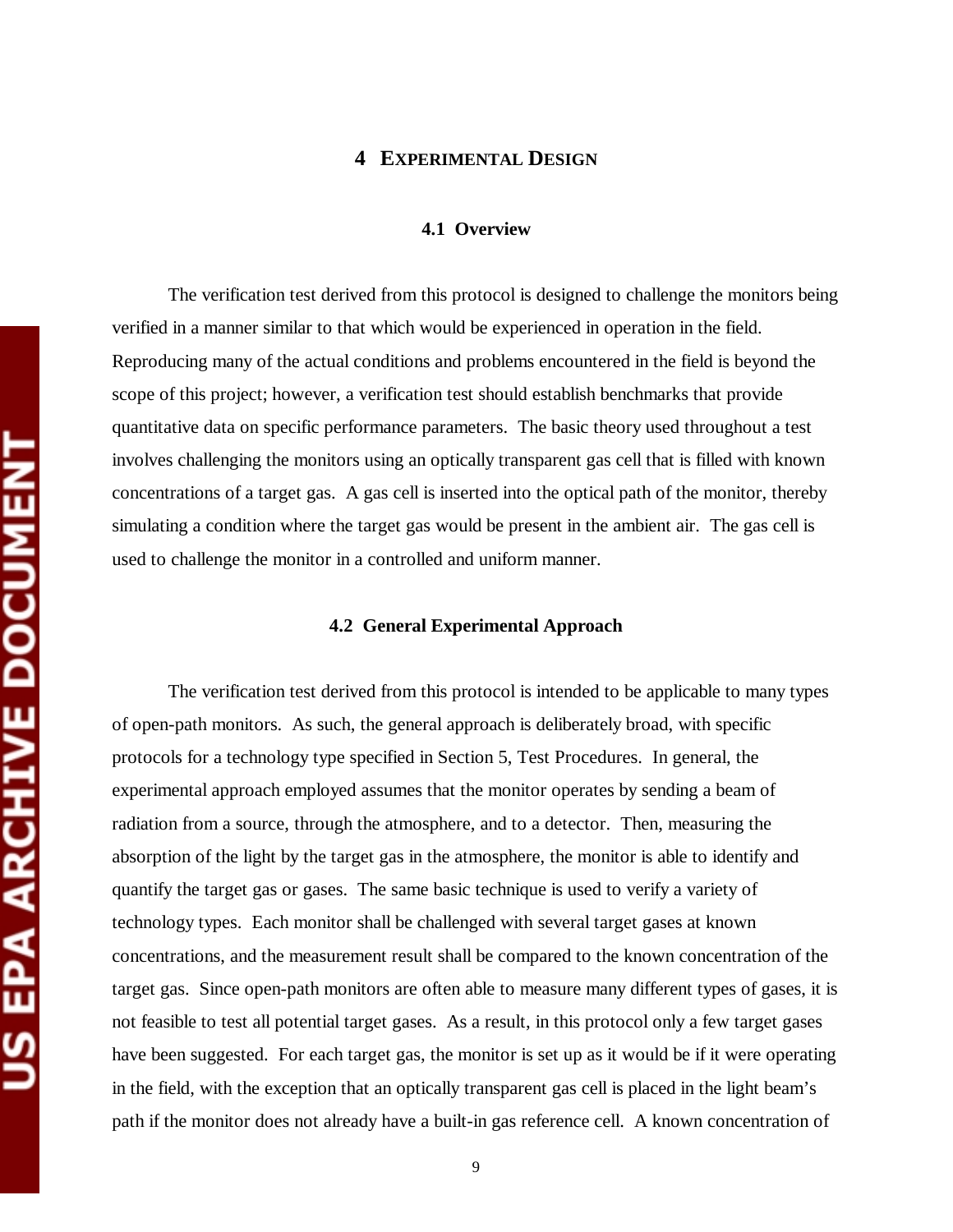the target gas is then introduced into the gas cell, and the monitor makes a measurement. Figure 2 is a schematic of a typical setup for the test. The optical open-path monitor and the gas cell are provided by the vendor. The gas dilution system is provided by Battelle. This system consists of National Institute of Standards and Technology-(NIST-) traceable, commercially certified, standard gases, a calibrated gas diluter, and a supply of certified high-purity dilution gas. All of the test equipment used to evaluate the monitors is provided by Battelle to ensure that the testing is conducted in a repeatable manner regardless of the test location. When testing is performed at a site other than Battelle, all appropriate equipment shall be transported to the test site.



**Figure 2. Schematic Showing Functional System and Setup for Verification Tests**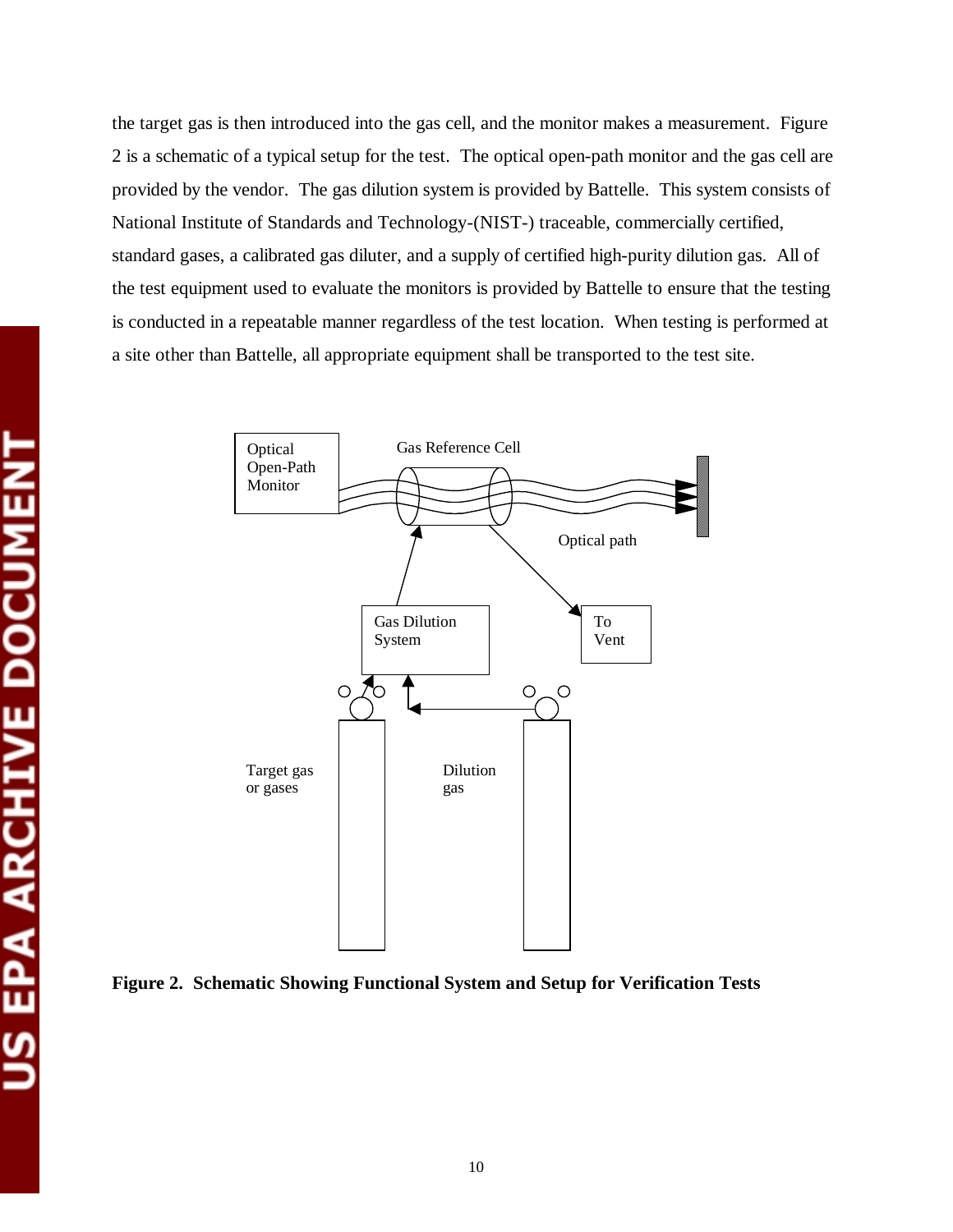The test procedures involve providing a range of known concentrations of various target gases to each monitor. Measurements are made with different path lengths, integration times, source intensities, and numbers of replicate measurements to assess the verification parameters listed in Section 3.1. The test procedures are nested, in that each measurement is used to evaluate more than one verification parameter. To the extent feasible with so diverse a group of technologies, verification test procedures rely on established procedures, such as EPA Method TO-16.<sup>(3)</sup> This method was developed to provide guidelines for gathering and analyzing data using an FTIR.

## **5 TEST PROCEDURES**

#### **5.1 General Procedural Description**

The procedures to be used in the verification test are detailed in this section. The test procedures section is divided into three subsections—FTIR, TDL, and UV—each outlining the specific test procedures for a particular technology type.

The procedures detailed in this section can be carried out for many target gases. In an effort to be as efficient as possible with both time and materials, a specific order of measurements has been established that allows many of the verification parameters to be determined in as short a period as possible. Table 1 shows an efficient measurement order and the verification parameters associated with each measurement. The "Activity #" column provides a reference number for each activity during the test. This allows for easy reference later in the test/QA plan. The "Meas. #" column shows the number of times spectra are recorded. "Ref. Cell Conc." describes the contents of the reference gas cell during the data acquisition. In these measurements, the content of the gas cell is either "N2" (nitrogen dilution gas) or a known concentration of the target gas "c1" through "c4." Concentrations shown as c1, c2, etc. represent the target gas concentrations specified in Table 3 in this section for each technology type. The "Activity" column explains the activity taking place: collecting spectra, changing gases, or adjusting the path length. Several measurements are made (Meas. #3 through #5 and #10 through #12) using an inserted neutral density (ND) filter that allows the source strength (i.e., light intensity) to be varied in a controlled and repeatable manner. The "# of Measurements"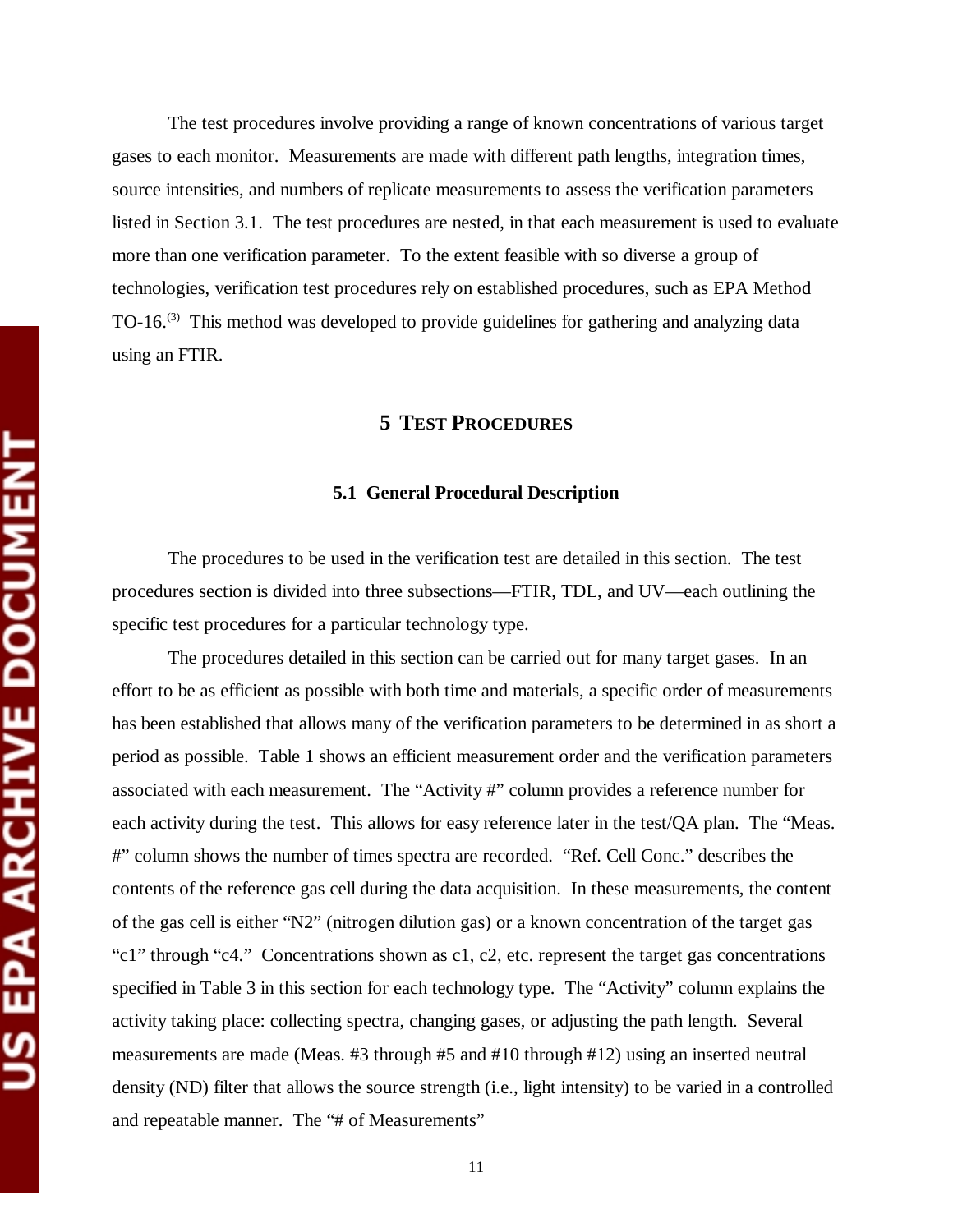| <b>Activity</b>         | Meas.                   | Ref. Cell          |                                     | # of                | <b>Integration</b>      | <b>Path Length</b> | <b>Verification Parameter</b>                             |
|-------------------------|-------------------------|--------------------|-------------------------------------|---------------------|-------------------------|--------------------|-----------------------------------------------------------|
| #                       | #                       | Conc. <sup>a</sup> | <b>Activity</b>                     | <b>Measurements</b> | Time (min)              | (m)                | <b>Calculated</b>                                         |
| $\mathbf{1}$            |                         | N,                 | Change gas & stabilize              |                     |                         | short              |                                                           |
| $\overline{2}$          | 1                       | N,                 | <b>Collect spectra</b>              | 25                  | 1                       | short              | <b>Accuracy., Concentration linearity, MDL</b>            |
| $\overline{\mathbf{3}}$ |                         | c1                 | Change gas & stabilize              |                     |                         | short              |                                                           |
| $\overline{4}$          | $\overline{2}$          | c1                 | <b>Collect spectra</b>              | 5                   |                         | short              | <b>Acc., Concentration linearity</b>                      |
| 5                       | $\overline{\mathbf{3}}$ | c1                 | Collect spectra - ND 1 <sup>b</sup> | $\overline{5}$      | $\overline{1}$          | short              | <b>Source strength linearity</b>                          |
| 6                       | 4                       | c1                 | Collect spectra - ND $2b$           | $\overline{5}$      | $\overline{\mathbf{1}}$ | short              | <b>Source strength linearity</b>                          |
| $\overline{7}$          | 5                       | c1                 | Collect spectra - ND $3b$           | 5                   | 1                       | short              | <b>Source strength linearity</b>                          |
| 8                       |                         | N,                 | Change gas & stabilize              |                     |                         | short              |                                                           |
| 9                       | 6                       | N,                 | <b>Collect spectra</b>              | $\overline{5}$      |                         | short              | <b>Acc., Concentration linearity</b>                      |
| <b>10</b>               |                         | c2                 | Change gas & stabilize              |                     |                         | short              |                                                           |
| $\overline{11}$         | 7                       | c2                 | <b>Collect spectra</b>              | $\overline{5}$      | $\mathbf{1}$            | short              | Acc., Concentration linearity, Interference effect (Int.) |
| $\overline{12}$         |                         | N,                 | Change gas & stabilize              |                     |                         | short              |                                                           |
| $\overline{13}$         | 8                       | N,                 | <b>Collect spectra</b>              | 5                   | 1                       | short              | <b>Acc., Concentration linearity</b>                      |
| 14                      |                         | c3                 | Change gas & stabilize              |                     |                         | short              |                                                           |
| $\overline{15}$         | $\overline{9}$          | c3                 | <b>Collect spectra</b>              | 5                   | 1                       | short              | <b>Acc., Concentration linearity</b>                      |
| <b>16</b>               | 10                      | c3                 | Collect spectra - ND 1 <sup>b</sup> | 5                   | 1                       | short              | <b>Source strength linearity</b>                          |
| $\overline{17}$         | $\overline{11}$         | c3                 | Collect spectra - ND $2b$           | $\overline{5}$      | 1                       | short              | <b>Source strength linearity</b>                          |
| <b>18</b>               | 12                      | c3                 | Collect spectra - ND 3 <sup>b</sup> | 5                   | $\mathbf{1}$            | short              | <b>Source strength linearity</b>                          |
| <b>19</b>               |                         | N,                 | Change gas & stabilize              |                     |                         | short              |                                                           |
| $\overline{20}$         | 13                      | N,                 | <b>Collect spectra</b>              | $\overline{5}$      | 1                       | short              | <b>Acc., Concentration linearity</b>                      |
| 21                      |                         | c4                 | Change gas & stabilize              |                     |                         | short              |                                                           |
| 22                      | $\overline{14}$         | c4                 | <b>Collect spectra</b>              | $\overline{25}$     | 1                       | short              | Acc., Concentration linearity, MDL, Precision             |
| 23                      | 15                      | N,                 | <b>Collect spectra</b>              | $\overline{5}$      | 1                       | short              | <b>Acc., Concentration linearity</b>                      |
| 24                      |                         | N,                 | Change gas & stabilize              |                     |                         | short              |                                                           |
| 25                      | 15                      | N,                 | <b>Collect spectra</b>              | 25                  | 5                       | short              | Acc., Concentration linearity, MDL, Precision             |
| 26                      |                         |                    | Change to path length 2             |                     |                         | long               |                                                           |
| 27                      | 16                      | N,                 | <b>Collect spectra</b>              | $\overline{5}$      | 5                       | long               | Interference Effect (Int.)                                |
| 28                      |                         | c2                 | Change gas & stabilize              |                     |                         | long               |                                                           |
| 29                      | 17                      | c2                 | <b>Collect spectra</b>              | 5                   | 5                       | long               | Int., Acc., Concentration linearity                       |
| 30                      |                         | N,                 | Change gas & stabilize              |                     |                         | long               |                                                           |
| 31                      | 18                      | N,                 | <b>Collect</b> spectra              | 5                   | 5                       | long               | Int., Acc., Concentration linearity                       |
| 32                      |                         |                    | Change to path length 3             |                     |                         | optimum            |                                                           |
| $\overline{33}$         | <b>19</b>               | N,                 | <b>Collect spectra</b>              | $\overline{5}$      | 1                       | optimum            | Int., Acc., Concentration linearity                       |
| 34                      |                         | c2                 | Change gas & stabilize              |                     |                         | optimum            |                                                           |
| 35                      | $\overline{20}$         | c2                 | <b>Collect spectra</b>              | $\overline{5}$      | $\mathbf{1}$            | optimum            | Int., Acc., Concentration linearity                       |
| $\overline{36}$         |                         | N,                 | Change gas & stabilize              |                     |                         | optimum            |                                                           |
| $\overline{37}$         | $\overline{21}$         | $N_{2}$            | <b>Collect spectra</b>              | $\overline{25}$     | 1                       | optimum            | Int., Precision. MDL                                      |

**Table 1. Optical Open-Path Monitor Verification Measurement Order for a Single Gas** 

**a See Table 3 for gas concentrations.** 

**b Measurement performed for only one gas.**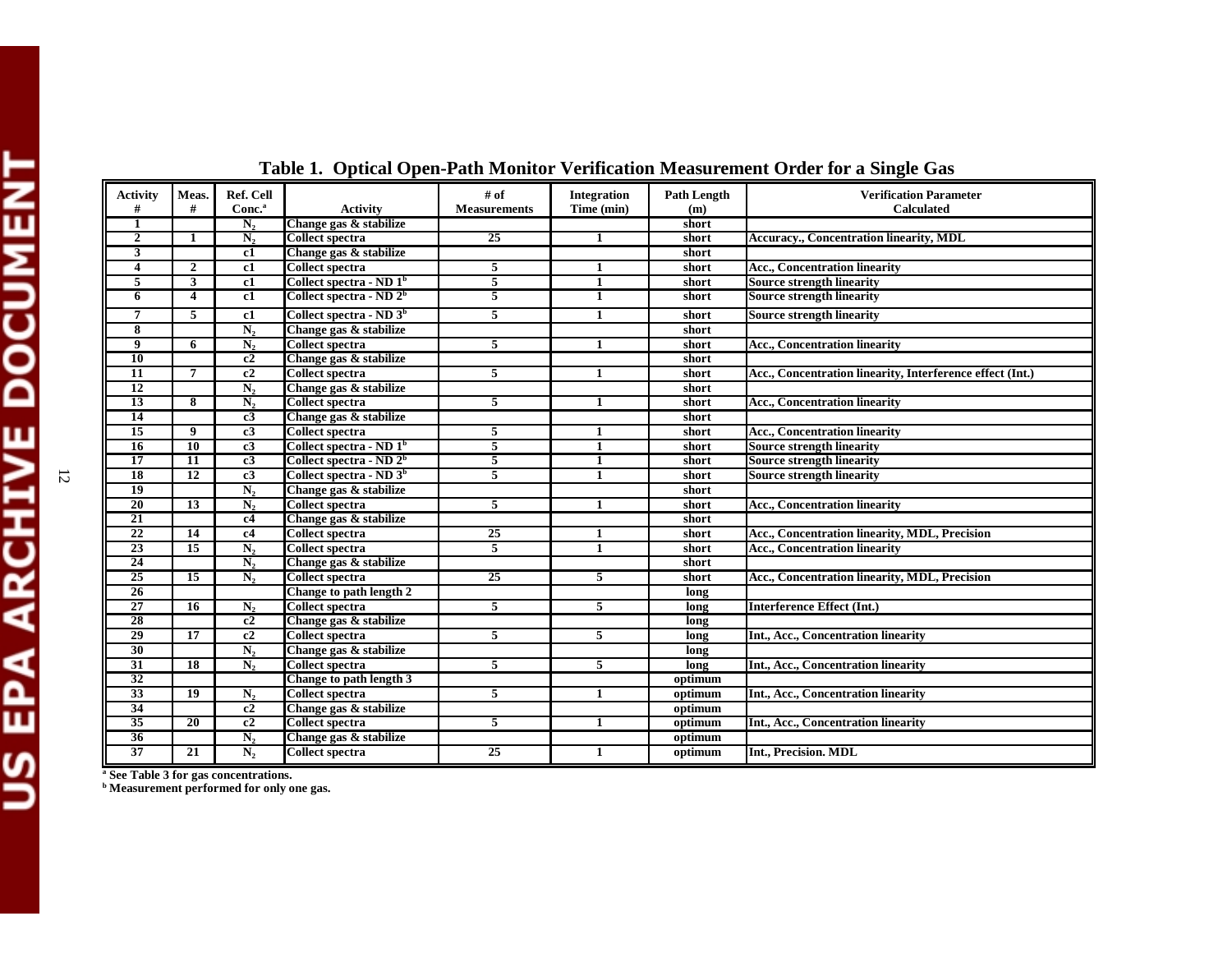column explains how many individual spectra are collected at that experimental condition. The "Integration Time" column is the integration time to be used for that measurement. "Path Length" is the total length the beam will travel between the source and the detector. This is not the length of the gas cell used in these experiments. The "Verification Parameter Calculated" column relates each measurement to the verification parameters that will eventually be calculated.

#### **5.2 Schedule**

The verification is conducted by performing measurements in the fixed sequence shown in Table 1. The monitor provided by the vendor undergoes that full test sequence. It is anticipated that the testing will take place over three days, with a day for setup and a day for teardown. The recommended schedule for testing a single monitor is shown in Table 2.

| Activity #                 | Day   | Gas   | <b>Approximate Time</b> |
|----------------------------|-------|-------|-------------------------|
| <b>Travel and Setup</b>    | One   |       | 1 day                   |
| $1 - 24$                   | Two   | One   | 08:00-13:00             |
| $25 - 36$                  | Two   | One   | 14:00-18:00             |
| $1 - 24$                   | Three | Two   | 08:00-12:00             |
| $25 - 36$                  | Three | Two   | 13:00-17:00             |
| $1 - 24$                   | Four  | Three | 08:00-12:00             |
| $25 - 36$                  | Four  | Three | 13:00-17:00             |
| <b>Teardown and Travel</b> | Five  |       | $1$ day                 |

**Table 2. Schedule of Verification Testing Activities**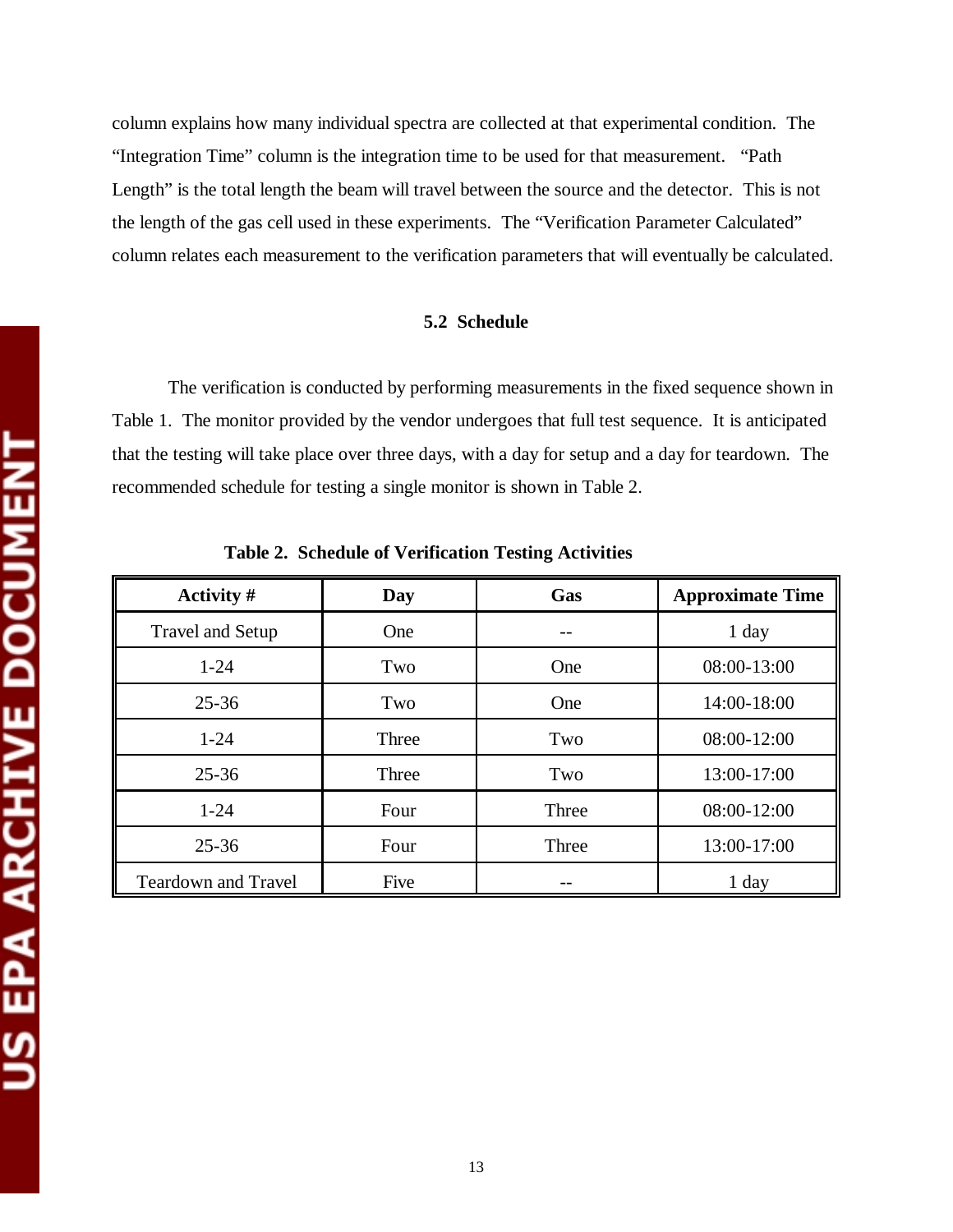#### **5.3 Fourier Transform Infrared**

#### **5.3.1 Gases**

Example gases and concentrations to be used for testing FTIR open-path monitors are shown in Table 3. Gases may vary depending upon the specific technology verified. The gases listed in Table 3 were selected because they cover a broad spectral range.

| Gas                 | <b>Concentration</b><br>Path Length (ppm-m) |    |
|---------------------|---------------------------------------------|----|
|                     | c1                                          | 5  |
| Tetrachloroethylene | c2                                          | 10 |
|                     | c3                                          | 25 |
|                     | c4                                          | 50 |
|                     | c1                                          | 5  |
| Cyclohexane         | c2                                          | 10 |
|                     | c3                                          | 25 |
|                     | c4                                          | 50 |
|                     | c1                                          | 5  |
| Ethylene            | c2                                          | 10 |
|                     | c3                                          | 25 |
|                     | c4                                          | 50 |

**Table 3. Target Gases for Verification Testing of FTIR Open-Path Monitors** 

#### **5.3.2 Minimum Detection Limit**

The MDL shall be determined for each target gas. This number represents the lowest obtainable value for detecting that specific gas. The MDL is calculated by removing the target gas from the optical path of the monitor, then a series of 26 single-beam spectra are taken using the appropriate averaging time (either 1 min. or 5 min.). The single-beam spectra are then used to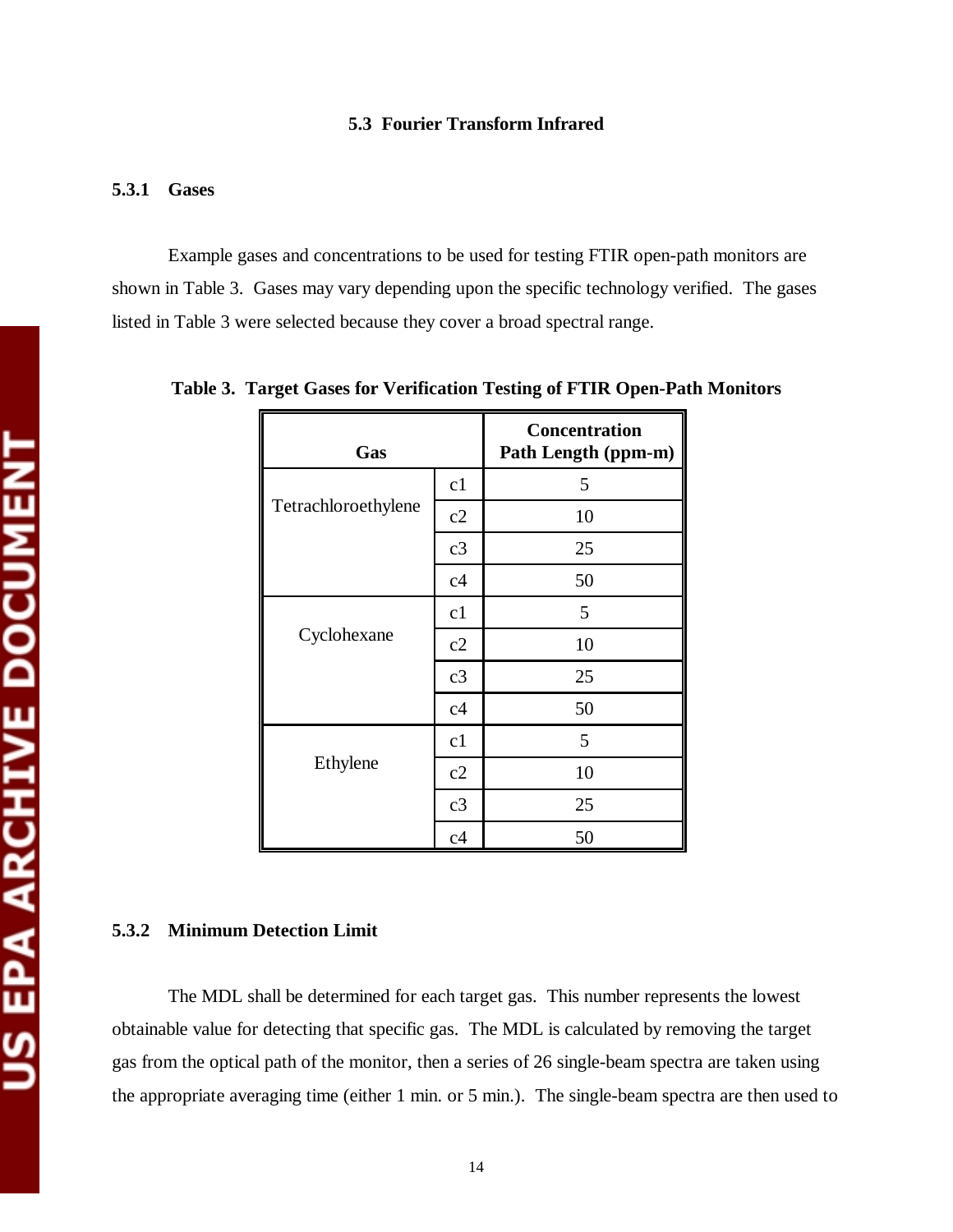create absorption spectra, using each single beam spectrum as the background for the next spectrum. The absorption spectra are created by using the first and second single-beam spectra, the second and third, the third and fourth, etc. The resulting 25 absorption spectra are then analyzed for the target gas. The MDL is defined as two times the standard deviation of the calculated concentrations.

A summary procedure for determining MDL is as follows:

- 1. Remove the target gas from the optical path of the monitor
- 2. Choose an appropriate averaging time for the monitor
- 3. Acquire 26 single-beam spectra
- 4. Use the first single-beam spectrum as a background to create an absorption spectrum from the second single-beam spectrum
- 5. Use the second single-beam spectrum as a background to create an absorption spectrum from the third single-beam spectrum
- 6. Continue until 25 absorbance spectra are obtained
- 7. Analyze each absorption spectrum to determine the concentration of the target gas
- 8. Calculate the standard deviation of the set of concentrations
- 9. Multiply the standard deviation by two to obtain the MDL.

#### **5.3.3 Linearity**

Two types of linearity shall be evaluated. The first is the linearity of the monitor for a specific gas over a range of concentrations. The second is the linearity of the monitor as a series of ND filters are inserted into the beam path. This second evaluation of linearity is designed to simulate a reduction in source intensity and to measure the effect this intensity reduction has on the monitor's ability to maintain linear response.

Determining the concentration linearity of the monitor requires challenging the monitor with a target gas at several concentration levels. At each of these concentrations, a single-beam spectrum is acquired.

US EPA ARCHIVE DOCUMENT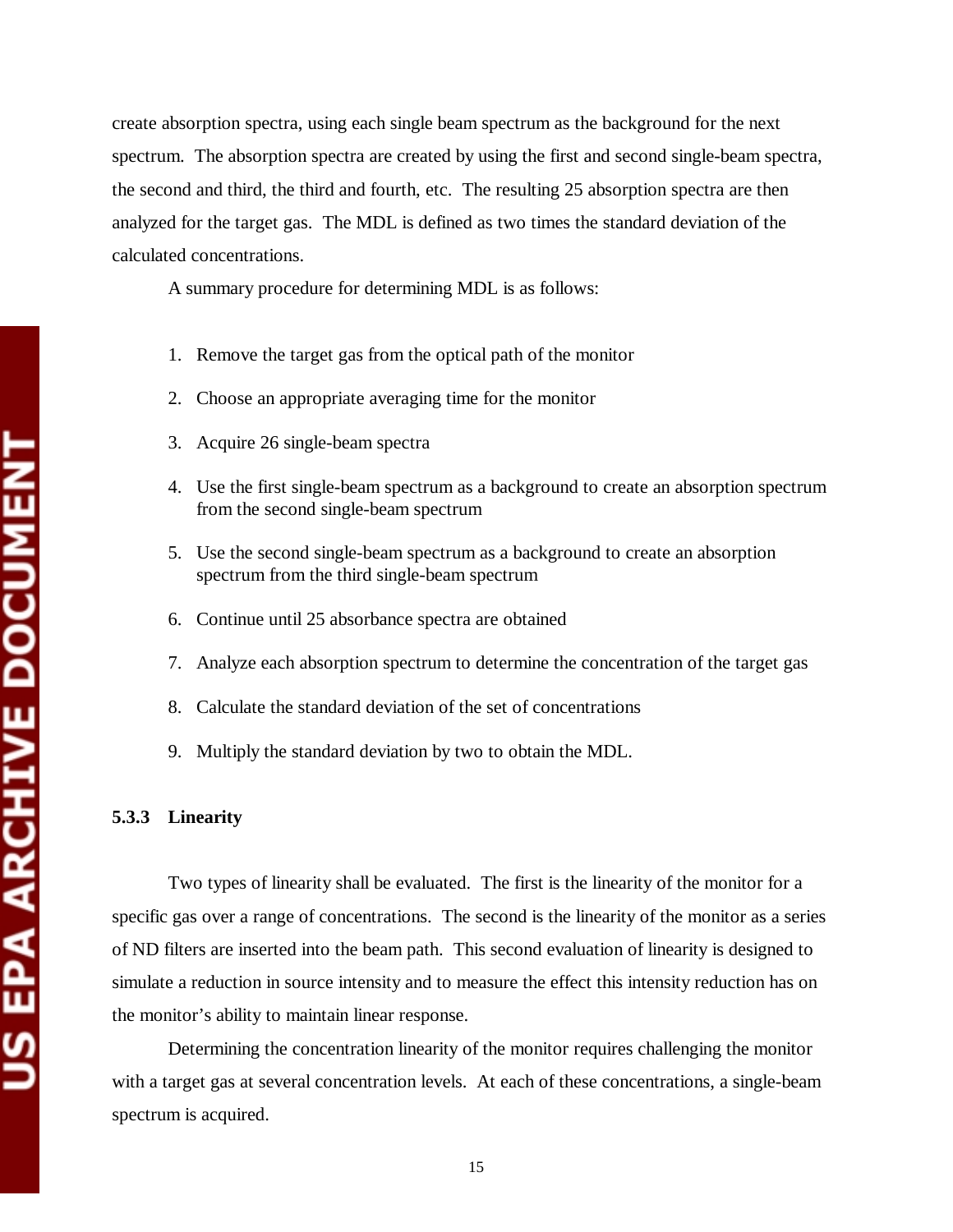The procedure for determining concentration linearity is as follows:

- 1. Place the target gas cell in the optical path of the monitor
- 2. Set up a dilution system to provide the target gas to the gas cell by diluting a certified gas standard for each gas of interest
- 3. Perform dilutions with high-purity nitrogen
- 4. Provide diluent gas or a prepared dilution of the target gas to the gas cell
- 5. Choose an appropriate averaging time for the monitor
- 6. After at least five cell volumes of the gas have passed through the cell, acquire a single-beam spectrum
- 7. Record the concentration value given by the monitor
- 8. Flush the cell with at least five volumes of high-purity nitrogen and again acquire a single-beam spectrum
- 9. Repeat steps 4 through 6 with the next concentration of the target gas.

The source strength linearity is evaluated at two concentrations for each gas using three ND filters placed in the beam path. These three ND filters are used to determine the monitor's ability to maintain a linear response with an attenuated source. These filters attenuate the source strength by approximately 10%, 25%, and 50%. The procedure for this evaluation is identical to steps 1 through 7 above, except that one of the ND filters is placed in the optical path.

#### **5.3.4 Accuracy**

Accuracy of the monitors relative to the gas standards shall verified by introducing known concentrations of the target gas into the cell. The gas cell is flushed with at least five cell volumes of nitrogen, and a single-beam spectrum is recorded. The target gas is then introduced into the cell and, after flushing with at least five cell volumes, a single-beam spectrum of the target gas is obtained. The cell is flushed with at least five cell volumes of nitrogen, and a third spectrum is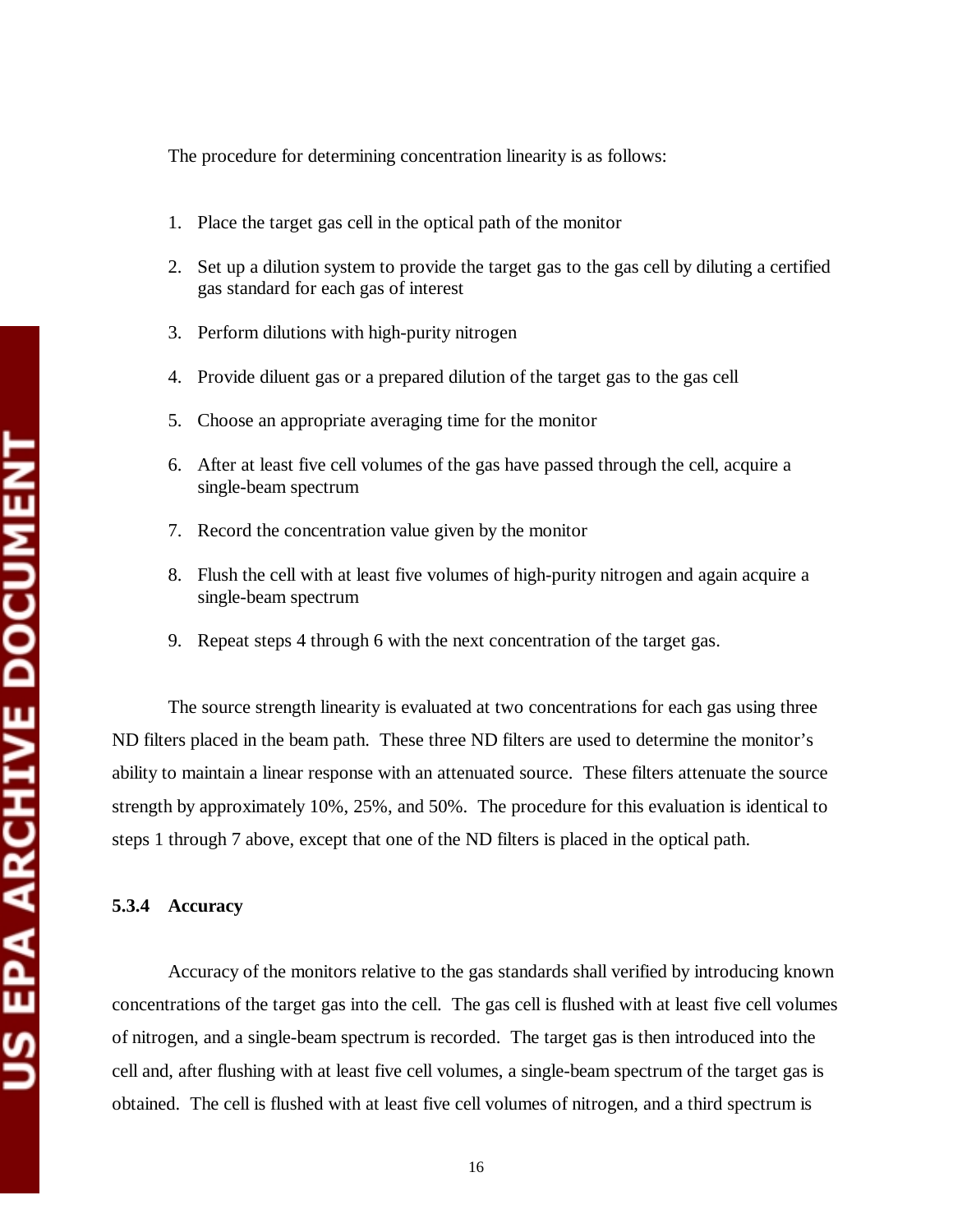recorded. The three spectra are analyzed for the target gas using the background selected by the vendor. The concentration of the target gas is the result of analyzing the second spectrum minus the average of the first and third (flushed cell) spectra.

The accuracy is evaluated at concentrations c1 through c4 using an integration time of 1 min. The accuracy is then evaluated at concentration c2 using a longer integration time, and then again at a concentration of c2 during the interference measurements (Activity #26 through #34 in Table 1). The percent accuracy is the average value of all the measurements at the same conditions, divided by the concentration of the gas in the reference cell, times 100.

#### **5.3.5 Precision**

The precision of the monitor is a quantification of its ability to make repeatable measurements when challenged with the same gas sample. The procedure for determining precision is essentially identical to the procedure for determining accuracy. The gas cell is flushed with at least five volumes of nitrogen. The target gas is then introduced into the cell and, after flushing with at least five cell volumes, 25 single-beam spectra of the target gas are obtained. These spectra are analyzed for the target gas. The relative standard deviation of this set of measurements is the precision at the target gas concentration. Precision is evaluated by this procedure at two different concentrations of each of the target gases (see Table 1). Additional precision information shall be obtained from the replicate analysis conducted in the interferences test (Section 5.3.6).

### **5.3.6 Interferences**

The effects of interfering gases shall be established by supplying the reference cell with a target gas and varying the distance between the source and detector of the monitor. The main interferences in ambient air are  $H_2O$  and  $CO_2$ , and, if the measurements are made outdoors, changing the path length will effectively change the amount of interferents in the measurement. The purpose of the interference measurements (Activity #26 through #34 in Table 1) is to determine the effects that the interfering gases have on accuracy, precision, and MDL. These

17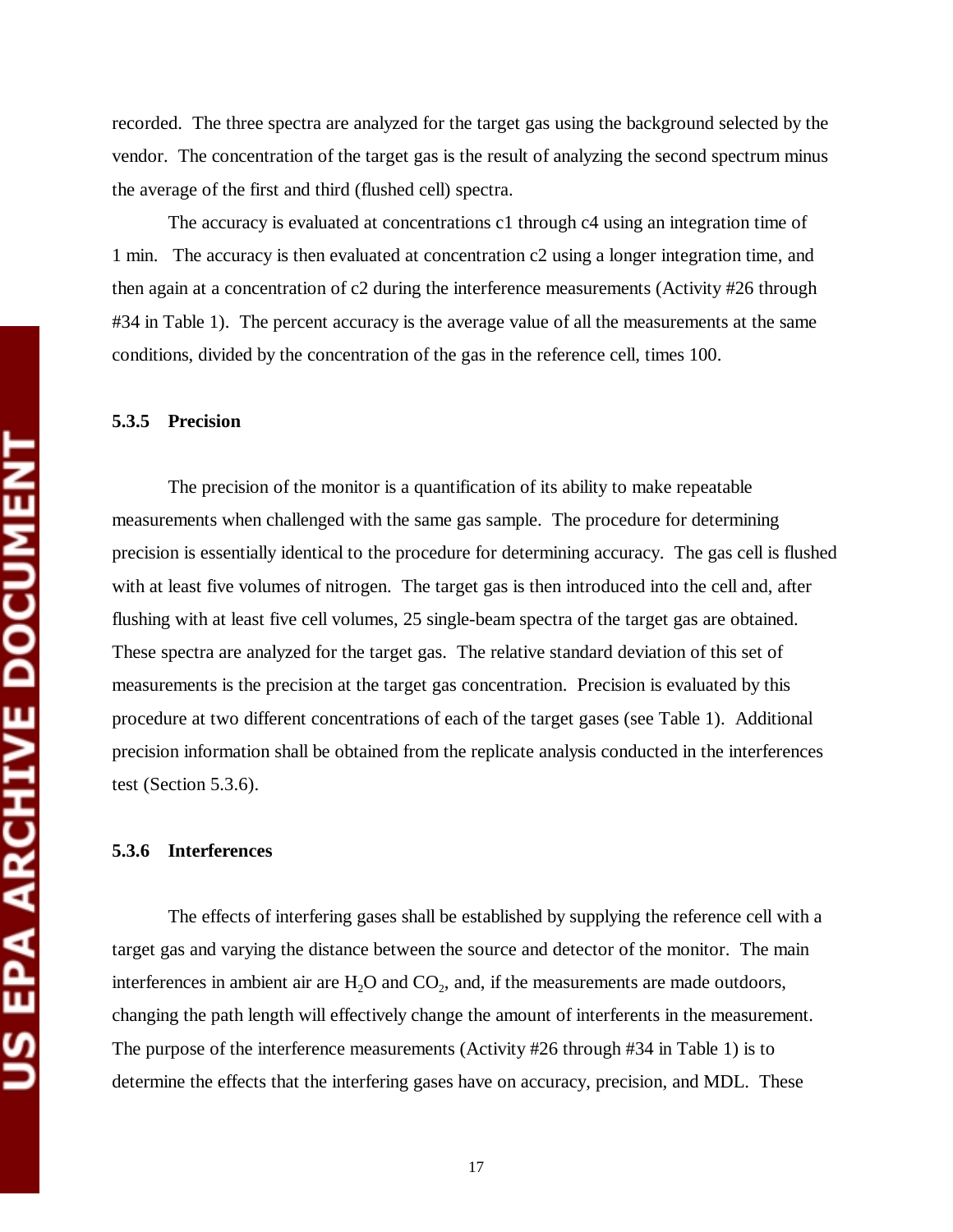tests are performed using two different integration times to determine the effect that integration time has on the monitor's ability to make measurements with interfering gases in the light path.

The effect of the interferences shall be measured by setting up the monitor outdoors or in an area where the light path passes through ambient air levels of  $H<sub>2</sub>O$  and  $CO<sub>2</sub>$  that are consistent with those outdoors, as measured by a relative humidity monitor and a  $CO<sub>2</sub>$  monitor (for example, in an airplane hangar). First, the path length is changed to approximately 400 meters. Then, the reference cell is supplied with nitrogen; and, after flushing with at least five cell volumes, five single-beam spectra will be recorded. Next, the target gas is introduced into the cell, and, after similarly flushing the cell, five single-beam spectra are recorded. Finally, nitrogen is again introduced into the cell and five spectra are recorded.

Then the path length is set to the length that the vendor chooses as optimum (i.e., the path length that would theoretically yield the best signal-to-noise ratio). The entire measurement procedure is repeated. Atmospheric concentrations of  $H_2O$  and  $CO_2$  are recorded at the beginning and the end of these measurements. The extent of interference is calculated in terms of sensitivity of the monitor to the interferent. The relative sensitivity is reported.

#### **5.4 Tuneable Diode Laser**

#### **5.4.1 Gases**

Example gases and concentrations to be used for testing TDL open-path monitors are shown in Table 4.

#### **5.4.2 Minimum Detection Limit**

The MDL shall be determined for each target gas. This number represents the lowest obtainable value for detecting that specific gas. The MDL is calculated by removing the target gas from the optical path of the monitor, then a series of 25 measurements are taken using the appropriate averaging time (either 1 min. or 5 min.). The resulting values are then analyzed for the target gas. Two times the standard deviation of the calculated concentrations is defined as the MDL.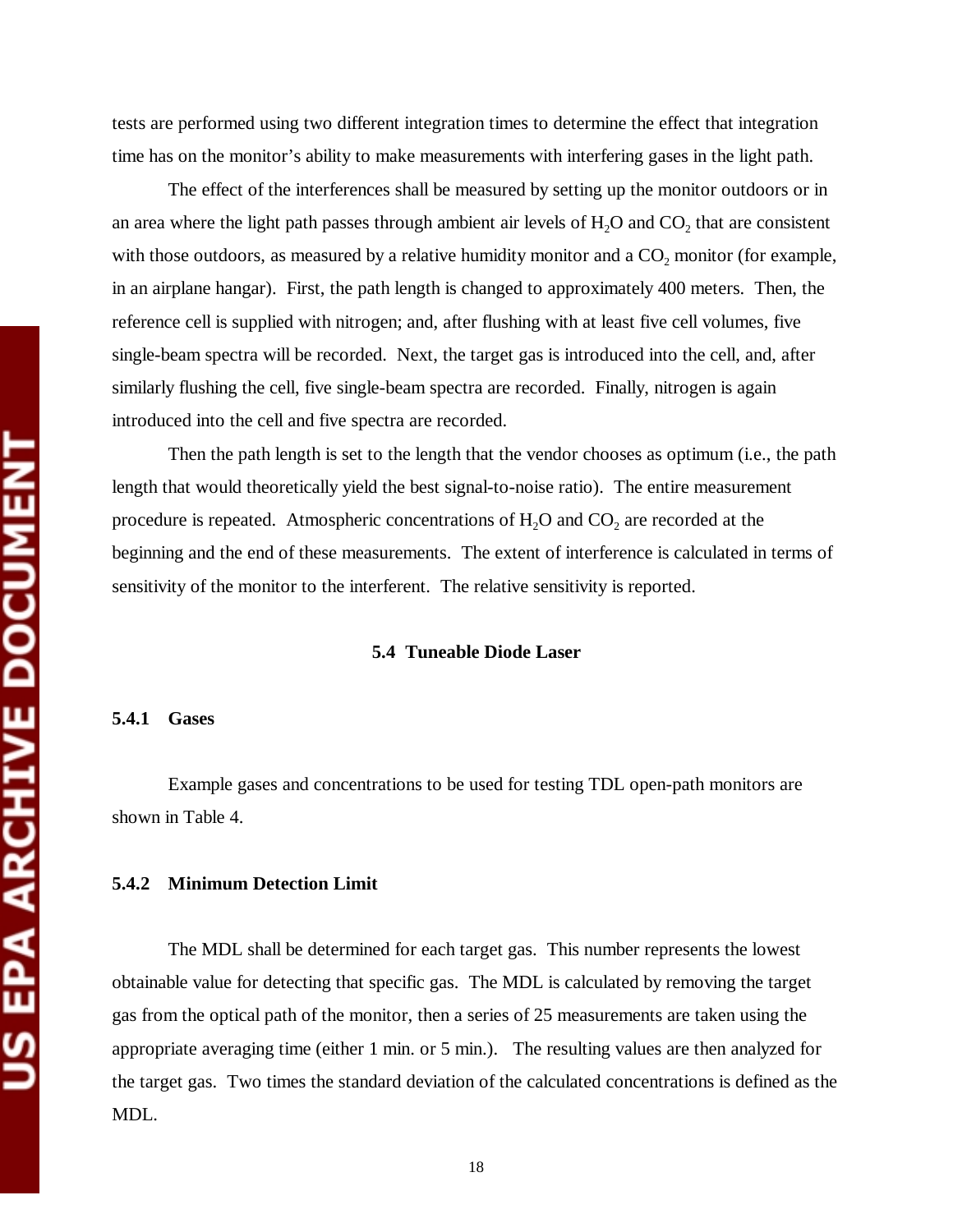|                 | Gas | Concentration<br>Path Length (ppm-m) |
|-----------------|-----|--------------------------------------|
|                 | c1  | 5                                    |
| NH <sub>3</sub> | c2  | 25                                   |
|                 | c3  | 50                                   |
|                 | c4  | 100                                  |
|                 | c1  | 25                                   |
| HF              | c2  | 50                                   |
|                 | c3  | 100                                  |
|                 | c4  | 500                                  |
|                 | c1  | 5                                    |
| Methane         | c2  | 25                                   |
|                 | c3  | 50                                   |
|                 | c4  | 100                                  |

**Table 4. Gases for Verification Testing of TDL Open-Path Monitors** 

The procedure for determining the MDL is as follows:

- 1. Remove the target gas from the optical path of the monitor
- 2. Choose an appropriate averaging time for the monitor
- 3. Acquire 25 measurements
- 4. Analyze each absorption spectrum for the target gas
- 5. Calculate the standard deviation of the set of concentrations
- 6. Multiply the standard deviation by two to obtain the MDL.

#### **5.4.3 Linearity**

Two types of linearity shall be evaluated. The first is the linearity of the monitor for a specific gas over a range of concentrations. The second is the linearity of the monitor as a series of ND filters are inserted into the beam path. This second evaluation of linearity is designed to simulate a reduction in source intensity and to measure the effect this intensity reduction has on the monitor's ability to maintain linear response.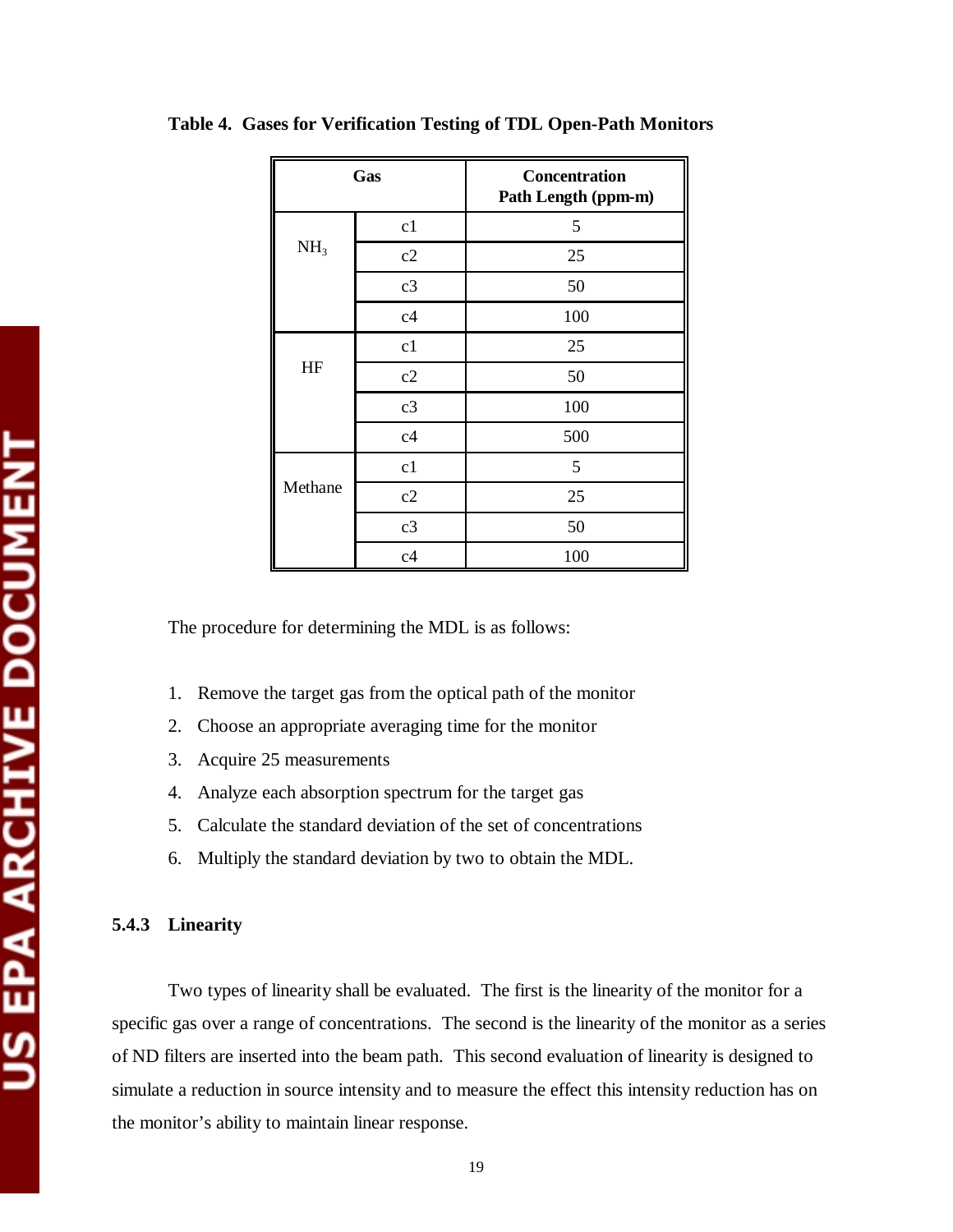Determining the concentration linearity of the monitor requires challenging the monitor with a target gas at several concentration levels. At each of these concentrations, a measurement is made.

The procedure for determining concentration linearity is as follows:

- 1. Place the target gas cell in the optical path of the monitor
- 2. Set up a dilution system to provide the calibration gas to the gas cell by dilution of a certified gas standard for each gas of interest
- 3. Perform dilutions with high-purity nitrogen
- 4. Provide a target gas or a prepared dilution of the target gas to the gas cell
- 5. Choose an appropriate averaging time for the monitor
- 6. After at least five cell volumes of the gas have passed through the cell, make measurements
- 7. Record the concentration value given by the monitor
- 8. Flush the cell with at least five volumes of high-purity nitrogen and again make measurements
- 9. Repeat steps 4 through 6 with the next concentration.

The source strength linearity is evaluated at two concentrations for each gas using three ND filters placed in the beam path. These three ND filters are used to determine the monitor's ability to maintain a linear response with an attenuated source. These filters will attenuate the source strength by approximately 10%, 25%, and 50%. The procedure for this evaluation is identical to steps 1 through 7 above, except that one of the ND filters is placed in the optical path.

#### **5.4.4 Accuracy**

Accuracy of the monitors relative to the gas standards shall be verified by introducing the target gas into the cell. The gas cell is flushed with at least five cell volumes of nitrogen, and a measurement is recorded. The target gas is then introduced into the cell; and, after flushing with

US EPA ARCHIVE DOCUMENT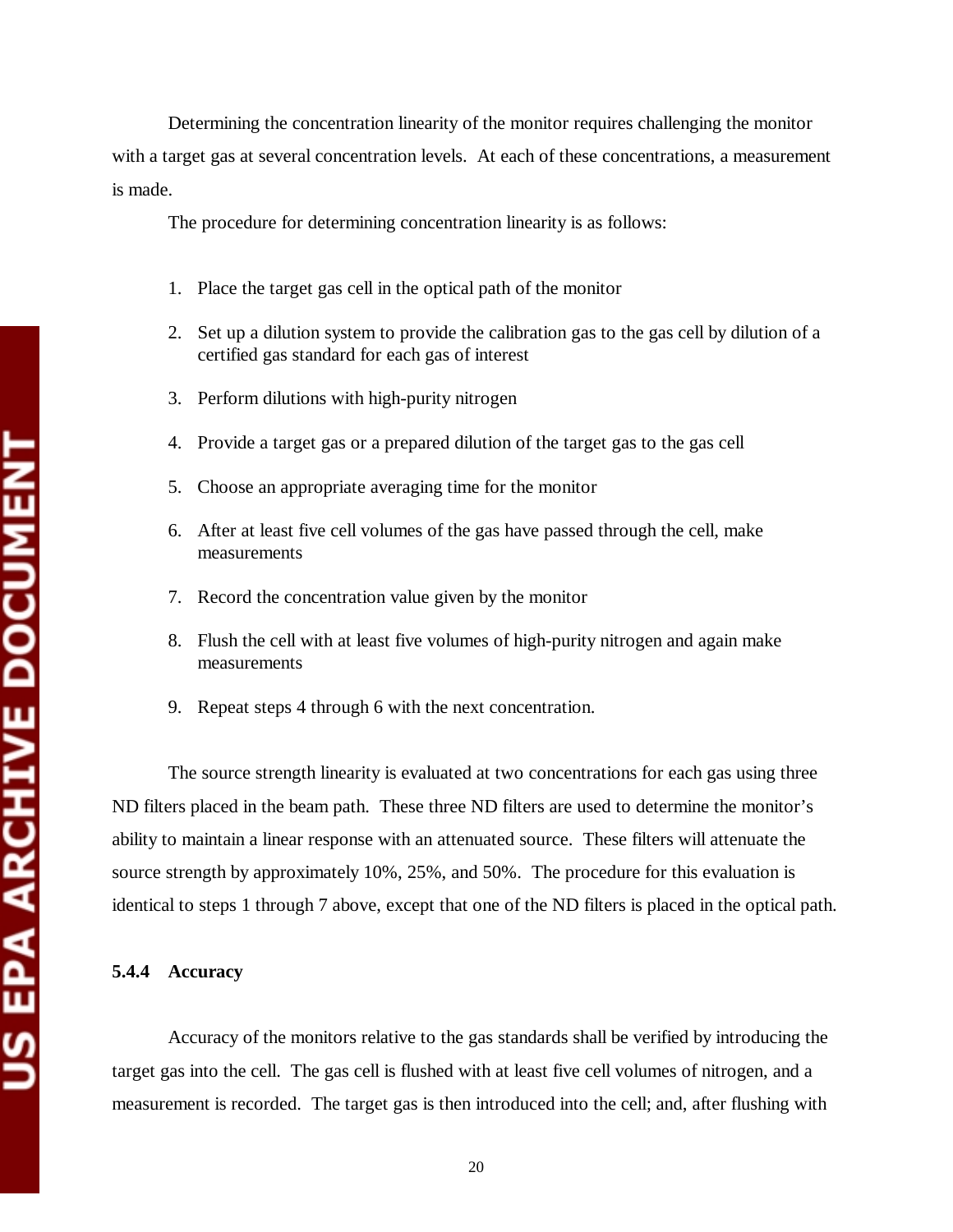at least five cell volumes, a measurement of the target gas is obtained. The cell is flushed with at least five cell volumes of nitrogen, and a third measurement is recorded. The three measurements are analyzed for the target gas using the background selected by the vendor. The concentration of the target gas is the result of analyzing the second measurement, minus the average of the first and third (flushed cell) measurements.

The accuracy is evaluated at concentrations c1 through c4, using an integration time of 1 min. The accuracy is then evaluated at concentration c2 using a longer integration time and then again at a concentration of c2 during the interference measurements (Activities #26 through #34). The percent accuracy is the average value of all the measurements at the same conditions, divided by the concentration of the gas in the reference cell, times 100.

#### **5.4.5 Precision**

The precision of the monitor is a quantification of its ability to make repeatable. measurements when challenged with the same gas sample. The procedure for determinating precision is essentially identical to the procedure for determinating accuracy. The gas cell is flushed with at least five volumes of nitrogen. The target gas is then introduced into the cell; and, after flushing with at least five cell volumes, 25 measurements of the target gas are obtained. The relative standard deviation of this set of concentrations is the precision at the target gas concentration. Precision is evaluated by this procedure at two different concentrations of each of the target gases (see Table 1). Additional precision information will be obtained from the replicate analysis conducted in the interference measurements (Section 5.4.6)

#### **5.4.6 Interferences**

The effects of interfering gases shall be established by supplying the reference cell with a target gas and varying the distance between the source and detector of the monitor. The main interferences in ambient air are  $H_2O$  and  $CO_2$ ; and, if the measurements are made outdoors, changing the path length will effectively change the amount of interferents in the measurement. The purpose of the interference measurements (Activities #26 through #34 in Table 1) is to determine the effects that the interfering gases have on accuracy, precision, and MDL. These

21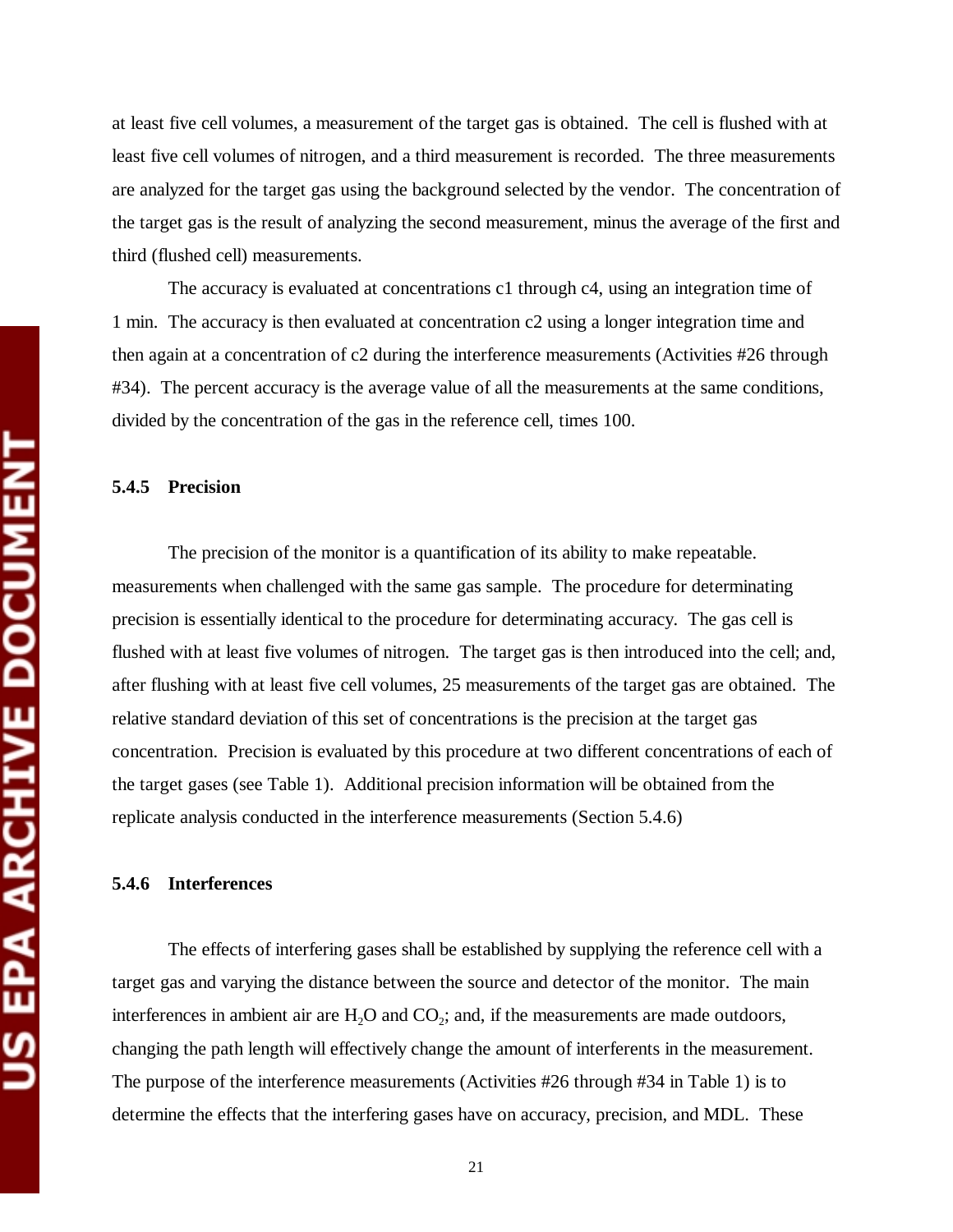tests are performed using two different integration times to determine the effect that integration time has on the monitor's ability to make measurements with interfering gases in the light path.

The effect of the interferences shall be measured by setting up the monitor outdoors or in an area where the light path passes through ambient air levels of  $H<sub>2</sub>O$  and  $CO<sub>2</sub>$  that are consistent with those outdoors, as measured by the relative humidity monitor and the  $CO<sub>2</sub>$  monitor (for example, in an airplane hangar). First, the path length is changed to approximately 400 meters. Then, the reference cell is supplied with nitrogen; and, after flushing with at least five cell volumes, five single-beam spectra are recorded. Next, the target gas is introduced into the cell; and, after similarly flushing the cell, five single-beam spectra are recorded. Finally, nitrogen is again introduced into the cell, and five spectra are recorded.

Then the path length is set to the length that the vendor chooses as optimum (i.e., the path length that would theoretically yield the best signal-to-noise ratio). The entire measurement procedure is repeated. Atmospheric concentrations of  $H_2O$  and  $CO_2$  are recorded at the beginning and the end of these measurements. The extent of interference is calculated in terms of sensitivity of the monitor to the interferent. The relative sensitivity is reported.

#### **5.5 Ultraviolet Open-Path Monitors**

#### **5.5.1 Gases**

Example gases and concentrations to be used for testing UV open-path monitors are shown in Table 5.

#### **5.5.2 Minimum Detection Limit**

The MDL shall be determined for each target. This number represents the lowest obtainable value for the detection of that specific gas. The MDL is calculated by removing the target gas from the optical path of the monitor, then a series of 25 measurements are taken using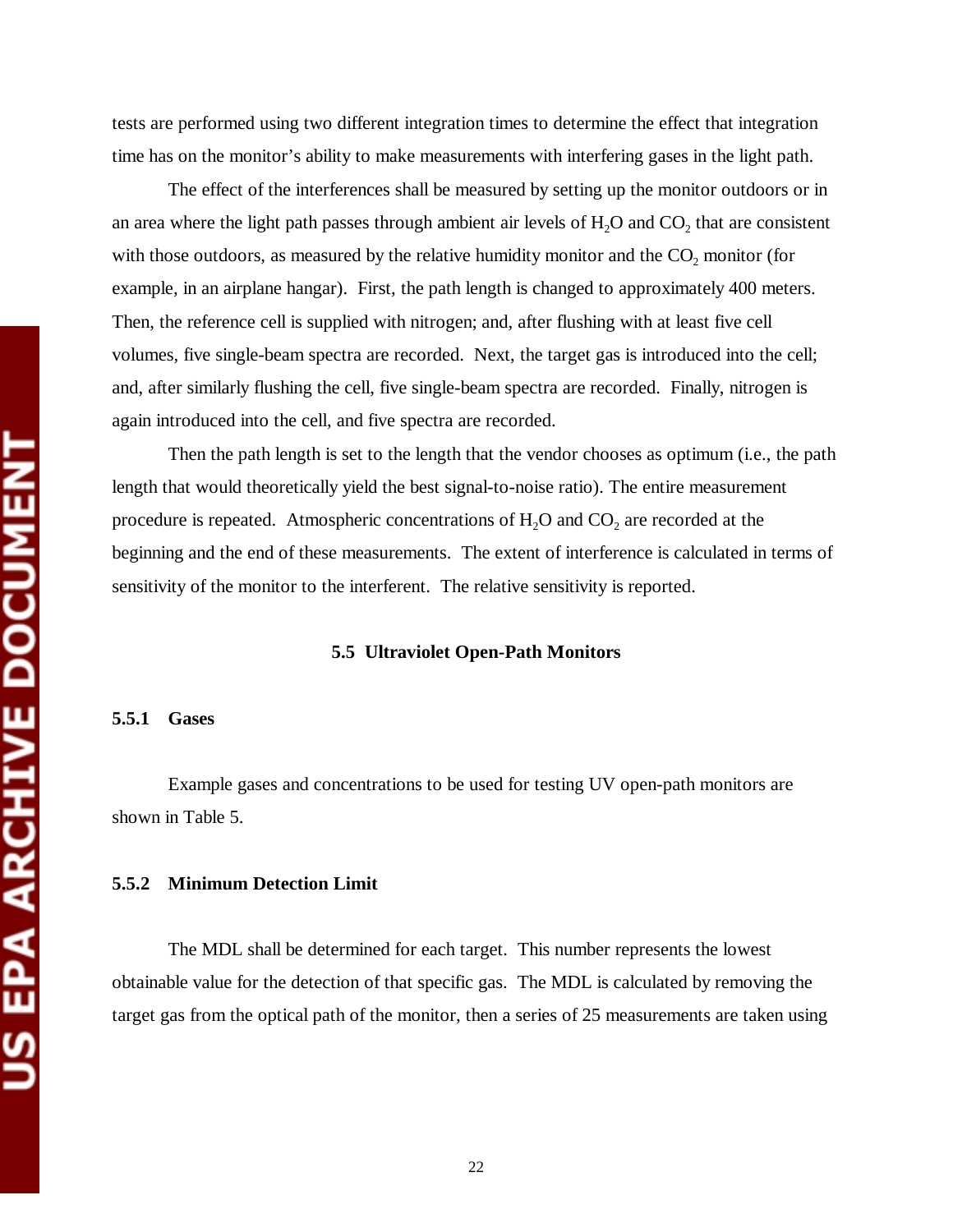|                 | Gas | Concentration<br>Path Length (ppm-m) |
|-----------------|-----|--------------------------------------|
|                 | c1  | 3                                    |
| NH <sub>3</sub> | c2  | 6                                    |
|                 | c3  | 10                                   |
|                 | c4  | 20                                   |
|                 | c1  | $\overline{2}$                       |
| NO              | c2  | 5                                    |
|                 | c3  | 10                                   |
|                 | c4  | 15                                   |
|                 | c1  | $\sqrt{2}$                           |
| Benzene         | c2  | 3                                    |
|                 | c3  | 5                                    |
|                 | c4  | 10                                   |

**Table 5. Gases for Verification Testing of UV Open-Path Monitors** 

the appropriate averaging time (either 1 min. or 5 min.). The resulting values are then analyzed for the target gas. Two times the standard deviation of the calculated concentrations is defined as the MDL.

The procedure for determining MDL is as follows:

- 1. Remove the target gas from the optical path of the monitor
- 2. Choose an appropriate averaging time for the monitor
- 3. Acquire 25 measurements
- 4. Analyze each measurement for the target gas
- 5. Calculate the standard deviation of the set of measurements
- 6. Multiply the standard deviation by two to obtain the MDL.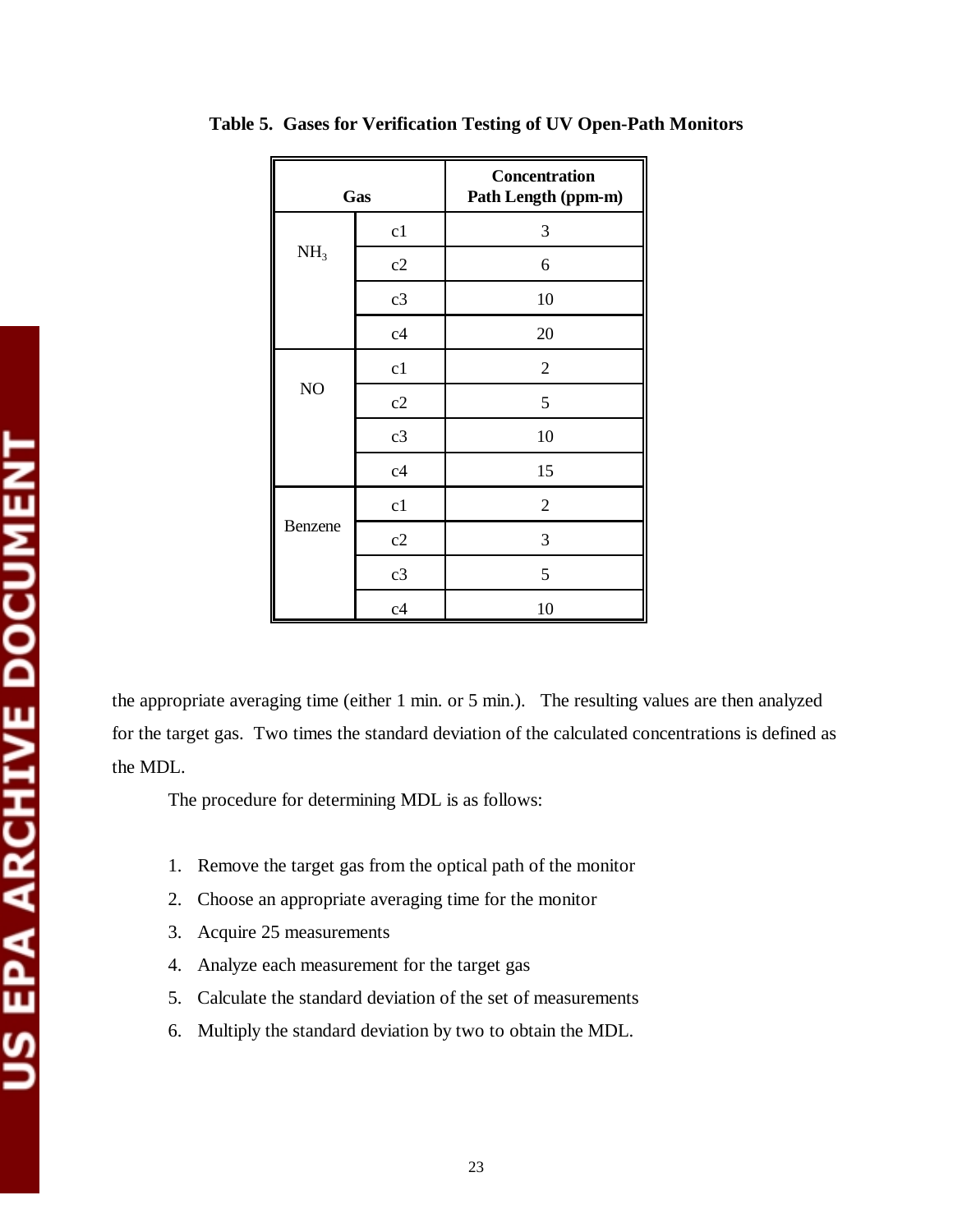Additional MDL information will be obtained from the replicate analysis conducted in the interference measurement (Section 5.5.6).

#### **5.5.3 Linearity**

Two types of linearity shall be evaluated. The first is the linearity of the monitor for a specific gas over a range of concentrations. The second is the linearity of the monitor as a series of ND filters are inserted into the beam path. This second evaluation of linearity is designed to simulate a reduction in source intensity and to measure the effect this intensity reduction has on the monitor's ability to maintain linear response.

Determining concentration linearity requires challenging the monitor with a target gas at several concentration levels. At each of these concentrations, a measurement is made.

The procedure for determining concentration linearity is as follows:

- 1. Place the gas cell in the optical path of the monitor
- 2. Set up the dilution system to provide the calibration gas to the gas cell by diluting a certified gas standard for each gas of interest
- 3. Perform dilutions with high-purity nitrogen
- 4. Provide target gas or a prepared dilution of the target gas to the gas cell
- 5. Choose an appropriate averaging time for the monitor
- 6. After five cell volumes of the gas have passed through the cell, make a measurement
- 7. Record the concentration value given by the monitor
- 8. Flush the cell with five volumes of high-purity nitrogen and again make a measurement
- 9. Repeat with the next concentration
- 10. Repeat steps 4 through 6 with the next concentration.

The source intensity linearity is evaluated at two concentrations for each gas using three ND filters placed in the beam path. These three ND filters are used to determine the monitor's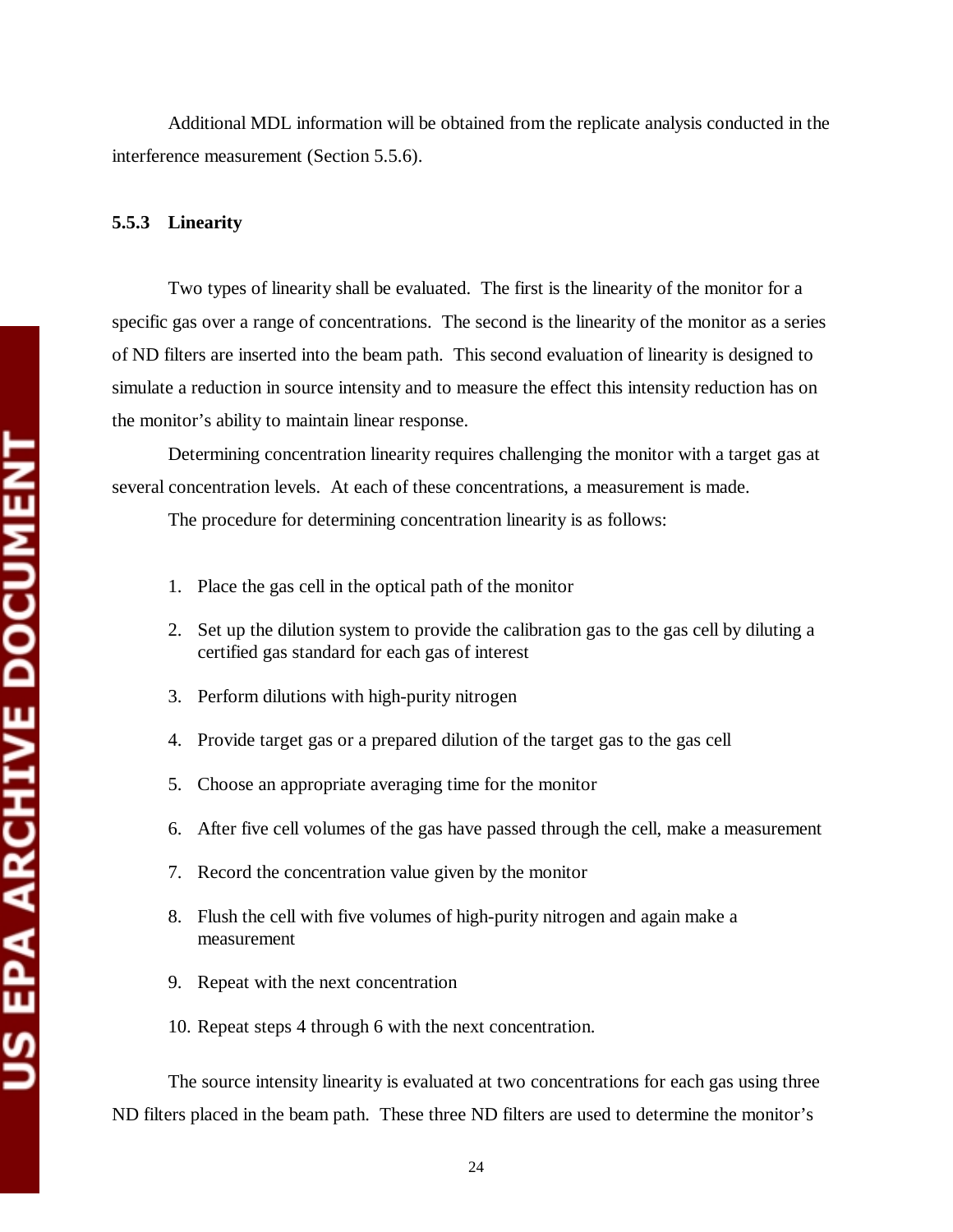ability to maintain a linear response with an attenuated source. These filters will attenuate the source strength by approximately 10%, 25%, and 50%. The procedure for this evaluation is identical to steps 1 through 7 above, except that one of the ND filters is placed in the optical path.

#### **5.5.4 Accuracy**

Accuracy of the monitors relative to the gas standards shall be verified by introducing the target gas into the cell. The gas cell is flushed with at least five cell volumes of nitrogen and a measurement is recorded. The target gas is then introduced into the cell; and, after flushing with at least five cell volumes, a target gas is measured. The cell is flushed with at least five cell volumes of nitrogen, and a third measurement is recorded. The three measurements are analyzed for the target gas using the background selected by the vendor. The concentration of the target gas is the result of analyzing the second measurement, minus the average of the first and third (flushed cell) measurements.

The accuracy is evaluated at concentrations c1 through c4, using an integration time of 1 min. The accuracy is then evaluated at concentration c2, using a longer integration time, and then again at a concentration of c2 during the interference measurements (Activities #26 through #34 in Table 1). The percent accuracy is the average value of all the measurements at the same conditions, divided by the concentration of the gas in the reference cell, times 100.

#### **5.5.5 Precision**

The precision of the monitor is a quantification of its ability to make repeatable measurements when challenged with the same gas sample. The procedure for determining precision is essentially identical to the procedure for determining accuracy. The gas cell is flushed with at least five volumes of nitrogen. The target gas is then introduced into the cell; and, after flushing with at least five cell volumes, 25 measurements of the target gas are obtained. The relative standard deviation of this set of concentrations is the precision at the target gas concentration. Precision is evaluated by this procedure at two different concentrations of each of the target gases (see Table 1). Additional precision information shall be obtained from the replicate analysis conducted in the interference measurements (Section 5.5.6)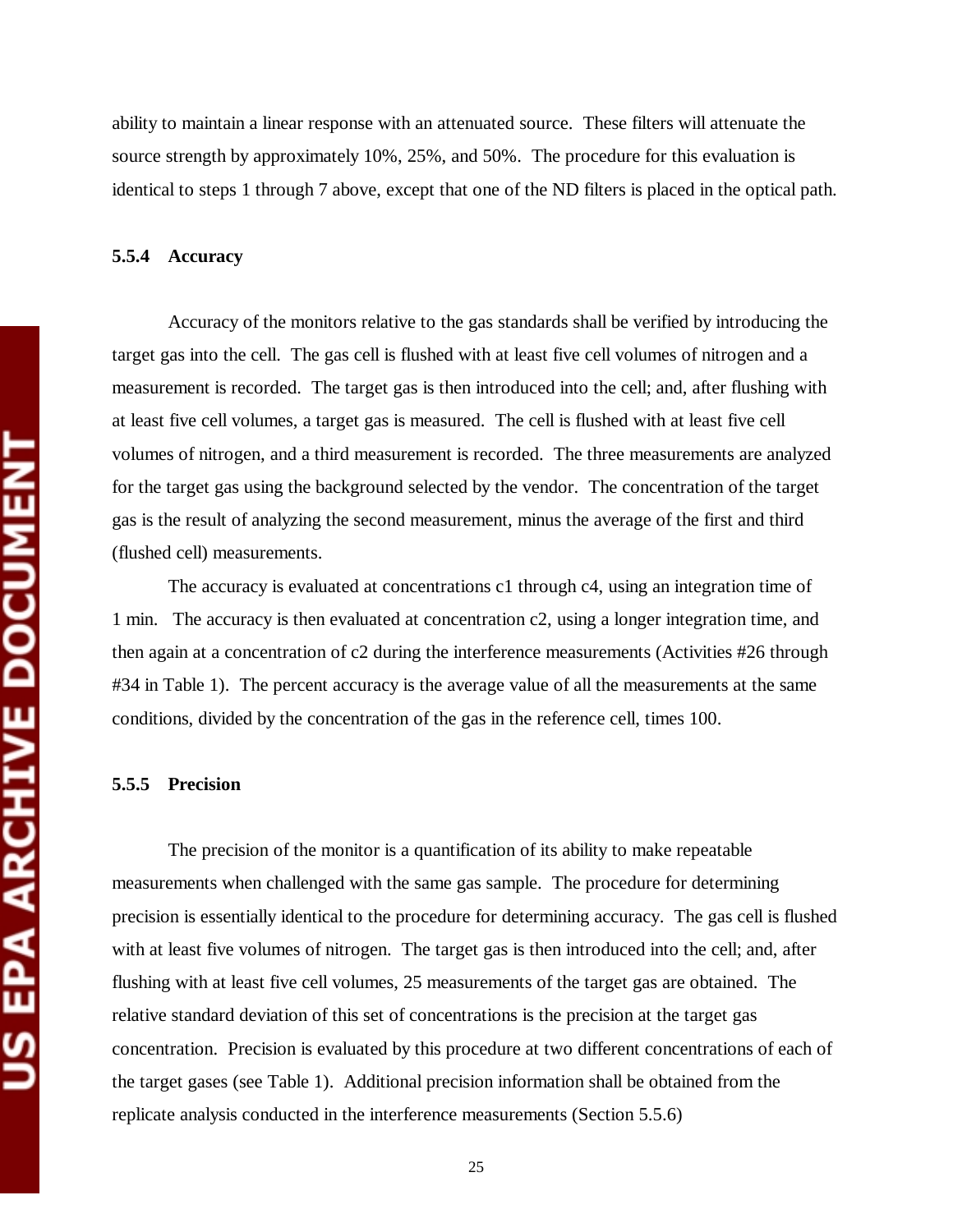#### **5.5.6 Interferences**

The effects of interfering gases shall be established by supplying the reference cell with a target gas and varying the distance between the source and detector (path length) of the monitor. The main interferences in ambient air are  $O_2$  and  $O_3$ ; and, if the measurements are made outdoors, changing the path length will effectively change the amount of interferents in the measurement. The purpose of the interference measurements (Activities #26 through #34 in Table 1) is to determine the effects that the interfering gases have on the accuracy, precision, and MDL. These tests are performed using two different integration times to determine the effect that integration time has on the monitor's ability to make measurements with interfering gases in the light path.

The effect of the interferences is measured by setting up the monitor outdoors or in an area where the ambient levels of  $O_2$  and  $O_3$  are consistent with those outdoors, as measured by the  $O_2$  and  $O_3$  monitors. First, the path length is changed to approximately 400 meters. Then, the reference cell is supplied with nitrogen; and, after flushing with at least five cell volumes, five measurements are recorded. Next, the target gas is introduced into the cell; and, after similarly flushing the cell, five measurements are recorded. Finally, the cell is flushed again, and five more spectra are recorded. Atmospheric concentrations of  $O_2$  and  $O_3$  are recorded at the beginning and the end of these measurements.

Then the path length is set to the length that the vendor chooses as optimum (i.e., the path length that would theoretically yield the best signal-to-noise ratio). The entire measurement procedure is repeated. The extent of interference is calculated in terms of sensitivity of the monitor to the interferent. The relative sensitivity is reported.

## **6 SITE DESCRIPTION**

Under this generic protocol, the verification of each monitor should occur at Battelle's Columbus facilities or at a location near the vendor's establishment. If the test is to be performed at the vendor's location, the specific test site shall be identified by the vendor and reviewed with Battelle prior to Battelle staff traveling to the vendor's location to initiate the test.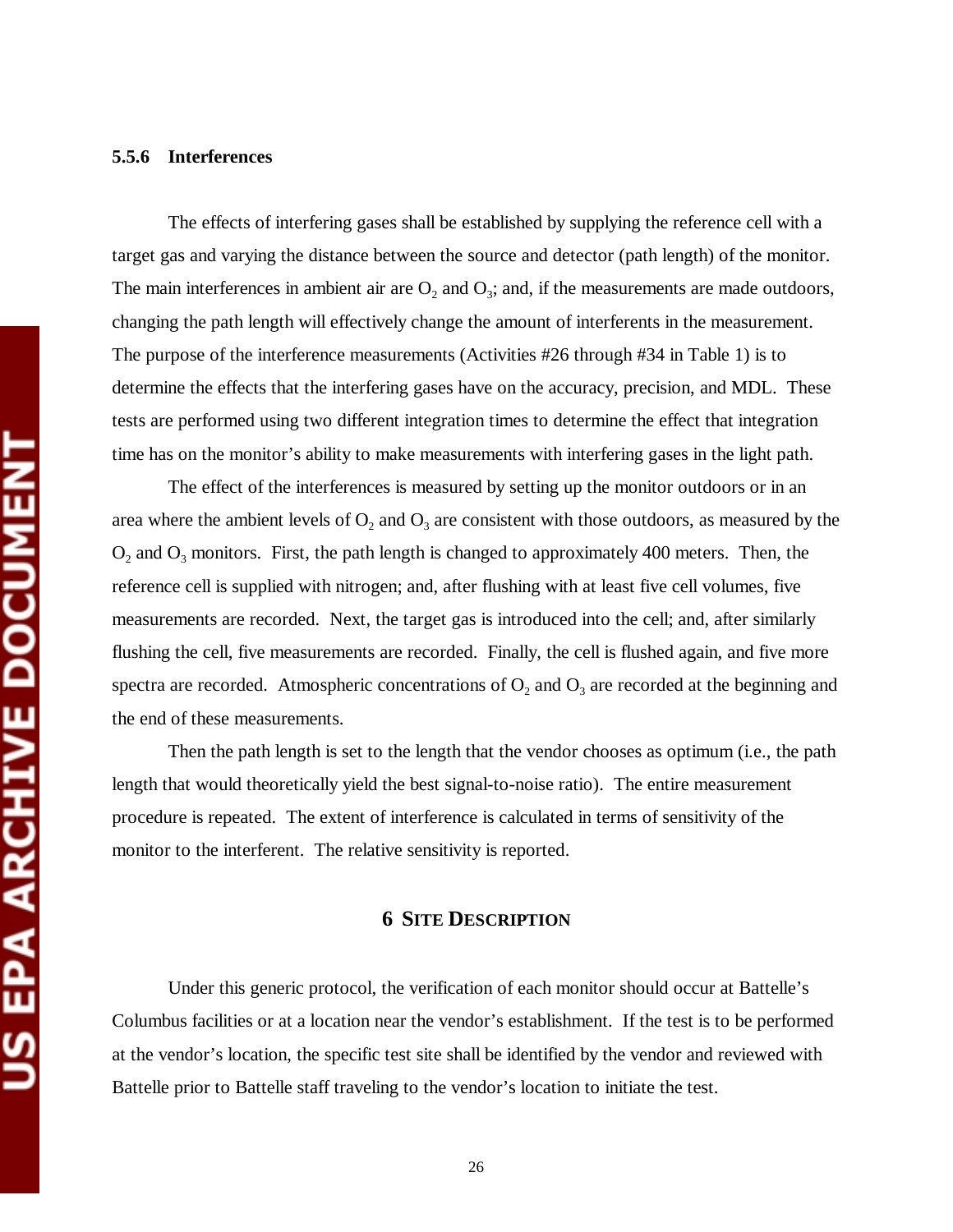At either location, the test site shall be outside in an open field or parcel of land where a line of sight is available that meets the maximum path length required (400 meters). The site needs to be away from local sources of emissions and yet easily accessible and able to be reached conveniently throughout the test period. If the test site has limited access, the host (either Battelle or the vendor) shall make appropriate arrangements to ensure that all non-host staff have access. Sufficient lighting shall be available in the event that the test runs into the evening, and there shall be access to appropriate electrical power.

#### **7 MATERIALS AND EQUIPMENT**

#### **7.1 Standard Gases**

The standard gases diluted to produce target gas levels for the verification testing shall be NIST-traceable gases when possible. Alternatively, commercially certified gas shall be used if NIST-traceable gases are not available for a particular analyte. The gases shall be obtained in concentrations appropriate for dilution to the concentrations required for the tests.

#### **7.2 Dilution Gas**

The dilution gas for the verification testing shall be high-purity nitrogen and shall be supplied by Battelle. The dilution gas should have the following specifications: Acid Rain CEM Zero Nitrogen or equivalent (i.e., having the following purity specifications: total hydrocarbons,  $SO_2$  and  $NO_x < 0.1$  ppm,  $CO$  and  $O_2$ ,  $< 0.5$  ppm,  $CO_2 < 1$  ppm, and water  $< 5$  ppm).

#### **7.3 Dilution System**

The dilution system used for preparing the target gases shall have mass flow capabilities with an accuracy of approximately  $\pm 1\%$ . The dilution system shall be capable of accepting a flow of compressed gas standard and diluting it with high-purity nitrogen or air. It shall be able to perform dilution ratios from 1:1 to at least 100:1. The dilution system may be commercially available or assembled from separate commercial components.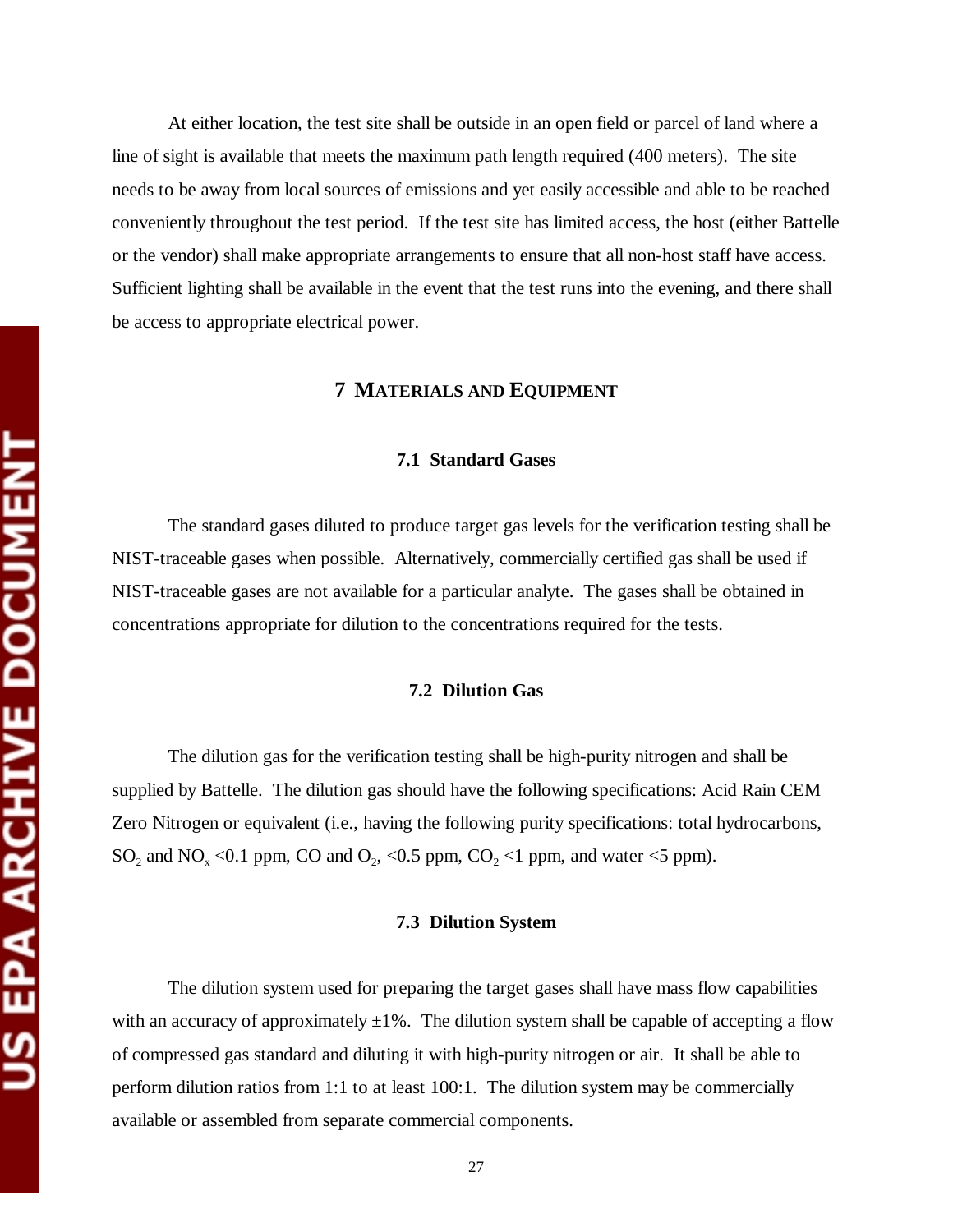The temperature sensor used to monitor the ambient air and test cell temperatures shall be a thermocouple with a commercial digital temperature readout. This sensor shall be operated in accordance with the manufacturer's instructions and must have been calibrated against a certified temperature measurement standard within the six months preceding the verification test.

#### **7.5 Relative Humidity Sensor**

The relative humidity (RH) sensor used to determine the humidity of ambient air shall be a commercial RH/dew point monitor that uses the chilled mirror principle. This sensor shall be operated in accordance with the manufacturer's instructions, which call for cleaning the mirror and rebalancing the optical path when necessary, as indicated by the diagnostic display of the monitor. The manufacturer's accuracy specification for this monitor must be approximately  $\pm 5\%$  RH.

#### **7.6 Carbon Dioxide Sensor**

A commercial non-dispersive infrared (NDIR) instrument shall be used to monitor the level of CO<sub>2</sub> in ambient air during interference measurements. This sensor shall be operated in accordance with the manufacturer's instructions and shall be calibrated with a commercially prepared cylinder standard of  $CO<sub>2</sub>$  in air.

#### **7.7 Ozone Sensor**

The sensor used to determine ozone in ambient air shall be a commercial UV absorption monitor designated by the U.S. EPA as an equivalent method for this measurement. The UV absorption method is preferred for this application over the reference method (which is based on ethylene chemiluminescence) because the UV method is inherently calibrated and requires no reagent gases or calibration standards. This sensor shall be operated in accordance with the manufacturer's instructions.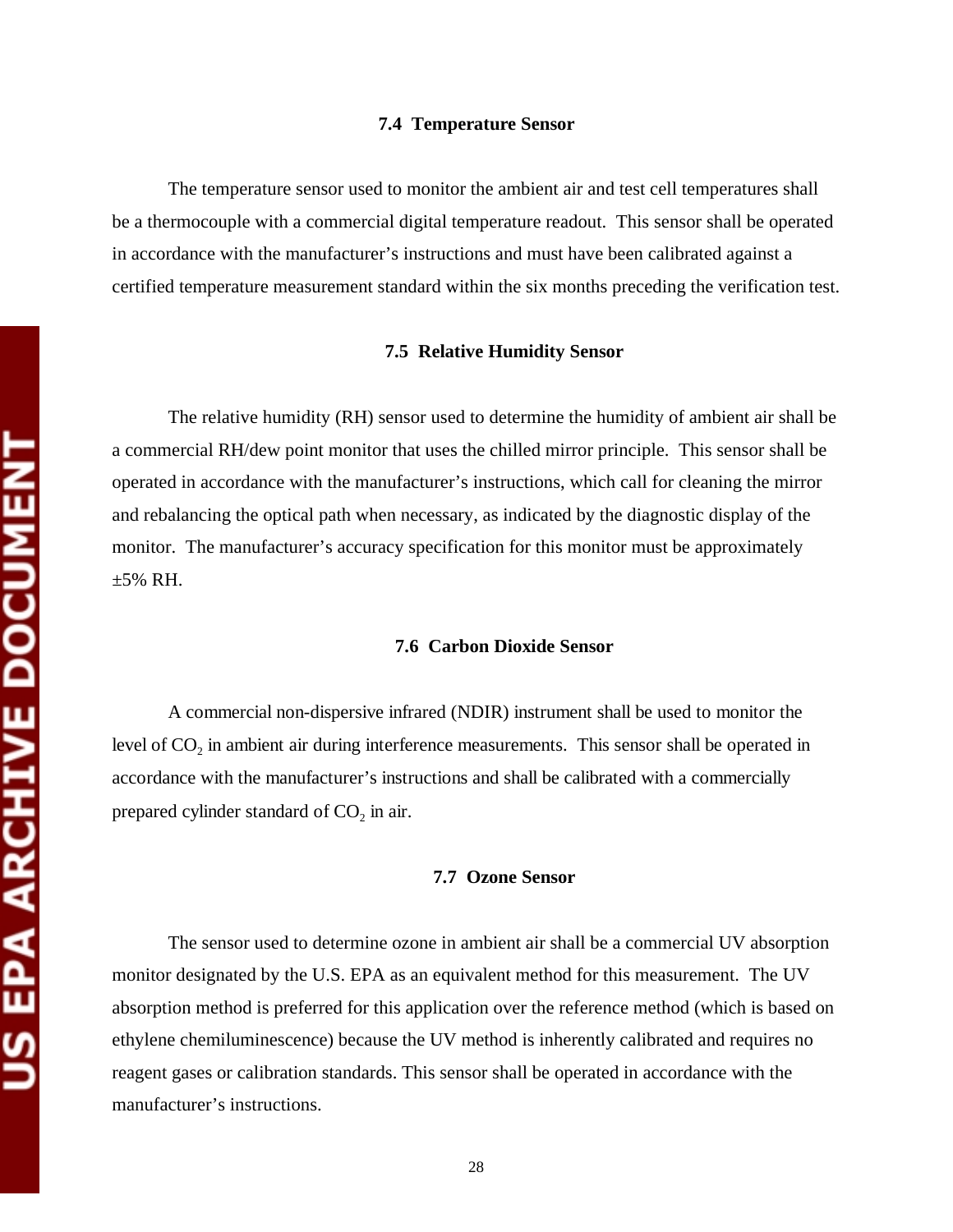#### **7.8 Monitor for NO and NH3**

The concentrations of NO and  $NH<sub>3</sub>$  prepared by the dilution system during testing shall be checked using a commercial EPA reference chemiluminescent  $NO/NO<sub>x</sub>$  monitor, equipped with a high-temperature converter for oxidizing  $NH<sub>3</sub>$  to NO for detection. The monitor and converter shall be operated according to the manufacturer's instructions, and the conversion efficiency of the  $NH<sub>3</sub>$  converter shall be determined in the laboratory before each use in verification testing.

# **8 QUALITY ASSURANCE/QUALITY CONTROL**

#### **8.1 Calibration**

#### **8.1.1 Gas Dilution System**

The gas dilution system shall be the responsibility of Battelle. Flow controllers in this system shall be calibrated prior to the start of the verification test for each monitor by means of a soap bubble flow meter. Corrections shall be applied to the bubble meter data for temperature and water content.

#### **8.1.2 Temperature Sensor**

The thermocouple calibration shall be based upon its comparison to a certified standard within the six months preceding the test. The accuracy of the thermocouple also shall be checked at least once during verification testing by comparison to a standard mercury-in-glass type thermometer. Agreement within  $3^{\circ}C$  is required or the thermocouple shall be replaced. That comparison shall be conducted as part of the performance evaluation audit described in Section 8.2.2.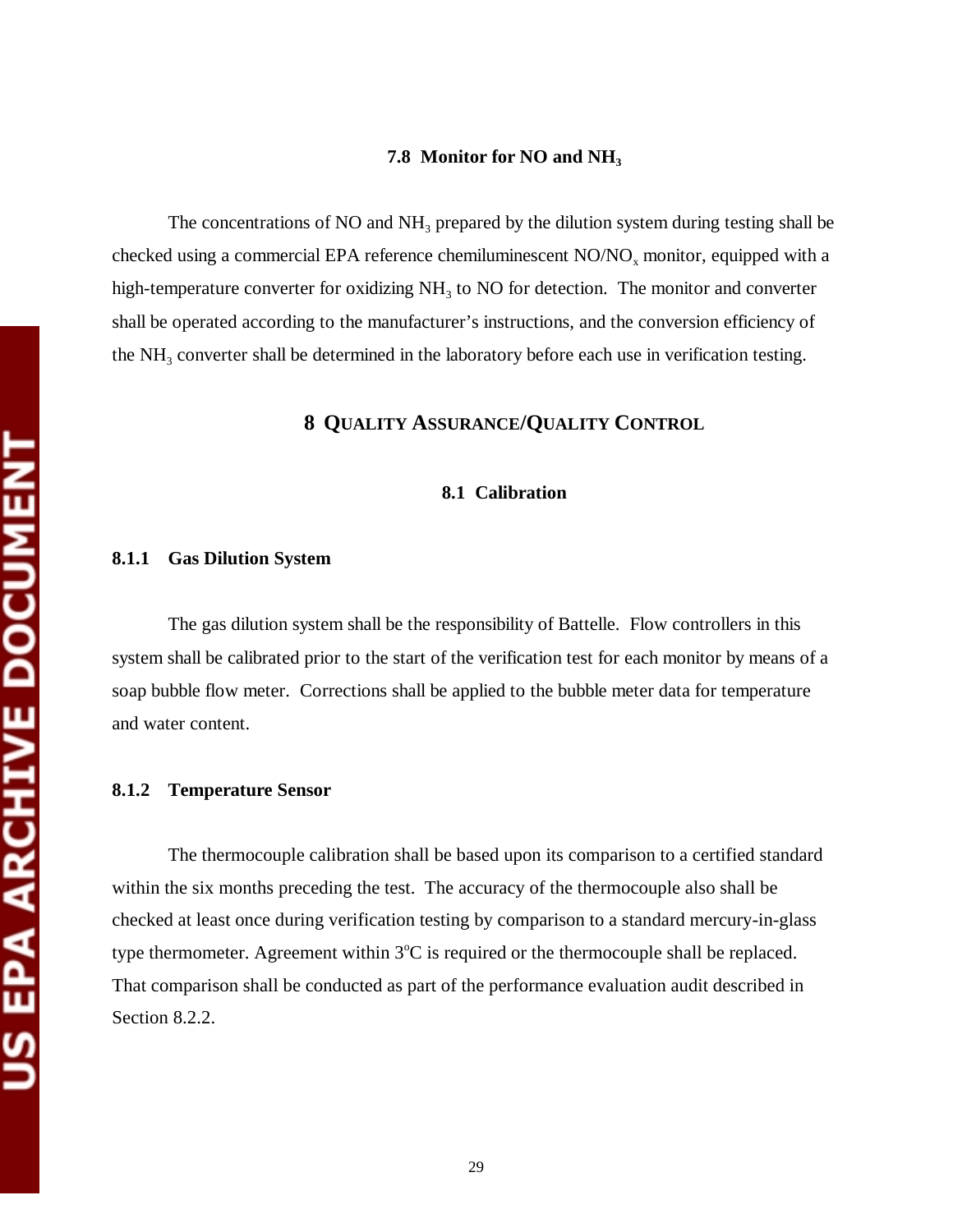#### **8.1.3 Relative Humidity Sensor**

The RH sensor shall be operated according to the manufacturer's directions and shall employ the manufacturer's calibration. The accuracy of the monitor for RH also shall be checked at least once during verification testing for each monitor by comparison to a standard wet/dry bulb measurement. Accuracy within  $\pm 5\%$  RH is required, or the calibration of the monitor will be adjusted. That comparison shall be conducted as part of the performance evaluation audits described in Section 8.2.2.

#### **8.1.4 Carbon Dioxide Sensor**

The NDIR  $CO<sub>2</sub>$  monitor shall be calibrated before testing each vendor's open-path monitor, using a commercially prepared certified standard of  $CO<sub>2</sub>$  in air. Also, at least once during the verification test for each open-path monitor, the  $CO<sub>2</sub>$  monitor shall be challenged with an equally certified independent calibration standard obtained from another supplier. Agreement must be within  $\pm 10\%$ , or the monitor shall be recalibrated. That comparison shall be conducted as part of the performance evaluation audits described in Section 8.2.2.

#### **8.1.5 Ozone Sensor**

The UV absorption method of ozone measurement is inherently calibrated, relying as it does on the accurately determined absorption coefficient of ozone. As a result, routine calibration of the ozone monitor is not needed. However, the monitor shall be operated according to the manufacturer's directions, with careful attention to the diagnostic indicators that assure proper operation of the monitor. In addition, at least once during the verification test of each open-path monitor, the ozone monitor shall be checked in a side-by-side comparison with a different ozone monitor while sampling ambient air. Agreement within 5 parts per billion volume or 10% of reading, whichever is greater, is required. Failure to meet this specification shall result in investigation of the diagnostics of both monitors.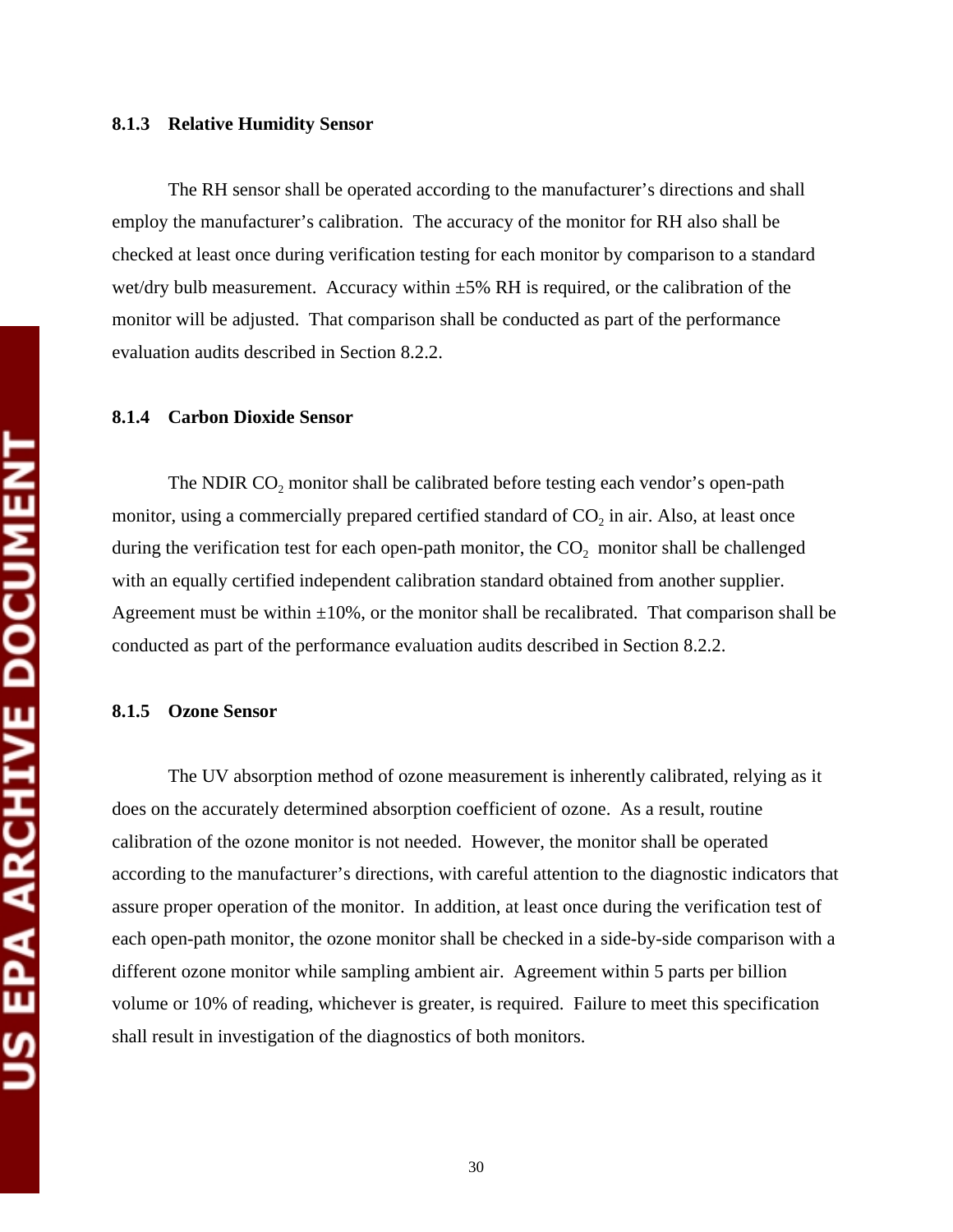#### 8.1.6 Monitor for NO and NH<sub>3</sub>

The NO monitor shall be calibrated using a commercial standard of NO in nitrogen, the concentration of which has been established by direct comparison to a standard reference material of NO in nitrogen, obtained from the NIST. A multipoint calibration is performed before any verification testing takes place, and a single-point span check is performed before testing each vendor's open-path monitor. If that single-point check differs from the original multipoint result by more than 5%, then a new multipoint calibration is performed. In addition, at least once during the verification testing of each open-path monitor, using NO or  $NH_3$  as a target gas, the NO calibration is checked by measuring an independent NO calibration standard obtained from an independent supplier. That comparison is conducted as part of the performance evaluation audits in Section 8.2.2.

The conversion efficiency of the  $NH<sub>3</sub>$  converter is established before testing each openpath monitor for which  $NH<sub>3</sub>$  is a target compound. The efficiency test consists of operating the NO monitor with the NH<sub>3</sub> converter, while supplying a known NH<sub>3</sub> concentration. All NH<sub>3</sub> measurements are corrected for the conversion efficiency determined in this way.

#### **8.2 Audits**

#### **8.2.1 Technical Systems Audits**

Battelle's Quality Manager shall perform a TSA at least once during the verification test. The purpose of this TSA is to ensure that the verification test is being performed in accordance with the AMS Center  $OMP^{(1)}$  and this protocol and to ensure that all  $OA/quality$  control procedures are being implemented. During this audit, the Battelle Quality Manager reviews the calibration sources and methods used, compares actual test procedures to those specified in this protocol, and reviews data acquisition and handling procedures. The Quality Manager also reviews instrument calibration records and gas certificates of analysis.

At EPA's discretion, EPA QA staff may also conduct an independent on-site TSA during the verification test. The TSA findings will be communicated to testing staff at the time of the audit and documented in a TSA report.

US EPA ARCHIVE DOCUMENT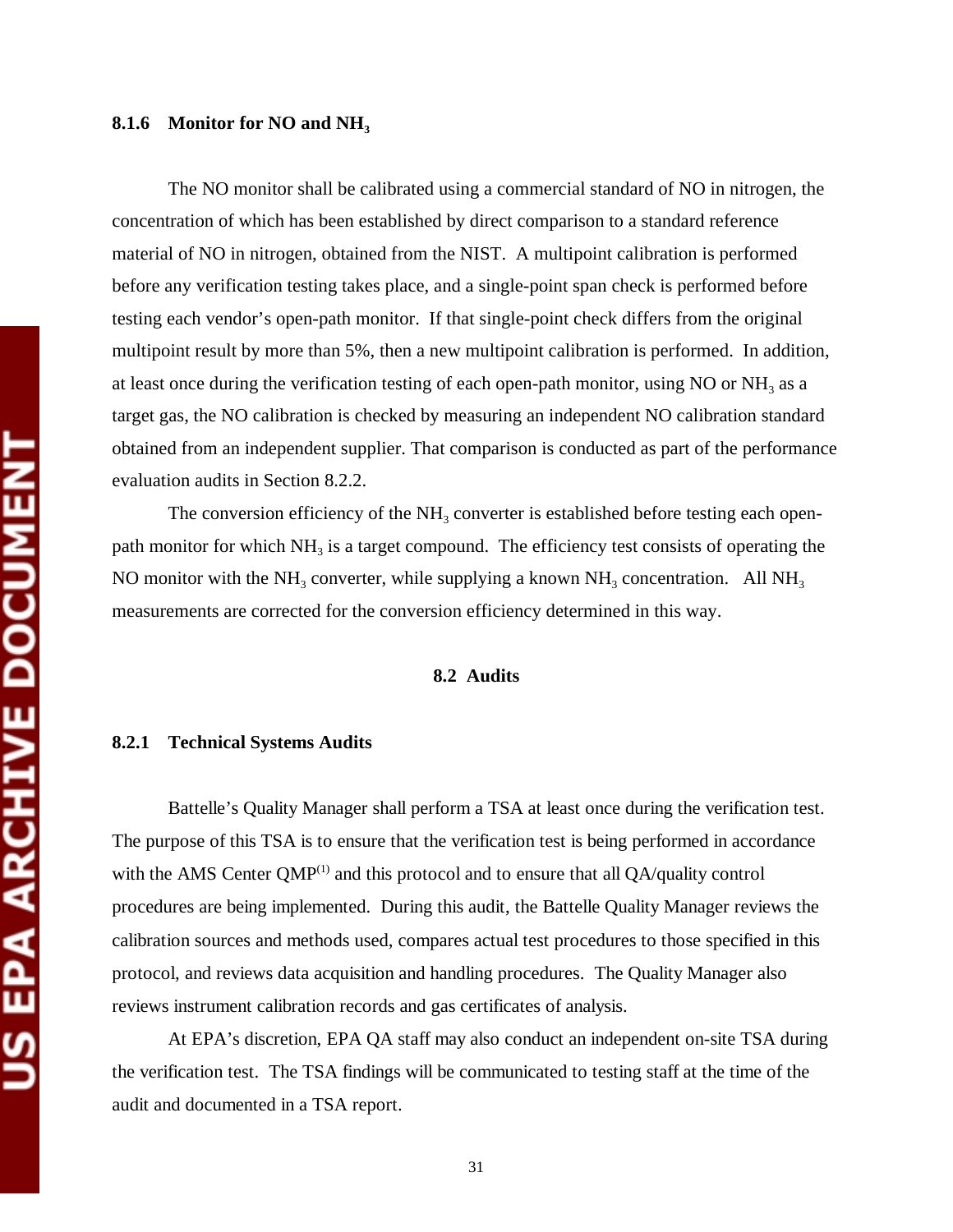#### **8.2.2 Performance Evaluation Audits**

Performance evaluation audits shall be conducted to assess the quality of the measurements made in the verification test. These audits address only those measurements made by Battelle in conducting the verification test, i.e., the monitors being verified and the vendors operating these analyzers are not the subject of the performance evaluation audits. These audits are performed by comparing Battelle measurements with a standard or a reference that is independent of the standards used during the testing. These audits are performed once during the verification test of each monitor. The audit procedures, which are listed in Table 6, are performed by the technical staff responsible for the measurements being audited. Battelle's Quality Manager shall be present during at least one of the performance evaluation audits to assess the results.

The measurements (physical or chemical) shall undergo the performance evaluation audit by comparison to independent measurements or standards, as indicated in Sections 8.1.2 through 8.1.6 and summarized in Table 6. If during the performance evaluation audit, the measurement being audited does not meet the specified performance criteria, the verification test shall be stopped until the cause of the failed audit is determined.

Table 6 indicates that performance auditing of the prepared hydrogen fluoride (HF) and organic gas concentrations shall be conducted by independent analysis of the test gas mixture supplied to the optical cell during verification testing. For the target organic compounds (i.e., methane, benzene, ethylene, cyclohexane, and tetrachloroethylene), this procedure involves collecting a sample of the test gas mixture exiting the cell using a pre-cleaned and evacuated Summa-polished sampling canister. This gas sample is returned to Battelle and analyzed using EPA Method  $18^{(5)}$  or an equivalent method for the target hydrocarbons (methane, benzene, ethylene, and cyclohexane) using gas chromatography with flame ionization detection.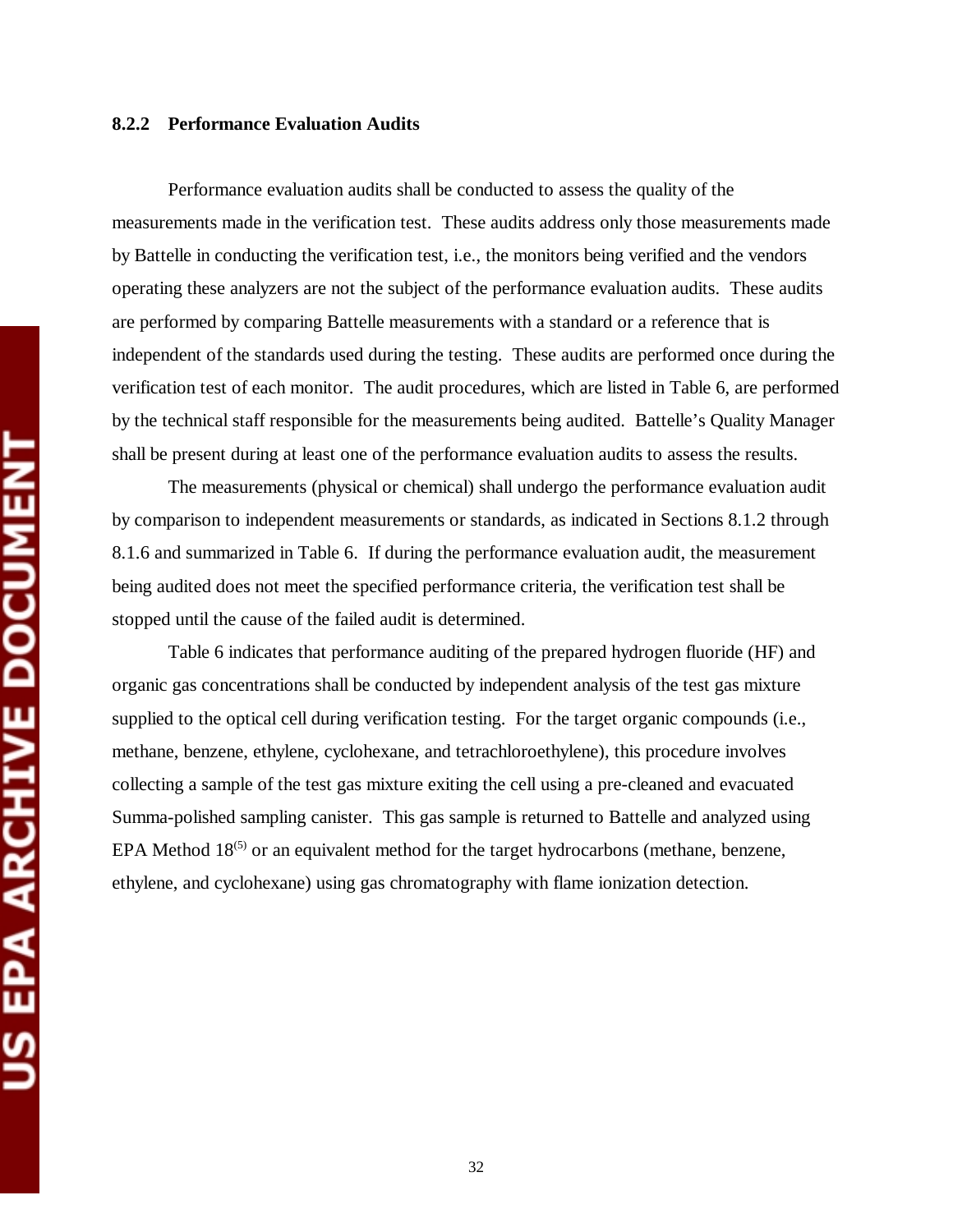| <b>Measurement to be Audited</b>          | <b>Audit Procedure</b>                                                                                  |  |  |  |  |  |
|-------------------------------------------|---------------------------------------------------------------------------------------------------------|--|--|--|--|--|
| Ammonia                                   | Compare with independent NO<br>standard.                                                                |  |  |  |  |  |
| Temperature                               | Compare with independent<br>temperature measurement (Hg<br>thermometer)                                 |  |  |  |  |  |
| Relative humidity                         | Compare with independent RH<br>measurement (wet/dry bulb device)                                        |  |  |  |  |  |
| Carbon dioxide                            | Compare with independent carbon<br>dioxide standard                                                     |  |  |  |  |  |
| Ozone                                     | Compare with independent ozone<br>measurement (different analyzer)                                      |  |  |  |  |  |
| NO                                        | Compare with independent NO<br>standard                                                                 |  |  |  |  |  |
| Organic gases (e.g., benzene,<br>methane) | Compare with results of gas<br>chromatographic analysis of canister<br>sample                           |  |  |  |  |  |
| Hydrogen fluoride                         | Compare with results of ion selective<br>electrode or ion chromatography<br>analysis of impinger sample |  |  |  |  |  |

Table 6. Summary of Performance Evaluation Audit Procedures<sup>a</sup>

<sup>a</sup> Each audit procedure will be performed at least once during the verification test.

For HF, the performance audit involves passing a known volume of the gas mixture exiting the optical cell through an impinger containing deionized water. The collected HF solution is then analyzed at Battelle by either of two techniques: an ion selective electrode, as is the basis for EPA Method  $13B^{(6)}$ , or ion chromatography for fluoride ion. In either case, calibration is based on fluoride solution standards prepared gravimetrically from high-purity water and reagents.

For both the organic compounds and HF, the analytical results of the performance audit samples shall indicate concentrations in the optical cell within 10% of the expected concentrations. If not, the target gas source and dilution system shall be assembled at Battelle, and additional samples shall be collected and analyzed to re-establish the output of the gas source and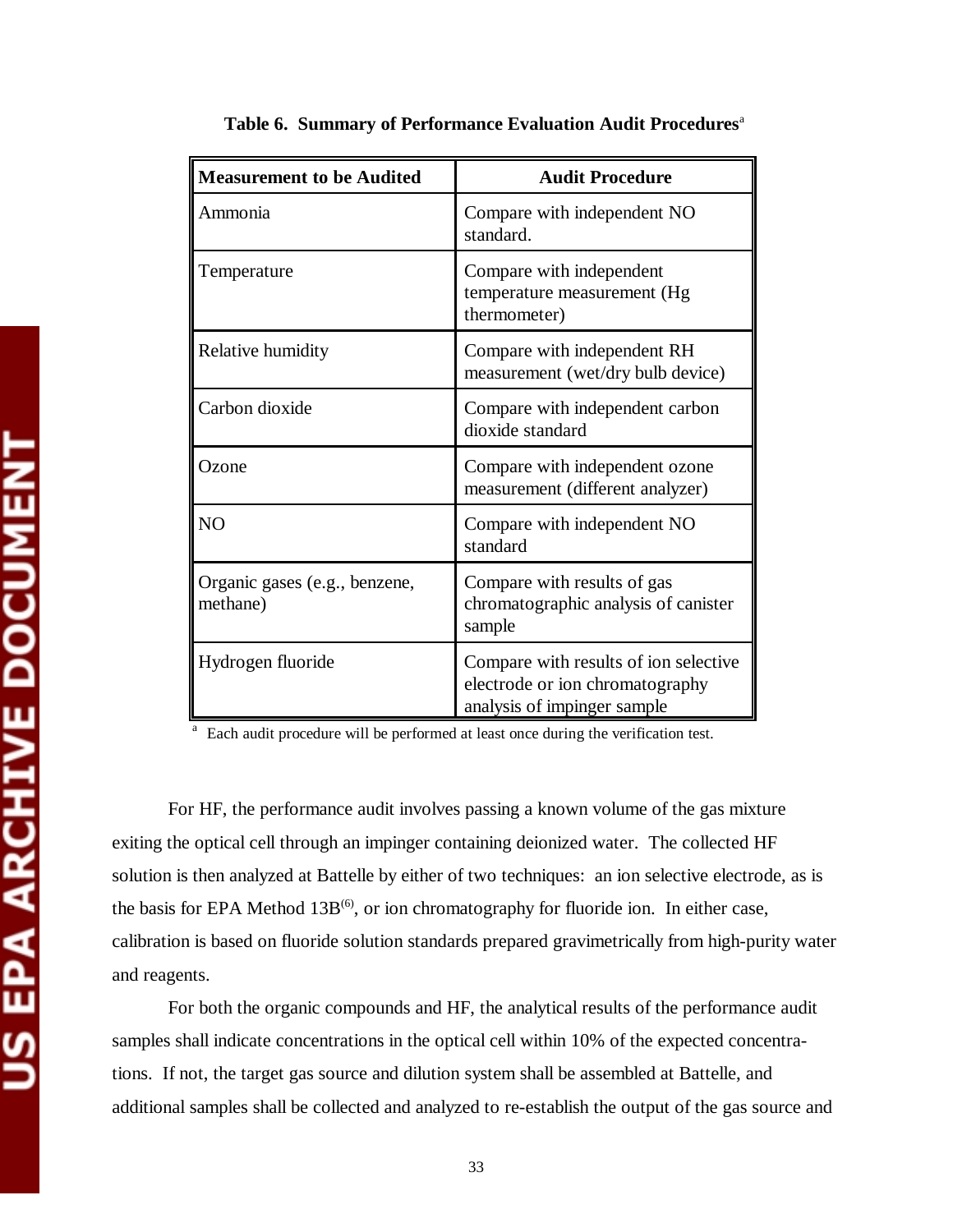dilution system. The same optical cell used in the verification test shall be obtained from the technology vendor for use in this effort.

#### **8.2.3 Audits of Data Quality**

Battelle's Quality Manager shall audit at least 10% of the verification data acquired in the verification test. The Quality Manager traces the data from initial acquisition, through reduction and statistical comparisons, to final reporting. All calculations performed on the data undergoing audit are checked.

#### **8.3 Assessment Reports**

Each assessment and audit will be documented in accordance with Section 2.9.7 of the QMP for the AMS Center.(1) Assessment reports include the following:

- Identification of any adverse findings or potential problems
- Response to adverse findings or potential problems
- Possible recommendations for resolving problems
- Citation of any noteworthy practices that may be of use to others
- Confirmation that solutions have been implemented and are effective.

#### **8.4 Corrective Action**

The Battelle Quality Manager, during the course of any assessment or audit, shall identify to the technical staff performing experimental activities any immediate corrective action that should be taken. If serious quality problems exist, the Battelle Quality Manager is authorized to stop work. Once the assessment report has been prepared, the Verification Test Coordinator ensures that a response is provided for each adverse finding or potential problem and implements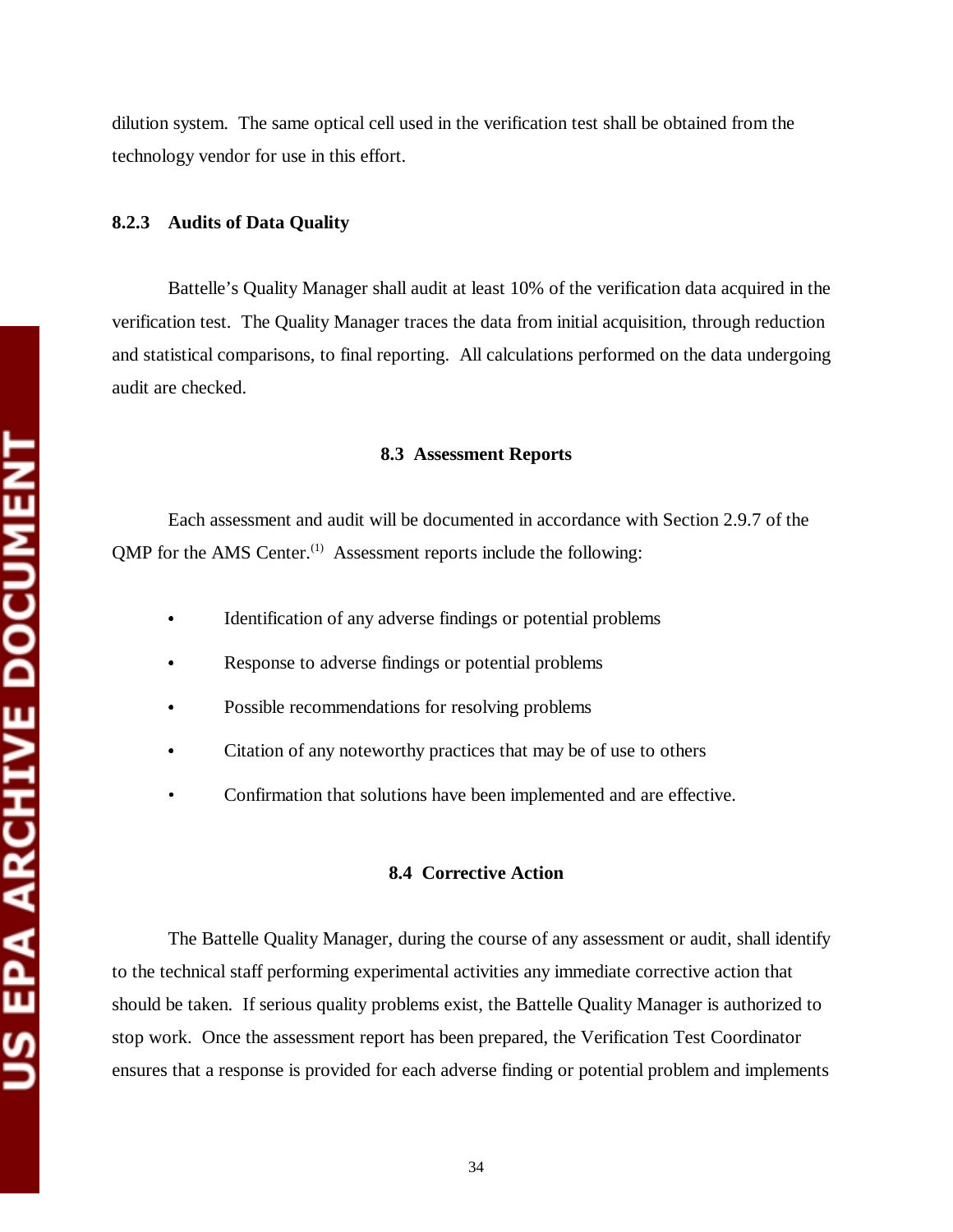any necessary follow-up corrective action. The Battelle Quality Manager shall ensure that followup corrective action has been taken.

# **9. DATA ANALYSIS AND REPORTING**

#### **9.1 Data Acquisition**

Data acquisition in this verification test includes recording response data from the monitors undergoing testing, operational data such as ambient RH and temperatures, times of test activities, etc. Data acquisition for the commercial monitors undergoing verification is primarily performed by the vendors themselves during the test. Each monitor shall have some form of data acquisition device, such as a digital display whose readings can be recorded manually, a printout of the monitor's response, or an electronic data recorder that stores individual monitor results. Throughout the test, the vendor is responsible for reporting the response of the monitor to the sample gases provided. Forms for this purpose are provided as needed by Battelle.

Other data are recorded in laboratory record books maintained by each Battelle staff member involved in the testing. These records are reviewed on a daily basis to identify and resolve any inconsistencies.

In all cases, strict confidentiality of data from each vendor's monitor, and strict separation of data from different monitors, is maintained. Separate files (including manual records, printouts, and/or electronic data files) are kept for each monitor. At no time during verification testing will Battelle staff engage in any comparison or discussion of test data or of different monitors.

Table 7 summarizes the types of data to be recorded; where, how often, and by whom the data shall be recorded; and the disposition or subsequent processing of the data. The general approach is to record all test information immediately and in a consistent format throughout all tests. Data recorded by the vendors are to be turned over to Battelle staff immediately upon completion of the test procedure. Test records shall then be converted to Excel spreadsheet files by a designated Battelle staff member. Identical file formats are used for the data from all analyzers tested to assure uniformity of data treatment. This process of data recording and compiling is overseen by the Verification Test Coordinator.

35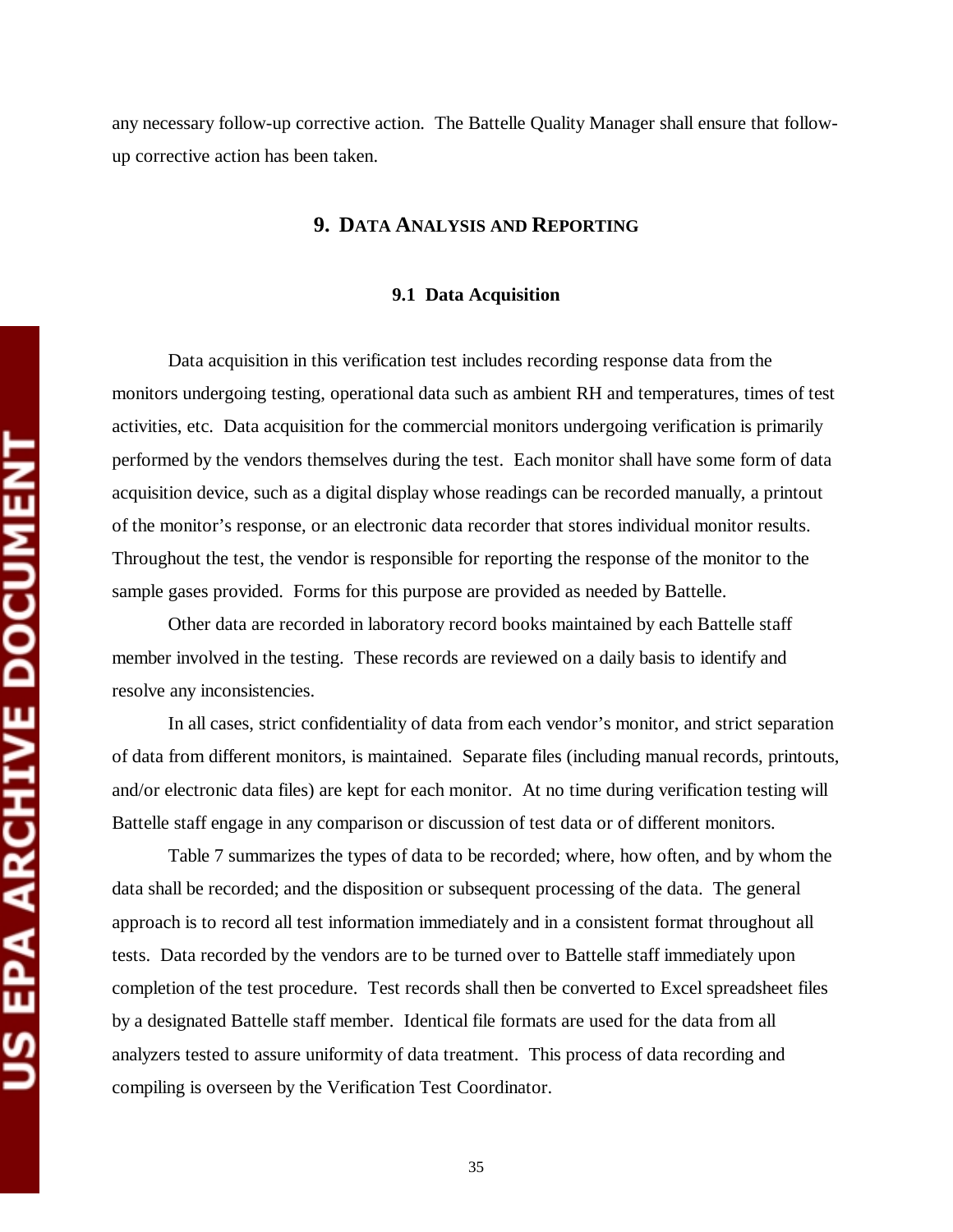| Data to be Recorded                | <b>Recorded</b><br>By | Where<br><b>Recorded</b>          | <b>When Recorded</b>                                         | <b>Disposition of Data</b>                                                   |  |  |
|------------------------------------|-----------------------|-----------------------------------|--------------------------------------------------------------|------------------------------------------------------------------------------|--|--|
| Dates, Times, Test<br>Events       | <b>Battelle</b>       | Data<br>Sheet <sup>a</sup>        | Start of each test,<br>whenever testing<br>conditions change | Used to compile result,<br>manually entered into<br>spreadsheet as necessary |  |  |
| Test Parameters (temp.,            | <b>Battelle</b>       | Data                              | Every hour during                                            | Transferred to                                                               |  |  |
| RH, etc)                           |                       | Sheet <sup>a</sup>                | testing                                                      | spreadsheet                                                                  |  |  |
| Interference Gas<br>Concentrations | <b>Battelle</b>       | Data<br><b>Sheet</b> <sup>a</sup> | Before and after each<br>measurement of<br>target gas        | Transferred to<br>spreadsheet                                                |  |  |
| <b>Target Gas</b>                  | <b>Battelle</b>       | Data                              | At specified time                                            | Transferred to                                                               |  |  |
| Concentrations                     |                       | Sheet <sup>a</sup>                | during each test                                             | spreadsheet                                                                  |  |  |
| Optical Open-Path                  | Vendor                | Data                              | At specified time                                            | Transferred to                                                               |  |  |
| <b>Monitor Readings</b>            |                       | Sheet <sup>a</sup>                | during each test                                             | spreadsheet                                                                  |  |  |

**Table 7. Summary of Data Recording Process for the Verification Tests** 

<sup>a</sup> Sample data sheet provided in Appendix A.

#### **9.2 Statistical Calculations**

Performance characterization is based on statistical comparisons of continuous open-path monitor results to the known concentrations of the target gases. The following statistical procedures shall be used to make those comparisons.

#### **9.2.1 Minimum Detection Limit**

The MDL is defined as the smallest concentration at which the monitor's expected response exceeds the calibration curve at the background reading by two times the standard deviation  $(\sigma)$  of the monitor's background reading.

$$
MDL = +2 \sigma_o \tag{1}
$$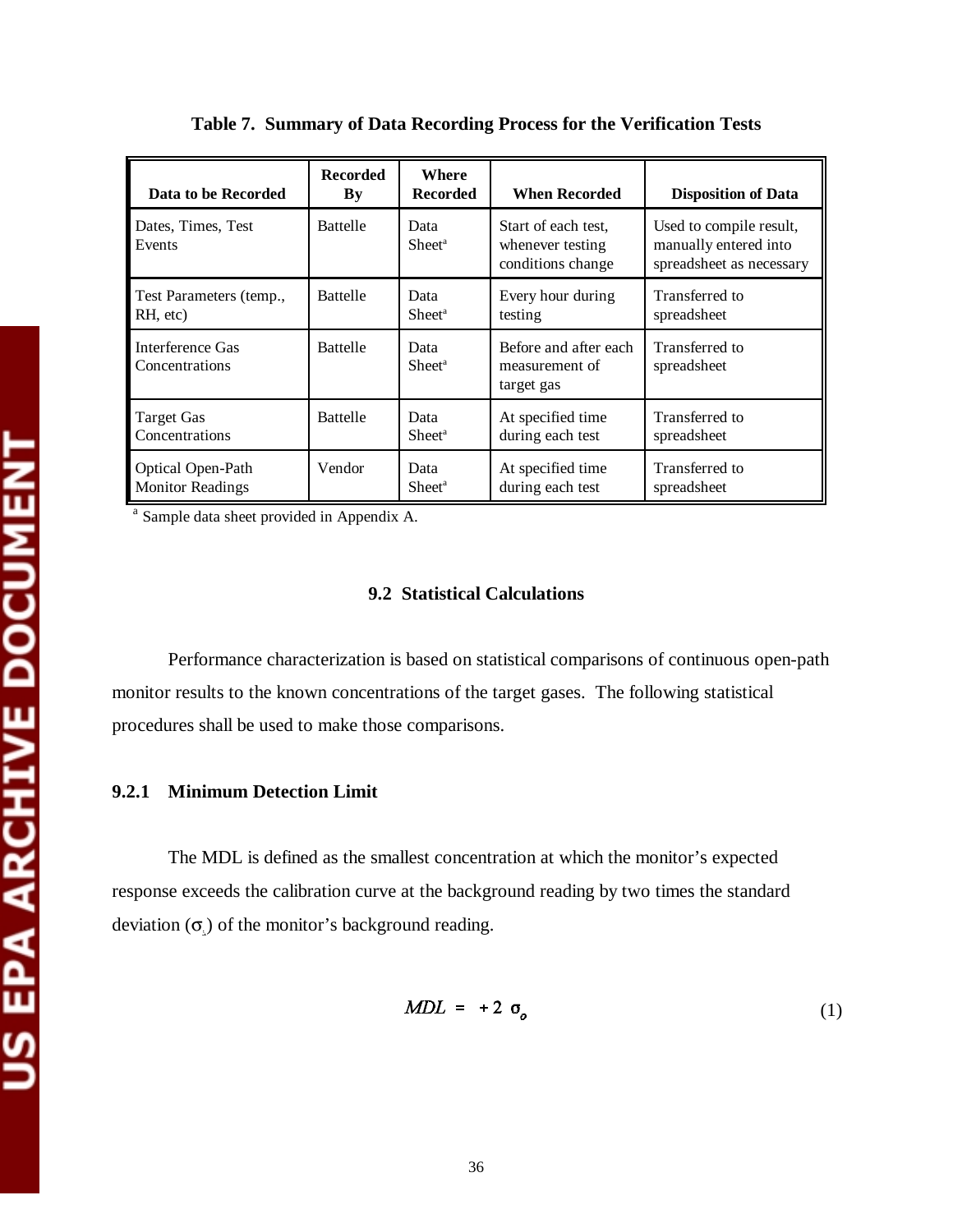#### **9.2.2 Linearity**

Both concentration and source strength linearity are assessed by linear regression with the certified gas concentration as independent variable and the monitor's response as dependent variable. Linearity is assessed in terms of the slope, intercept, and correlation coefficient of the linear regression.

$$
y = Mx + b \tag{2}
$$

where *y* is the response of the monitor to a reference gas, *x* is the concentration of the target gas in the optical cell, *M* is the slope of the linear regression curve, and *b* is the zero offset.

#### **9.2.3 Accuracy**

The relative accuracy (*A*) of the monitor with respect to the reference gas is assessed by

$$
A = \frac{\left|\overline{T} - \overline{R}\right|}{\overline{R}} \times 100\tag{3}
$$

where the bars indicate the mean of the reference  $(R)$  values and monitor  $(T)$  results. This parameter is determined at each concentration.

#### **9.2.4 Precision**

Precision is reported in terms of the percent relative standard deviation (RSD) of a group of similar measurements. For a set of measurements given by  $T_1$ ,  $T_2$ , ...,  $T_n$ , the standard deviation  $(\sigma)$  of these measurements is:

$$
\sigma = \left[ \frac{1}{n-1} \sum_{k=1}^{n} (T_k - \overline{T})^2 \right]^{1/2}
$$
 (4)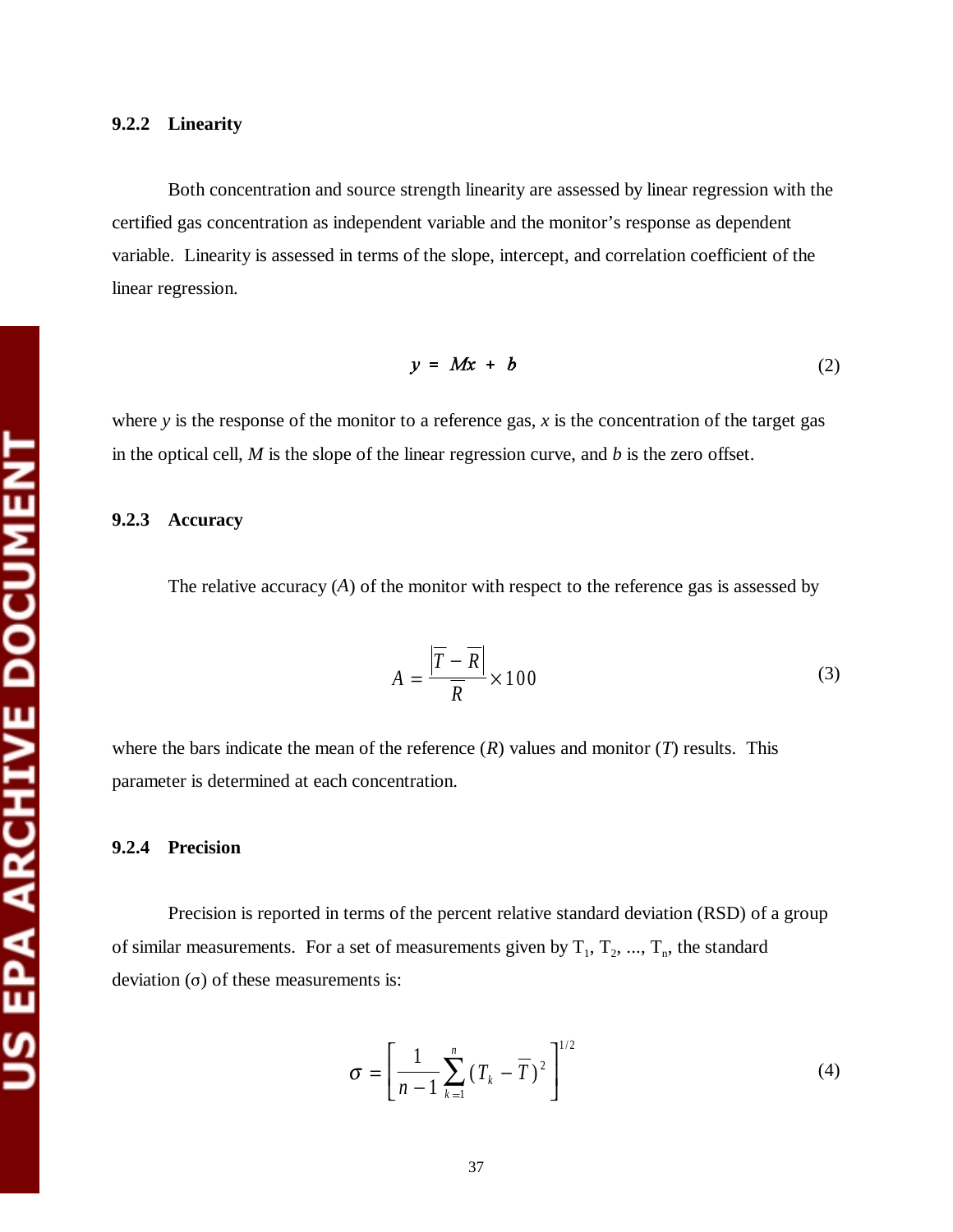where  $\overline{T}$  is the average of the monitor's readings. The RSD is calculated from

$$
RSD = \left| \frac{\sigma}{T} \right| \times 100 \tag{5}
$$

and is a measure of the measurement uncertainty relative to the absolute value of the measurement. This parameter is determined at each concentration.

#### **9.2.5 Interferences**

The extent of interference is calculated by comparing the relative accuracy of the target gas for each measurement.

## **9.3 Data Review**

Records generated by Battelle staff in the verification test shall receive one-over-one review within two weeks after generation before these records are used to calculate, evaluate, or report verification results. These records include laboratory record books, equipment calibration records, and data sheets used to record the monitor's response. This review is performed by a Battelle technical staff member involved in the verification test, but not the staff member that originally generated the record. The review is documented by the person performing the review by adding his/her initials and date to a hard copy of the record being reviewed. This hard copy then is returned to the Battelle staff member who generated or who will be storing the record.

In addition, data calculations performed by Battelle will be spot-checked by Battelle technical staff to ensure that calculations are performed correctly. Calculations to be checked include determination of each monitor's precision, accuracy, minimum detection limit, and other statistical calculations identified in Section 9.2.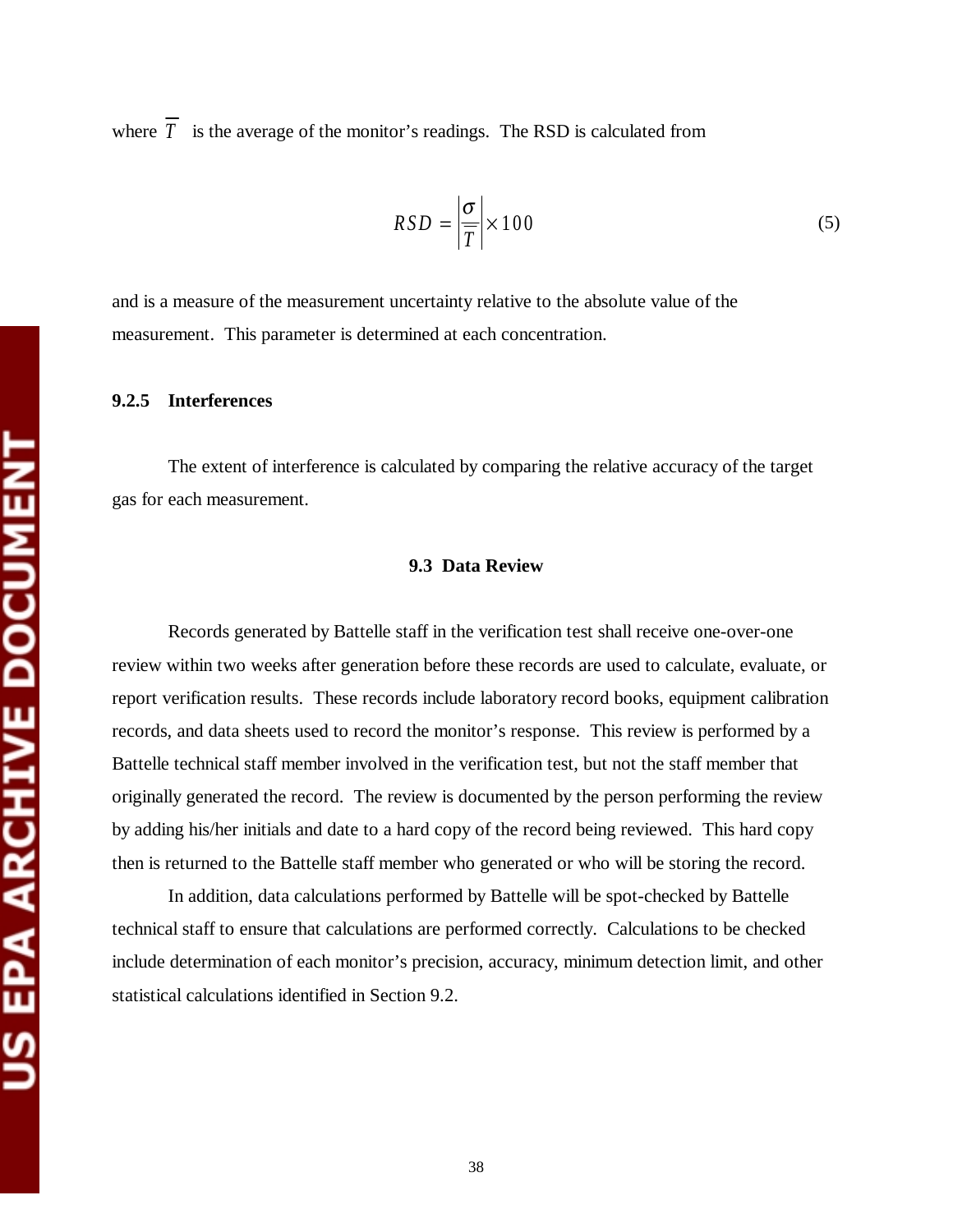#### **9.4 Reporting**

Statistical data calculations that result from each of the tests described above are conducted separately for each optical open-path monitor. Separate verification reports are prepared, each addressing the monitor provided by one commercial vendor. For each parameter evaluated in the verification test, the verification report presents the measurement data, as well as the results of the statistical evaluation of those data.

The verification report shall briefly describe the ETV program, the AMS Center, and the procedures used in the verification test; but will include specific requirements or departures from procedure necessitated in testing the individual monitor in question. These sections shall be common to each verification report resulting from the verification test. The results of the verification test shall then be stated quantitatively, without comparison to any other monitor tested or any comment on the acceptability of the monitor's performance. The preparation of draft verification reports, review of reports by vendors and others, revision of the reports, final approval, and distribution of the reports shall be conducted as stated in the "Generic Verification Protocol for the Advanced Monitoring Systems Pilot."<sup>(4)</sup> Preparation, approval, and use of verification statements summarizing the results of this test also are subject to the requirements of that same protocol.

#### **10. HEALTH AND SAFETY**

#### **10.1 General**

The health and safety officer of the test facility, whether Battelle's or a technology vendor's, shall review the necessary health and safety requirements and guidelines for the facility with Battelle and vendor staff before the verification test begins. Battelle staff involved in this verification test shaill operate under these established requirements and guidelines, as well as under appropriate procedures covered in the Battelle Safety Manual. Specifically, personal protective equipment, as defined in procedure SIH-PP-01, shall be used; and the chemical safety protocols set forth in SIH-PP-05 shall be followed. It is expected that while on Battelle's site, all vendor representatives shall operate according to the Battelle site requirements.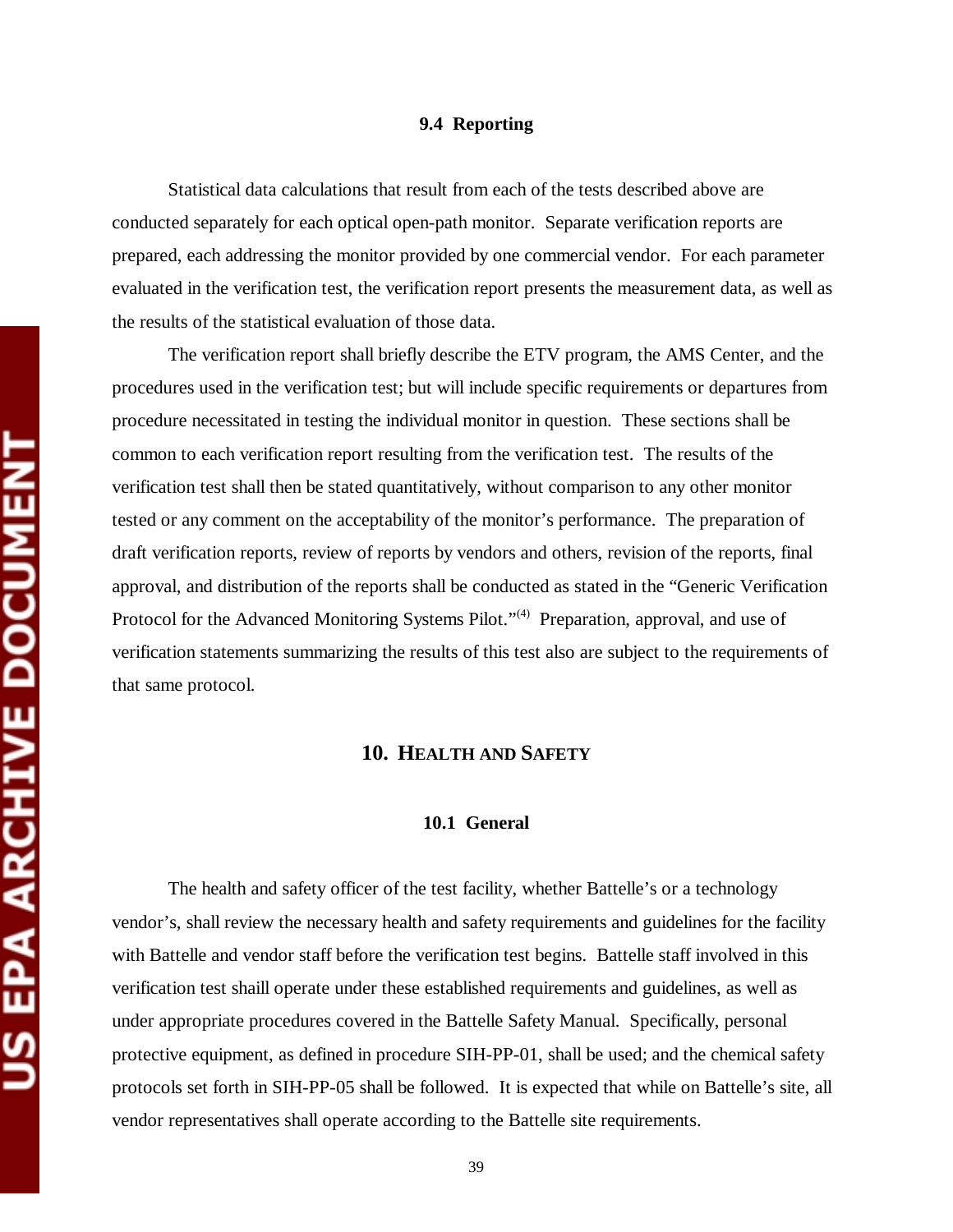#### **10.2 Potential Hazards**

Vendor staff shall only operate their open-path monitors during the verification test. They are not responsible for generating, nor will they be permitted to generate dilution gases or perform any other verification activities identified in this protocol. Operating the open-path monitors does not pose any known chemical, fire, mechanical, electrical, noise, or other potential hazard.

#### **10.3 Training**

Before installing and operating their monitors in Battelle laboratories, all vendor staff shall be given a safety briefing. This briefing shall include a description of emergency operating procedures (i.e., in case of fire, tornado, bomb, laboratory accident) and the identification, location, and operation of safety equipment (e.g., fire alarms, fire extinguishers, eye washes, exits). Similar instruction shall be provided by the vendor to all Battelle staff members traveling to the vendor's site.

#### **11 DEFINITIONS**

**Accuracy**—The degree of agreement between the response of the optical open-path monitor and actual gas concentration.

**Dilution System**—An instrument or apparatus equipped with mass flow controllers, capable of flow control to  $\pm 1\%$  accuracy and used to dilute the target gas to concentrations suitable for testing the monitors.

**Monitor**—System provided by the vendor, consisting of a radiation source and detector, used to measure atmospheric pollutants.

**Minimum Detection Limit**—The concentration at which the response of an optical open-path monitor equals two times the standard deviation of the noise level at the monitor background.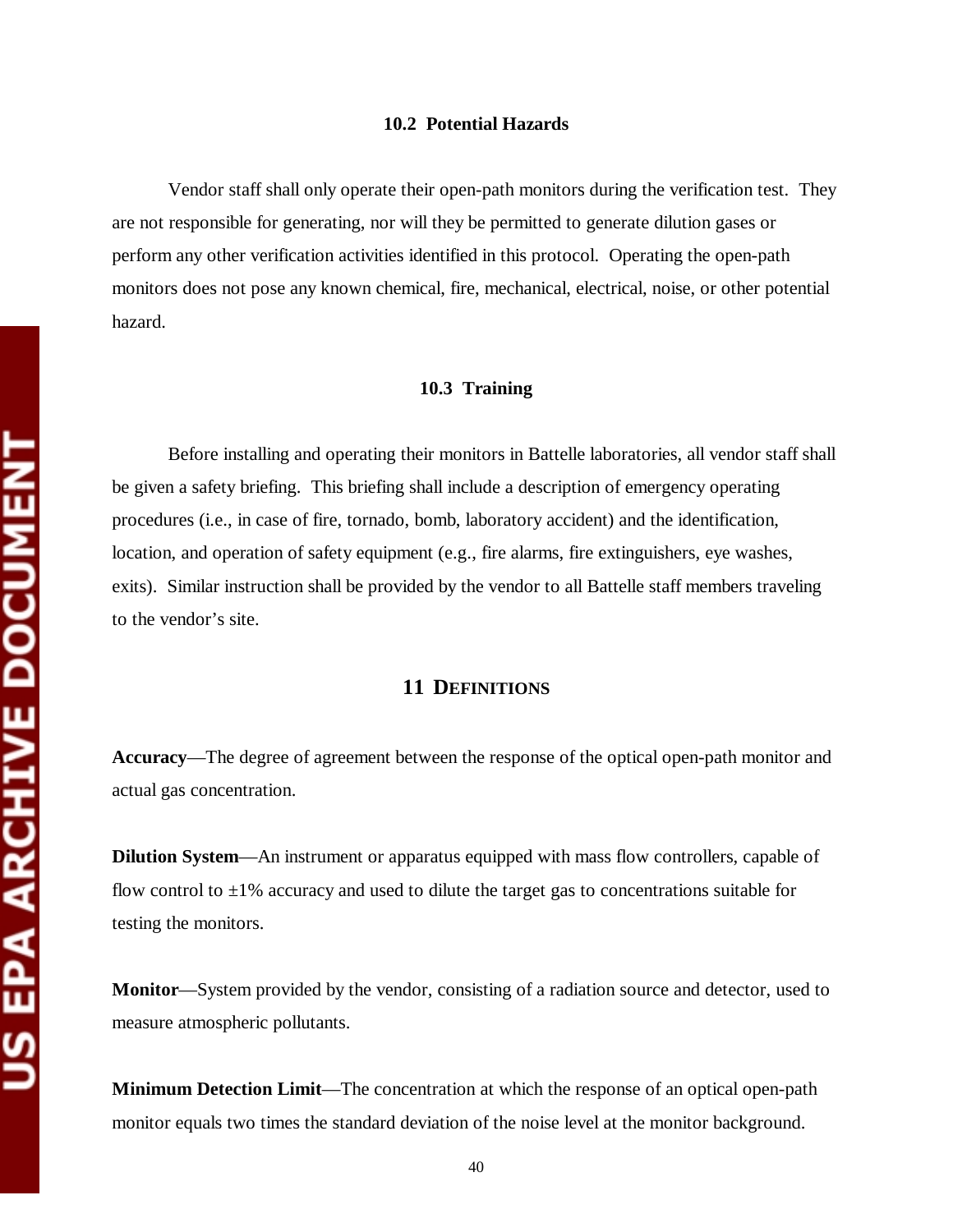**Linearity**—The linear proportional relationship expected between analyte concentration and monitor response over the full measuring range of the monitor.

**Precision—The degree of mutual agreement among successive readings of the same sample gas.** 

**Neutral Density Filter**—An optical filter that attenuates an incident beam of radiation without changing its spectral distribution; that is, it has a constant transmittance over a wide spectral range.

**Interference**—The response of a monitor to a constituent of the sample gas other than the target gas.

**Path Length**—The linear distance over which the radiation from the optical open-path monitor travels between the source and detector.

**Target Gas**—The gas measured by the monitor.

# **12 REFERENCES**

- 1. "Quality Management Plan for the ETV Advanced Monitoring Systems Center," U. S. EPA, Environmental Technology Verification Program, Battelle, Columbus, Ohio, December 2001.
- 2. "Environmental Technology Verification Program Quality and Management Plan for the Pilot Period (1995-2000)", U. S. Environmental Protection Agency, EPA-600/R-98/064, Cincinnati, Ohio, May 1998.
- 3. "Compendium Method TO-16 Long-Path Open-Path Fourier Transform Infrared Monitoring of Atmospheric Gases," EPA-625/R-96/010b, U.S. Environmental Protection Agency, Cincinnati, Ohio, January 1999.
- 4. "Generic Verification Protocol for the Advanced Monitoring Systems Pilot," U. S. EPA Environmental Technology Verification Program, prepared by Battelle, Columbus, Ohio, October 1998.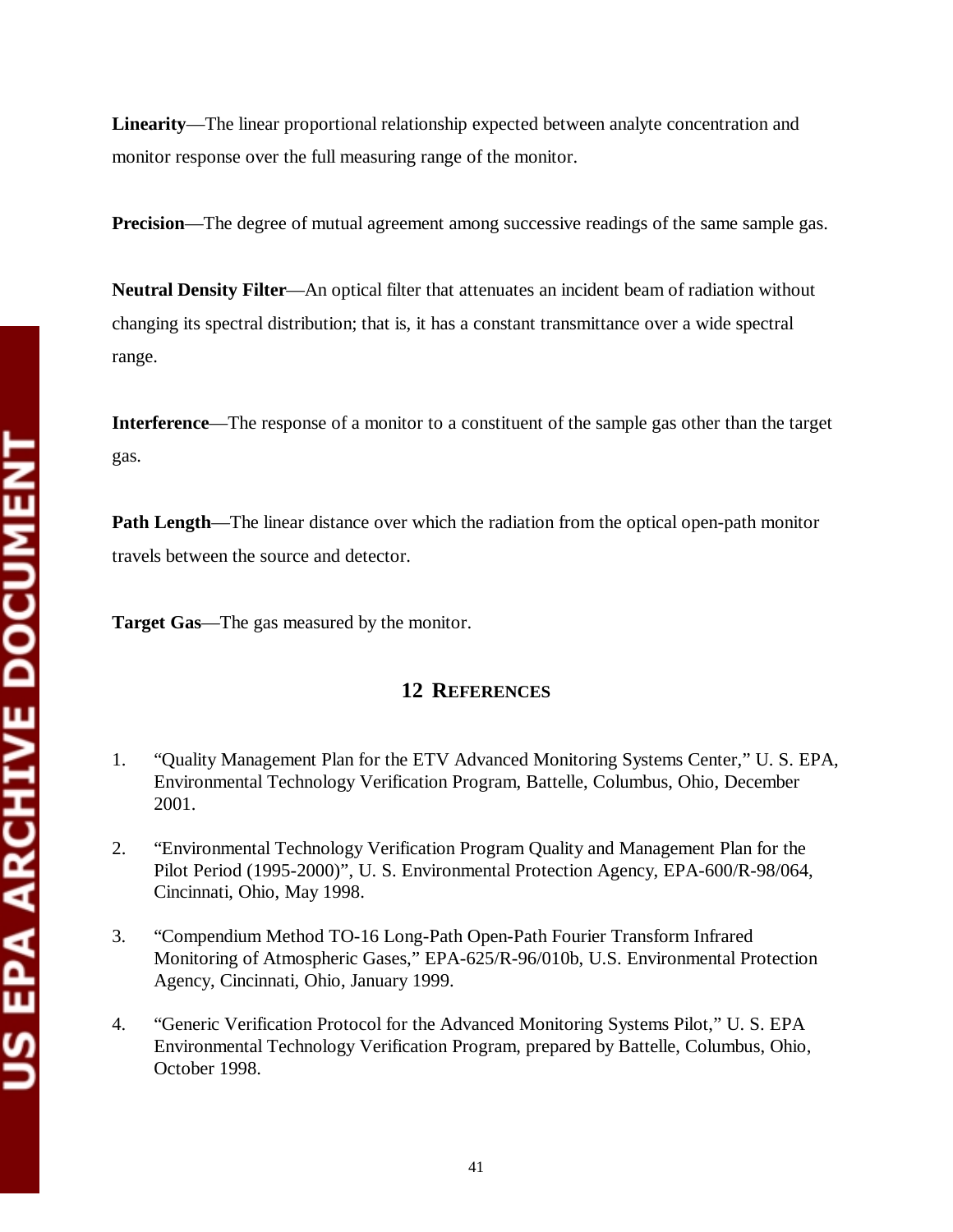- 5. "Method 18–Measurement of Gaseous Organic Compound Emissions by Gas Chromatography," U.S. EPA, Research Triangle Park, North Carolina, February 2000.
- 6. "Method 13B–Determination of Total Fluoride Emissions from Stationary Sources (Specific Ion Electrode Method)," U.S. EPA, Research Triangle Park, North Carolina, February 2000.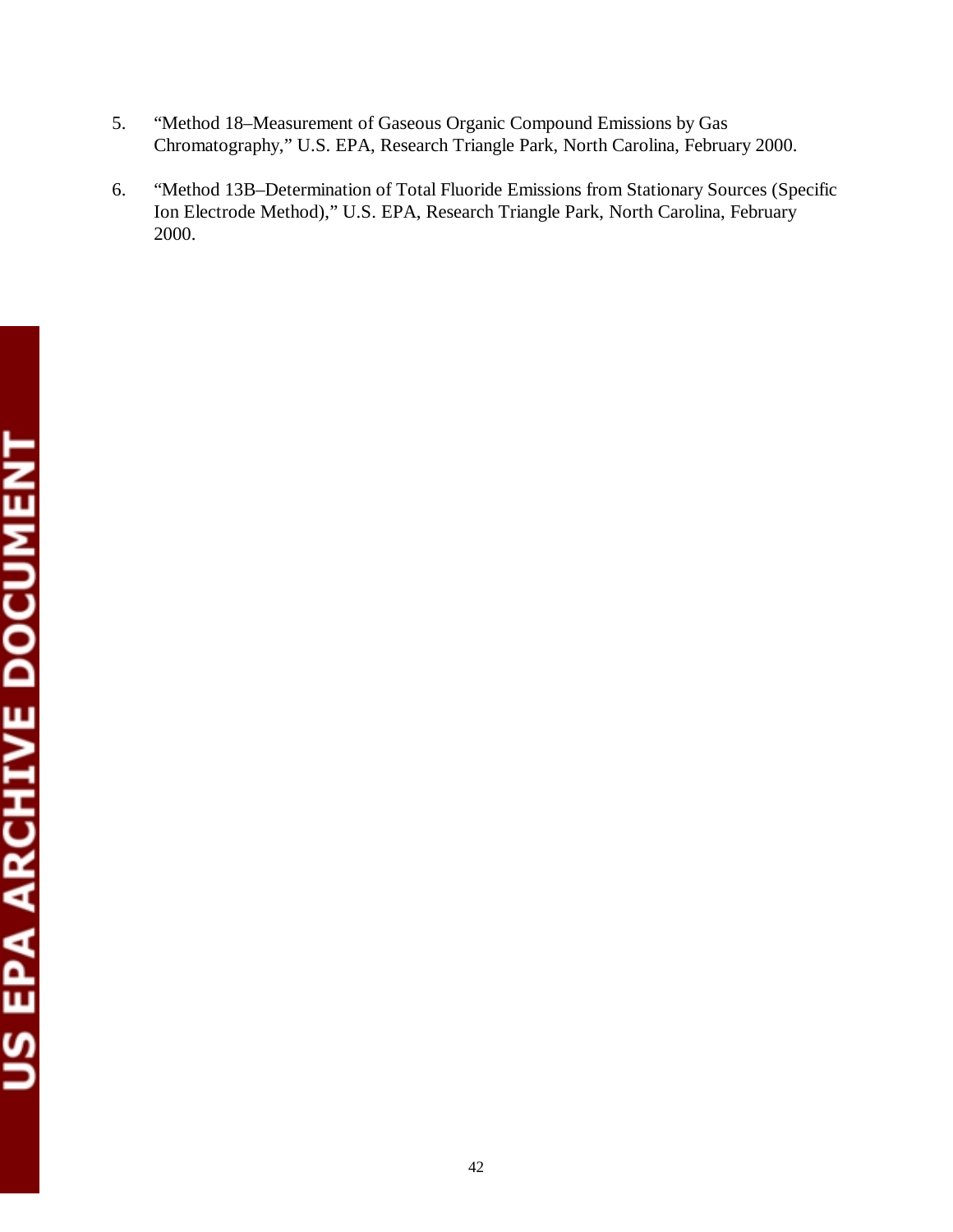**APPENDIX A** 

**EXAMPLE DATA SHEET**